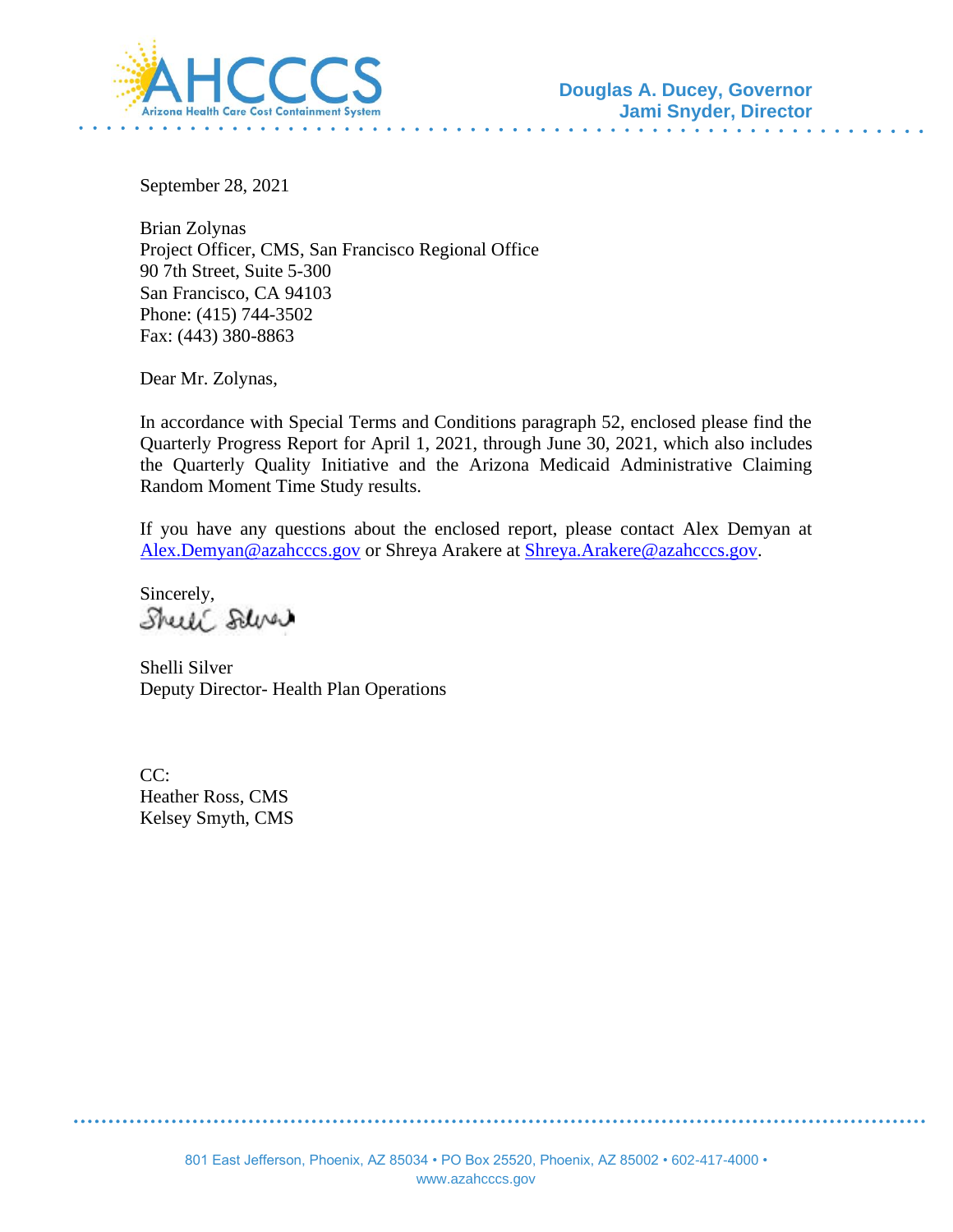

# **AHCCCS Quarterly Report April 1, 2021 – June 30, 2021**

#### **TITLE**

#### Arizona Health Care Cost Containment System – AHCCCS A Statewide Approach to Cost Effective Health Care Financing

Section 1115 Quarterly Report Demonstration Year: 38 Federal Fiscal Quarter:  $3<sup>rd</sup>$  (April 1, 2021 – June 30, 2021)

#### **INTRODUCTION**

As written in Special Terms and Conditions (STCs), paragraph 52, the Arizona Health Care Cost Containment System (AHCCCS) submits quarterly progress reports to CMS. Quarterly reports inform CMS of significant demonstration activity from the time of approval through completion of the demonstration.

#### **ENROLLMENT INFORMATION**

Table 1 contains a summary of the number of unduplicated enrollees for April 1, 2021, through June 30, 2021, by population categories. The table also includes the number of voluntarily and involuntarily disenrolled members during this period.

#### **Table 1**

| <b>Population Groups</b> $1$ | <b>Number Enrollees</b> | <b>Number Voluntarily</b><br><b>Disenrolled-Current Qtr</b> | <b>Number Involuntarily</b><br><b>Disenrolled-Current Qtr</b> |
|------------------------------|-------------------------|-------------------------------------------------------------|---------------------------------------------------------------|
| <b>Acute AFDC/SOBRA</b>      | 1,251,903               | 3,356                                                       | 4,526                                                         |
| <b>Acute SSI</b>             | 213,940                 | 210                                                         | 3,216                                                         |
| <b>Prop 204 Restoration</b>  | 431,177                 | 1,410                                                       | 5,004                                                         |
| <b>Adult Expansion</b>       | 188,053                 | 556                                                         | 726                                                           |
| <b>LTC DD</b>                | 37,126                  | 50                                                          | 136                                                           |
| <b>LTC EPD</b>               | 30,499                  | 41                                                          | 1,538                                                         |
| <b>Non-Waiver</b>            | 119,655                 | 256                                                         | 1,418                                                         |
| <b>Total</b>                 | 2,272,353               | 5,879                                                       | 16,564                                                        |

<sup>&</sup>lt;sup>1</sup> Data is loaded and reported 45 days after the end of the quarter. This report differs from previous reports in that data is unduplicated and is updated quarterly. Data that contains no Medicaid funding (state only) is excluded from this report.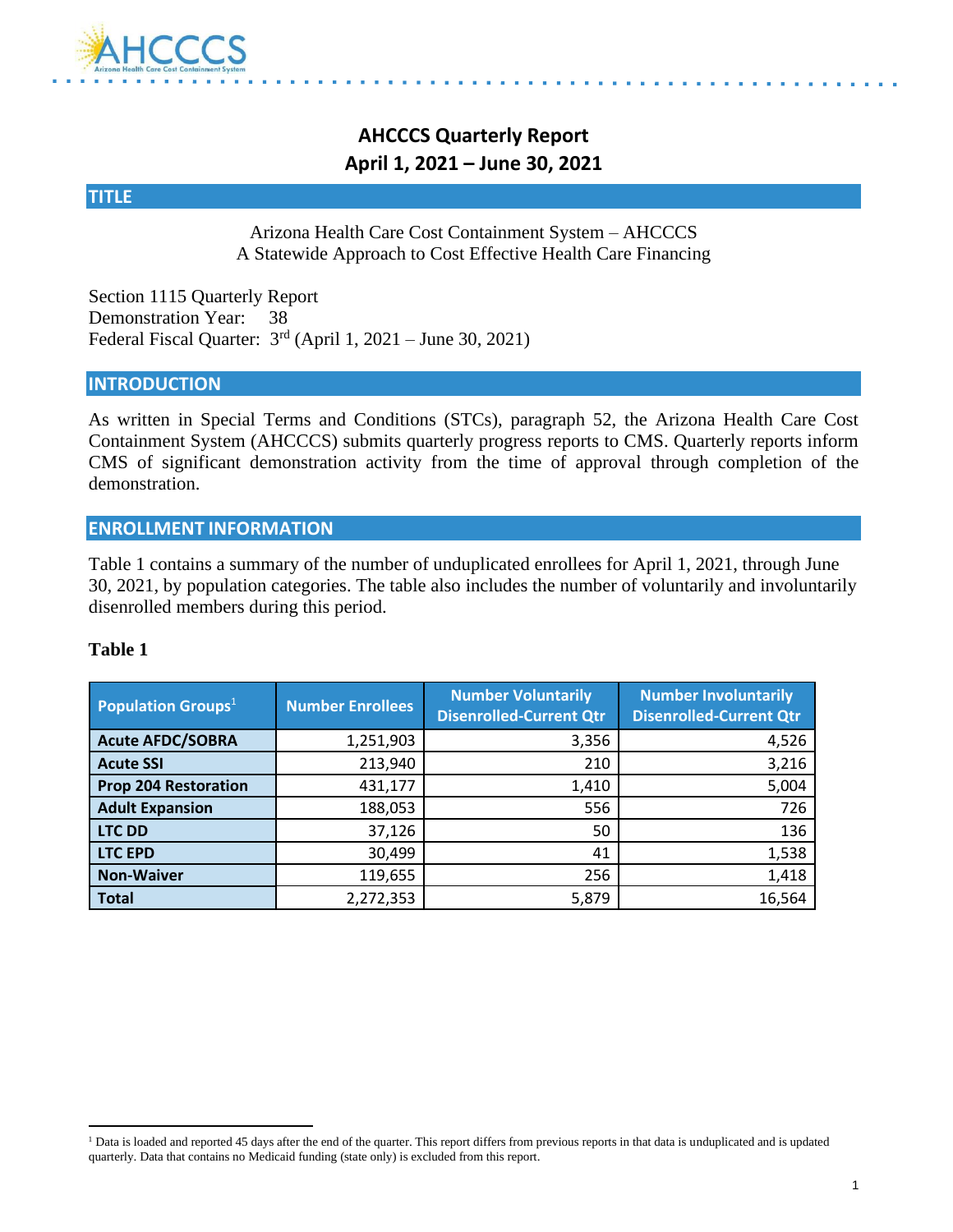

Table 2 is a snapshot of the number of current enrollees (as of July 1, 2021) by funding categories, as requested by CMS.

#### **Table 2**

| <b>State Reported Enrollment in the</b><br><b>Demonstration (as requested)</b> | <b>Current Enrollees</b> |
|--------------------------------------------------------------------------------|--------------------------|
| Title XIX funded State Plan <sup>2</sup>                                       | 1,487,590                |
| Title XXI funded State Plan <sup>3</sup>                                       | 56,142                   |
| Title XIX funded Expansion <sup>4</sup>                                        | 581,850                  |
| Prop 204 Restoration (0-100% FPL)                                              | 431,506                  |
| Adult Expansion (100% - 133% FPL)                                              | 150,344                  |
| <b>Enrollment Current as of</b>                                                | 7/1/2021                 |

### **OPERATIONAL/POLICY DEVELOPMENTS/ISSUES**

#### **Waiver Update:**

Arizona's 1115 Waiver demonstration is set to expire on September 30, 2021. As a result of the COVID-19 public health emergency, AHCCCS received a three-month extension from the Centers for Medicare and Medicaid Services (CMS) to submit the waiver renewal application packet. AHCCCS is requesting a five-year renewal of Arizona's demonstration project under Section 1115 of the Social Security Act, and the application is seeking a renewal period from October 1, 2021, through September 30, 2026. AHCCCS submitted a waiver application to CMS on December 22, 2020, to renew its 1115 Waiver demonstration.

The current demonstration exempts Arizona from particular provisions of the Social Security Act and also includes expenditure authority permitting federal financial participation (FFP) for state expenditures that would not otherwise qualify for federal participation. Moreover, demonstration projects must establish budget neutrality where Medicaid costs to the federal government are not expected to exceed costs to the federal government in the absence of the demonstration.

With CMS' approval of its demonstration renewal application, Arizona will continue its successful Medicaid program and implement programs including, but not limited to:

- Mandatory managed care,
- Home and community-based services for individuals in the Arizona Long Term Care System (ALTCS) program,
- Administrative simplifications that reduce inefficiencies in eligibility determination,
- Integrated health plans for AHCCCS members,
- Payments to providers participating in the Targeted Investments Program, and
- Waiver of Prior Quarter Coverage for specific populations.

<sup>2</sup> SSI Cash and Related, 1931 Families and Children, 1931 Related, TMA, SOBRA child and pregnant, ALTCS, FTW, QMB, BCCP, SLMB, QI-1 <sup>3</sup> KidsCare.

<sup>4</sup> Prop 204 Restoration & Adult Expansion.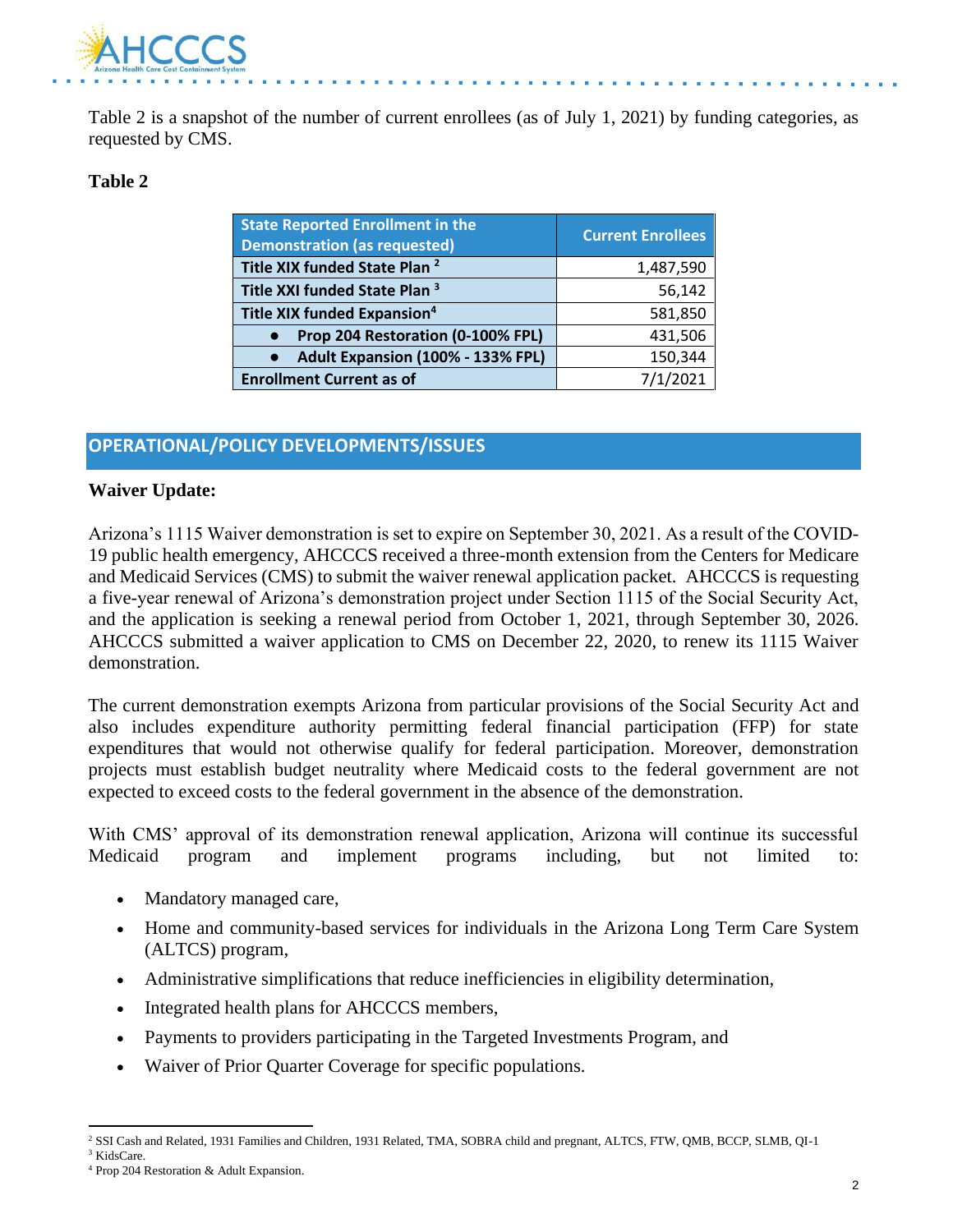

In addition to renewing current waiver and expenditure authorities, AHCCCS is seeking an amendment of the 1115 Waiver to implement the [AHCCCS Housing and Health Opportunities \(H2O\)](https://azahcccs.gov/Resources/Federal/HousingWaiverRequest.html)  [demonstration.](https://azahcccs.gov/Resources/Federal/HousingWaiverRequest.html) This program will develop and improve housing services in conjunction with interventions for AHCCCS members who are experiencing homelessness or at risk of becoming homeless. Tapping into these essential social determinants of health (SDOH), the goals of the H2O demonstration include:

- Reducing the homeless population while promoting a member's ability to maintain housing,
- Strengthening and improving health and well-being to stabilize mental health conditions, reducing substance abuse, and improving primary care prevention services, and
- Reducing costs while improving member health outcomes.

Additionally, AHCCCS is seeking to implement:

- Authority to allow for verbal consent in lieu of written signature for up to 30 days for all care and treatment documentation for ALTCS members when included in the member's record and when identity can be reliably established,
- Authority to reimburse traditional healing services provided in, at, or as part of services offered by facilities and clinics operated by the Indian Health Service (IHS), a tribe or tribal organization, or an Urban Indian Health Program,
- Authority to reimburse IHS and Tribal 638 facilities to cover the cost of adult dental services that are eligible for 100 percent FFP, that are in excess of the \$1,000 emergency dental limit for adult members in Arizona's State Plan, and \$1,000 dental limit for individuals aged 21 or older enrolled in the ALTCS program.

More details on Arizona's 1115 Waiver renewal request (2021-2026), along with the proposal and supplemental documentation, is available on the [AHCCCS Section 1115 Waiver Renewal Request](https://azahcccs.gov/Resources/Federal/waiverrenewalrequest.html)  [\(2021-2026\) web page.](https://azahcccs.gov/Resources/Federal/waiverrenewalrequest.html)

On March 17 and March 24, 2020, AHCCCS submitted requests to the CMS administrator to waive certain Medicaid and CHIP requirements in order to combat the continued spread of COVID-19. AHCCCS sought a broad range of emergency authorities to:

- Strengthen the provider workforce and remove barriers to care for AHCCCS members,
- Enhance Medicaid services and supports for vulnerable members for the duration of the emergency period, and
- Remove cost sharing and other administrative requirements to support continued access to services.

CMS approved components of Arizona's requests under the 1135 Waiver, Appendix K, and the State Plan. Information regarding the status of AHCCCS Emergency Authority Requests (for the federally declared COVID-19 public health emergency) is available on the **AHCCCS COVID-19** Federal [Emergency Authorities Request web page.](https://azahcccs.gov/Resources/Federal/PendingWaivers/1135.html)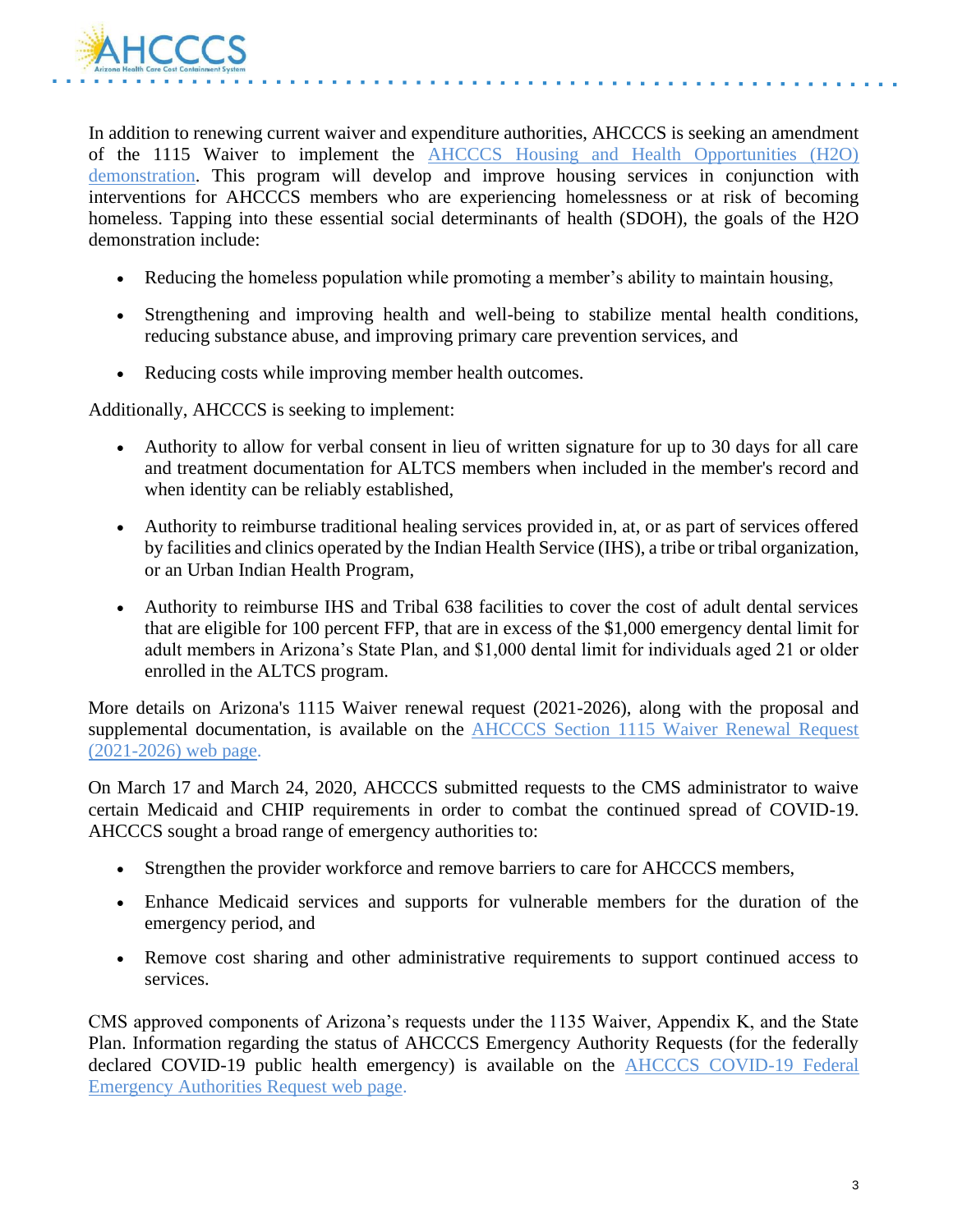

#### **Waiver Evaluation Update:**

In accordance with STC 59, AHCCCS must submit a draft Waiver Evaluation Design for its 1115 Waiver demonstration. In addition, AHCCCS is also required by CMS to submit an Interim Evaluation Report and a Summative Evaluation Report of the 1115 Waiver Demonstration by December 31, 2020, and March 30, 2023, respectively.

AHCCCS has contracted with the Health Services Advisory Group (HSAG) to serve as the independent evaluator for Arizona's 1115 Waiver Demonstration. In SFY 2019, AHCCCS worked with HSAG to develop Evaluation Design Plans for the following programs:

- AHCCCS Complete Care (ACC) Program,
- Arizona Long Term Care System (ALTCS) Program,
- Comprehensive Medical and Dental Program (CMDP),
- Regional Behavioral Health Authorities (RBHAs),
- Targeted Investments (TI) Program,
- Retroactive Coverage Waiver, and
- AHCCCS Works program.

On November 13, 2019, AHCCCS submitted an Evaluation Design Plan to CMS for Arizona's demonstration components noted above, with the exception of AHCCCS Works. Additionally, HSAG later developed, and AHCCCS submitted, a separate evaluation design plan to CMS for the AHCCCS Works program. Arizona's waiver evaluation design plan was approved by CMS on November 19, 2020.

As required by the STCs of Arizona's approved demonstration, an Interim Evaluation Report must be submitted and discuss the evaluation progress and findings-to-date, in conjunction with Arizona's demonstration renewal application. Arizona's interim evaluation report was submitted with the waiver renewal application on December 22, 2020.

Due to data limitations and operational constraints imposed by the COVID-19 pandemic, Arizona's previous interim evaluation report did not include data from all sources described in Arizona's evaluation design plan. Qualitative data based on key informant interviews and focus groups, as well as beneficiary survey data, were not collected.

For this reason, an updated interim evaluation report was developed and completed by August 30, 2021. HSAG's updated report contains results for additional years and includes findings-to-date from focus groups and qualitative interviews. In addition, the report used statistical techniques, where possible, to control for confounding factors and identify the impact of Arizona's demonstration initiatives on access to care, quality of care, and member experience with care. Once approved by CMS, AHCCCS intends to post the updated interim evaluation report to its website.

Additionally, AHCCCS worked with HSAG on developing an Evaluation Design Plan for the COVID-19 section of Arizona's 1115 Waiver, in accordance with the guidance issued by CMS on COVID-19 Section 1115 Waiver Monitoring and Evaluation. AHCCCS submitted the design plan to CMS on July 31, 2021.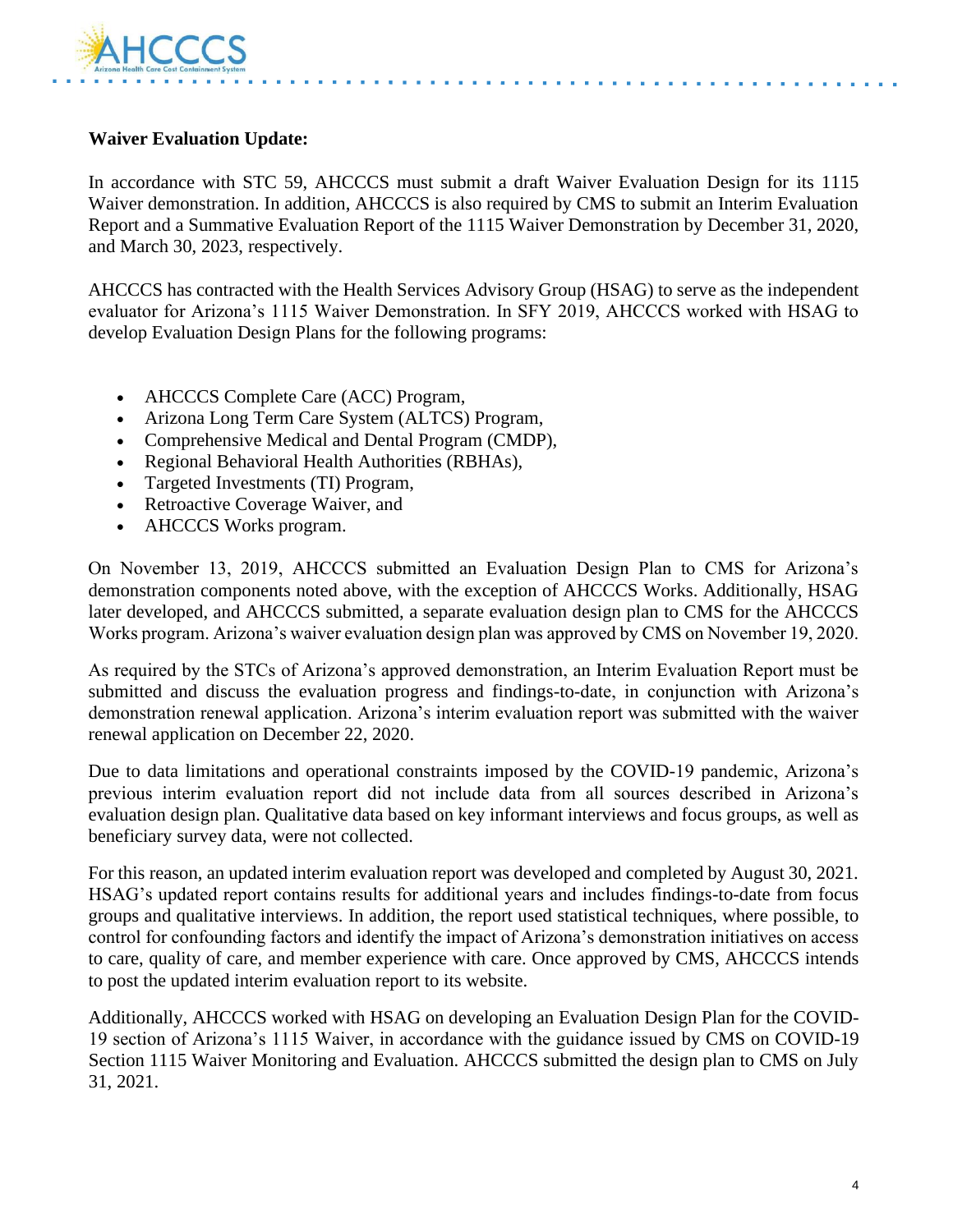

### **Targeted Investments Program Update**

The AHCCCS Targeted Investments (TI) Program achieved the following accomplishments and activities during the period April 1, 2021, to June 30, 2021:

- Quality Improvement Collaborative (QIC) in collaboration with Arizona State University (ASU), continued engaging participants in peer learning and process improvement guidance; session topics included effective use of telehealth, effective strategies for leveraging Health Information Exchange (HIE) participation, and strategies for effective follow up after hospitalization,
- Numerous individual technical assistance meetings were held with program participants; topics included addressing specific participant questions regarding the performance, data harmonization (understanding the measures' algorithms), performance improvement (including root cause analysis), and performance review (explaining the measures dashboard, and other resources),
- AHCCCS engaged numerous and diverse internal and external stakeholders regarding the focus and potential requirements for the renewal of the TI Program as part of the 2021-2026 1115 Waiver, including input on addressing social risk factors and health disparities,
- An expanded TI Renewal Concept Paper was drafted for submission to CMS that included updated and new milestones requirements,
- Year Four Program participant performance measure outcomes were determined and conveyed to program participants,
- TI performance measures findings and analysis were presented to the AHCCCS Quality Steering Committee,
- Participated in preparation of the TI section of 1115 waiver Interim Evaluation Report, and
- Consulted with participants on adoption of integration strategies including the Collaborative Care Model.

### **Legislative Update**

The legislature passed a number of bills in the 2021 Legislative session that will have impacts on the agency including:

- **HB 2392** (AHCCCS; graduate medical education; reimbursement) establishes a community health center graduate medical education (GME) program,
- **HB 2521** (long-term care; health aides) creates a licensed health aide program to allow relatives to provide care to their family members with complex health conditions,
- **SB 1505** (health information; disclosures; prohibition) allows state, county, or local health departments to disclose communicable disease and immunization related information to the state's Health Information Exchange, and
- **SB 1824/SB 1823** (budget bills) contain appropriations for state agencies and programs. Specific to the AHCCCS Administration, the budget included the following items:
	- Secured authorization to spend federal funds tied to approval of the AHCCCS Housing and Health Opportunities (H2O) waiver proposal,
	- Funding for critical IT projects, and
	- Additional funding for providers of services for Elderly and Physical Disabled individuals.

The Arizona Legislature adjourned *Sine Die* on June 30, 2021; the general effective date for legislation is September 29, 2021**.**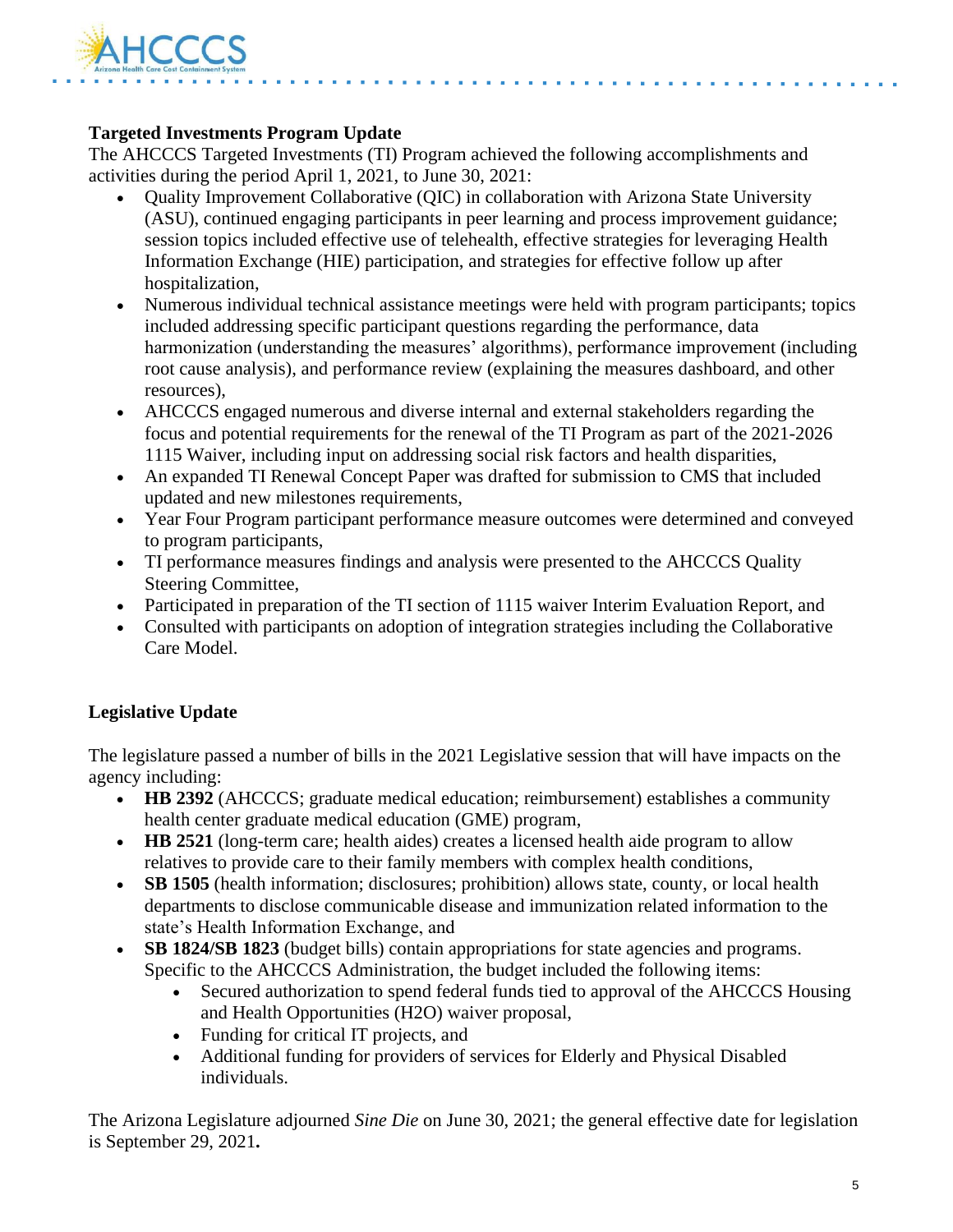

### **State Plan Update**

During the reporting period, the State Plan Amendments (SPAs) noted in Table 3 were filed and/or approved:

### **Table 3**

| <b>SPA</b><br># | <b>Description</b>                                                                                                                                                                                                                                                       | <b>Filed</b> | <b>Approved</b>        | <b>Eff. Date</b> |
|-----------------|--------------------------------------------------------------------------------------------------------------------------------------------------------------------------------------------------------------------------------------------------------------------------|--------------|------------------------|------------------|
| 20-030          | Updates the Inpatient Differential Adjusted<br>Payment (DAP) Program                                                                                                                                                                                                     | 12/17/2020   | 6/23/2021              | 10/1/2020        |
| 20-015          | Updates the State Plan to reflect DSH funding<br>for SFY 2021                                                                                                                                                                                                            | 9/30/2020    | 5/17/2021              | 10/1/2020        |
| 21-001          | Updates the State Plan to allow the<br>Administration to reimburse IHS/638 facilities at<br>the outpatient All-Inclusive Rate (AIR) for<br>COVID-19 vaccine administration by registered<br>nurses under an individual or standing order for<br>the duration of the PHE. | 1/27/2021    | 4/20/2021              | 12/1/2020        |
| 21-004          | Updates the NEMT rate for drive-through<br>vaccination sites                                                                                                                                                                                                             | 2/23/2021    | 4/20/2021              | 2/22/2021        |
| 21-005          | <b>Expands School Based Claiming services</b><br>rendered to Medicaid-enrolled student<br>beneficiaries.                                                                                                                                                                 | 4/26/2021    | 7/20/2021              | 10/1/2021        |
| 21-006          | Describes the methods and standards for<br>reimbursing school-based health and related<br>services.                                                                                                                                                                      | 4/26/2021    | <b>Not</b><br>approved | 10/1/2021        |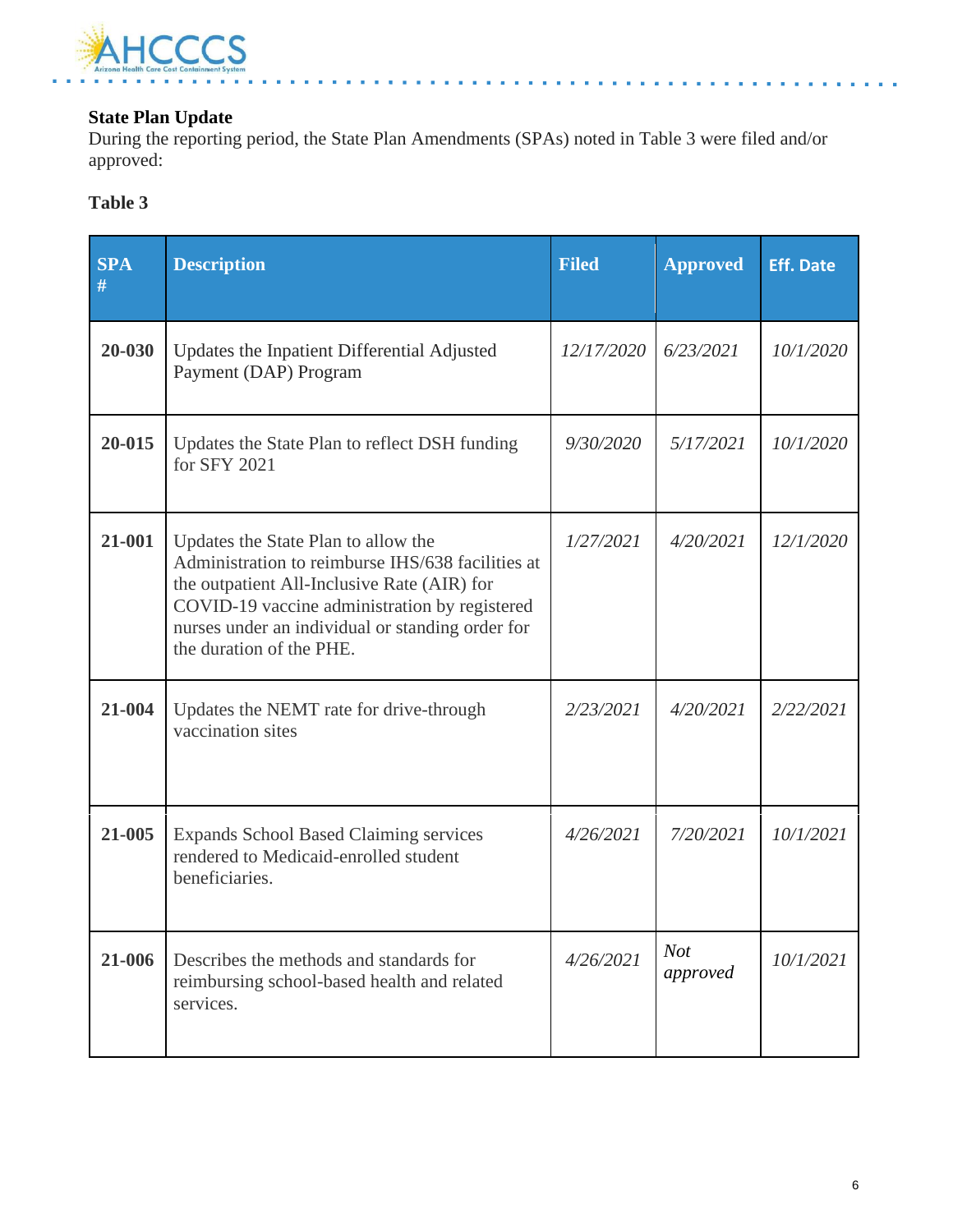

### **CONSUMER ISSUES**

Table 4 summarizes advocacy issues received by the Office of Client Advocacy (OCA) for the quarter April 1, 2021 – June 30, 2021. The originators of the issues are identified in Table 5.

#### **Table 4**

| Advocacy Issues <sup>5</sup>         | <b>April</b>   | May            | <b>June</b>    | <b>Total</b>   |
|--------------------------------------|----------------|----------------|----------------|----------------|
| <b>Billing Issues</b>                | 5              | 10             | 13             | 28             |
| Member reimbursements                |                |                |                |                |
| Unpaid bills                         |                |                |                |                |
| <b>Cost Sharing</b>                  | $\Omega$       | 1              | $\theta$       | 1              |
| Co-pays                              |                |                |                |                |
| Share of cost (ALTCS)                |                |                |                |                |
| Premiums (KidsCare,                  |                |                |                |                |
| Medicare)                            |                |                |                |                |
| <b>Covered Services</b>              | 12             | 10             | 14             | 36             |
| <b>ALTCS</b>                         | $\overline{2}$ | 9              | 5              | 16             |
| Resources                            |                |                |                |                |
| Income                               |                |                |                |                |
| Medical                              |                |                |                |                |
| <b>DES</b>                           | 11             | 13             | 34             | 58             |
| Income                               |                |                |                |                |
| Incorrect determination              |                |                |                |                |
| Improper referrals                   |                |                |                |                |
| <b>KidsCare</b>                      | $\overline{0}$ | 1              | $\overline{0}$ |                |
| Income                               |                |                |                |                |
| Incorrect determination<br>$\bullet$ |                |                |                |                |
| <b>SSI/Medical Assistance Only</b>   | $\overline{2}$ | 8              | $\overline{3}$ | 13             |
| Income                               |                |                |                |                |
| Not categorically linked             |                |                |                |                |
| <b>Information</b>                   | 20             | 28             | 48             | 96             |
| Status of application                |                |                |                |                |
| Eligibility criteria                 |                |                |                |                |
| Community resources                  |                |                |                |                |
| Notification (did not receive or     |                |                |                |                |
| didn't understand)                   |                |                |                |                |
| <b>Medicare</b>                      | 1              | $\overline{2}$ | $\overline{2}$ | 5              |
| Medicare coverage<br>$\bullet$       |                |                |                |                |
| Medicare Savings Program             |                |                |                |                |
| Medicare Part D                      |                |                |                |                |
| <b>Prescriptions</b>                 | 5              | 5              | 5              | 15             |
| Prescription coverage                |                |                |                |                |
| Prescription denial                  |                |                |                |                |
| <b>Fraud-Referred to Office of</b>   | $\overline{0}$ | $\overline{2}$ | $\overline{0}$ | $\overline{2}$ |
| Inspector General (OIG)              |                |                |                |                |

<sup>5</sup> Categories of good customer service, bad customer service, documentation, policy, and process are captured under the category it may relate to.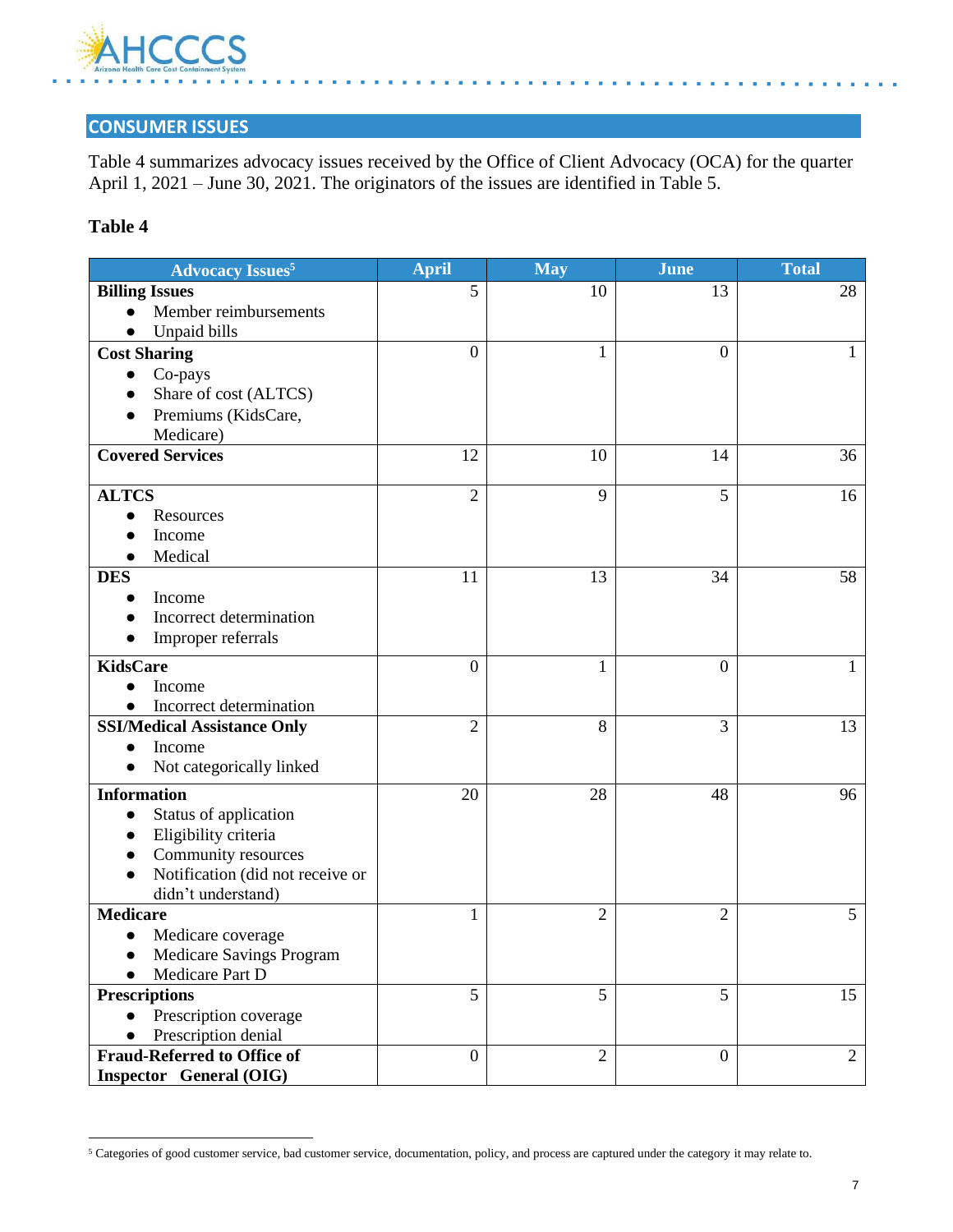

| Quality of Care-Referred to Division | $\sim$ |    | I 4 | 30  |
|--------------------------------------|--------|----|-----|-----|
| of Health Care Management            |        |    |     |     |
| (DHCM)                               |        |    |     |     |
|                                      |        | 98 | 138 | 307 |

**Table 5**

| <b>Issue Originator</b> <sup>6</sup>        | <b>April</b> | <b>May</b>      | June | <b>Total</b> |
|---------------------------------------------|--------------|-----------------|------|--------------|
| <b>Applicant, Member, or Representative</b> | 66           | 78              | 109  | 253          |
| <b>CMS</b>                                  |              |                 |      |              |
| <b>Governor's Office</b>                    |              | 1 $\mathcal{D}$ | າາ   | 29           |
| <b>Ombudsmen/Advocates/Other</b>            |              |                 | 1 າ  |              |
| <b>Agencies</b>                             |              |                 |      |              |
| <b>Senate &amp; House</b>                   |              |                 |      |              |
| Total                                       |              | 98              | 138  | 307          |

#### **OPT-OUT FOR CAUSE**

Attachment 1 summarizes the opt-out requests filed by individuals with a serious mental illness (SMI) designation in Maricopa County and greater Arizona, broken down by months, MCOs, counties, reasons for opt-out requests, opt-out outcome, and post-appeal opt-out outcomes.

#### **QUALITY ASSURANCE/MONITORING ACTIVITY**

Attachment 2 describes AHCCCS' Quality Assurance/Monitoring Activities during the quarter, along with updates on implementation of the AHCCCS Quality Assessment and Performance Improvement Strategy, in accordance with Balanced Budget Act (BBA) requirements.

#### **ENCLOSURES/ATTACHMENTS**

Attachment 1: SMI Opt-Out for Cause Report

Attachment 2: Quality Assurance/Monitoring Activities

Attachment 3: Arizona Medicaid Administrative Claiming Random Moment Time Study Report

#### **STATE CONTACT(S)**

Alex Demyan Deputy Assistant Director AHCCCS Division of Community Advocacy and Intergovernmental Relations 801 E. Jefferson St., MD- 4200 Phoenix, AZ 85034 [Alex.Demyan@azahcccs.gov](mailto:Alex.Demyan@azahcccs.gov)

Shreya Arakere Waiver Manager AHCCCS Division of Community Advocacy and Intergovernmental Relations

<sup>6</sup> This data was compiled from the OCA logs from the OCA Client Advocate and the Member Liaison.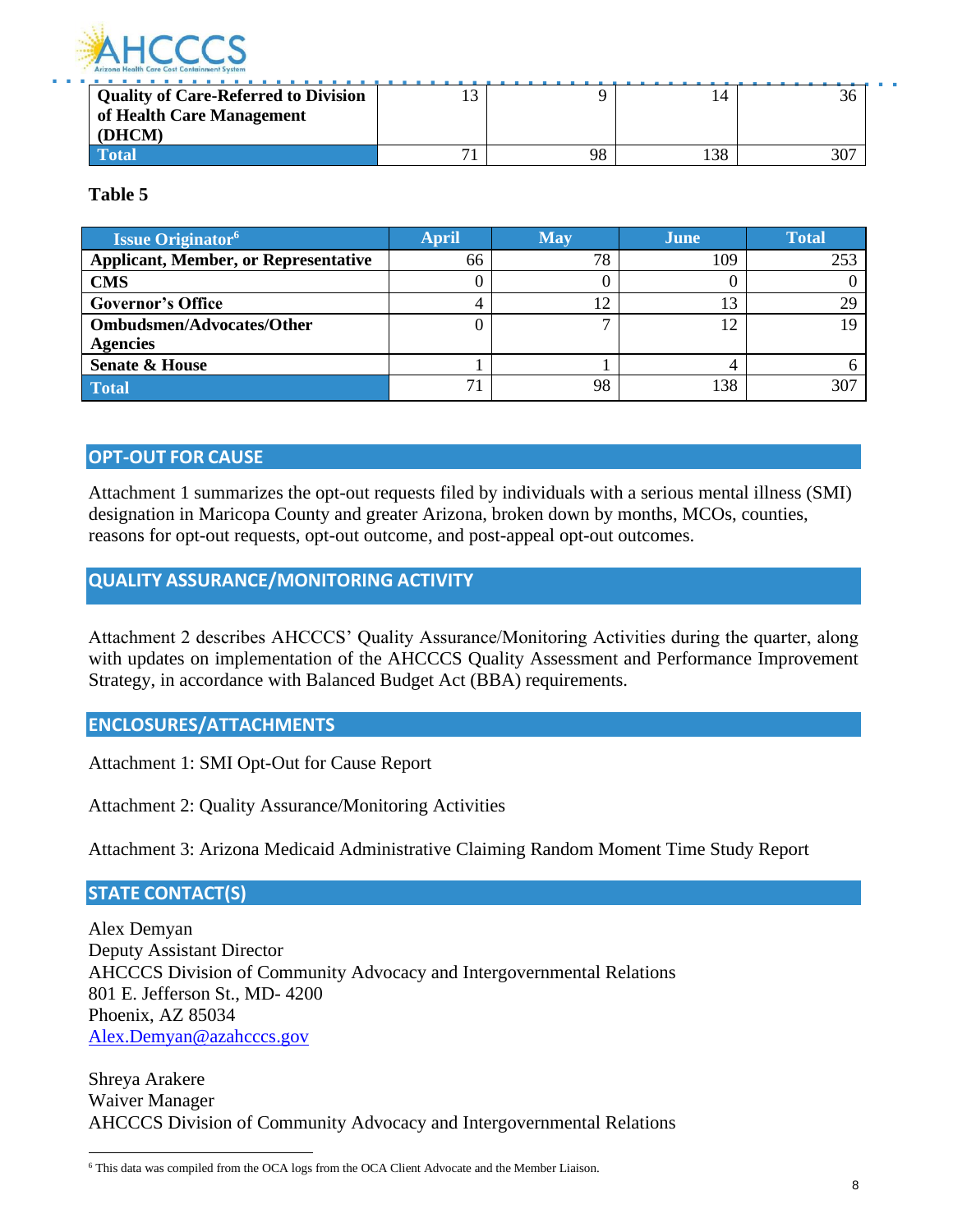

801 E. Jefferson St., MD- 4200 Phoenix, AZ 85034 [Shreya.Arakere@azahcccs.gov](mailto:Shreya.Arakere@azahcccs.gov)

# **DATE SUBMITTED TO CMS**

September 28, 2021

**ALCOHOL** 

**State State**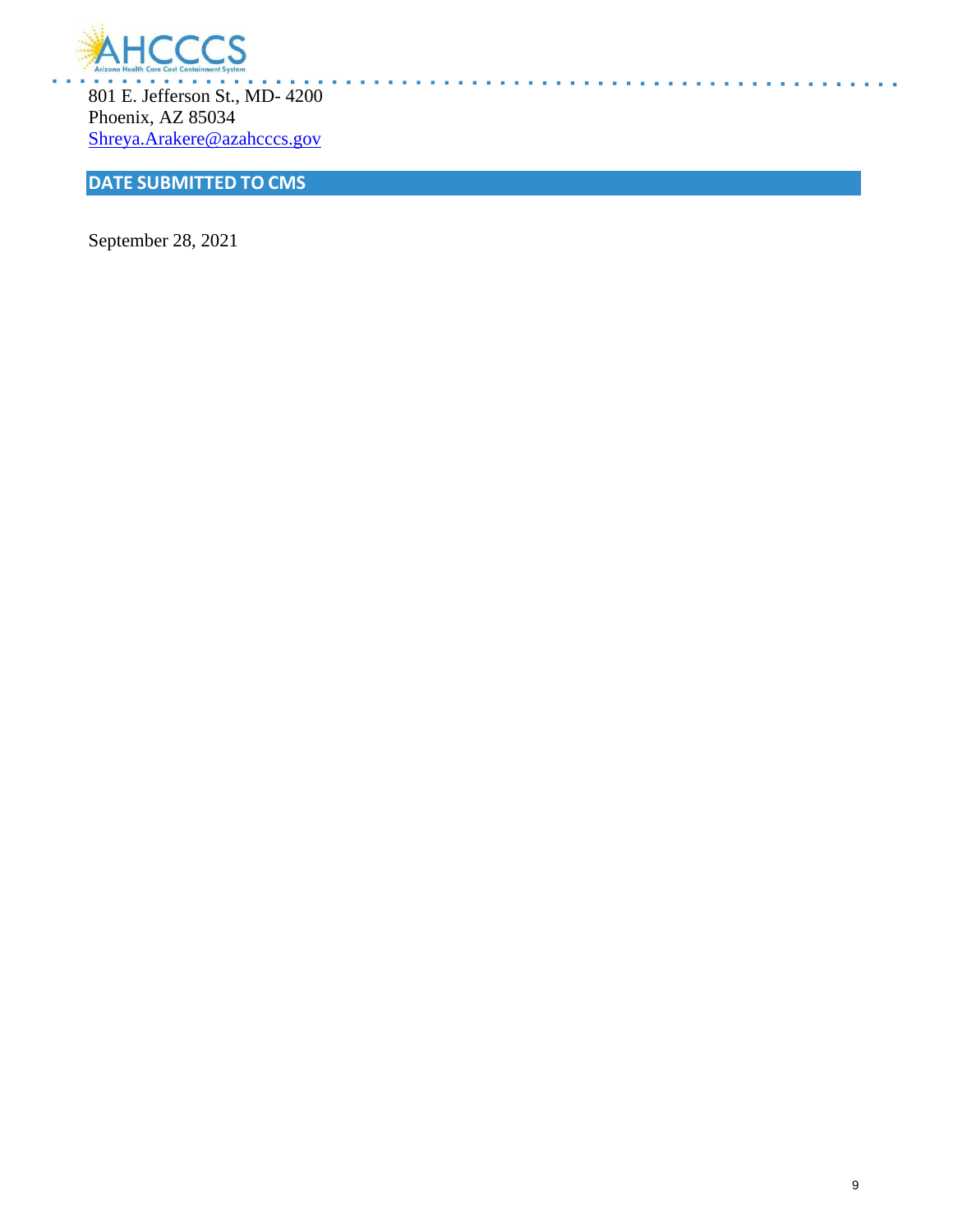

# **ATTACHMENT 1**

**SMI Opt Out for Cause Quarter 3 (April 1, 2021 – June 30, 2021)**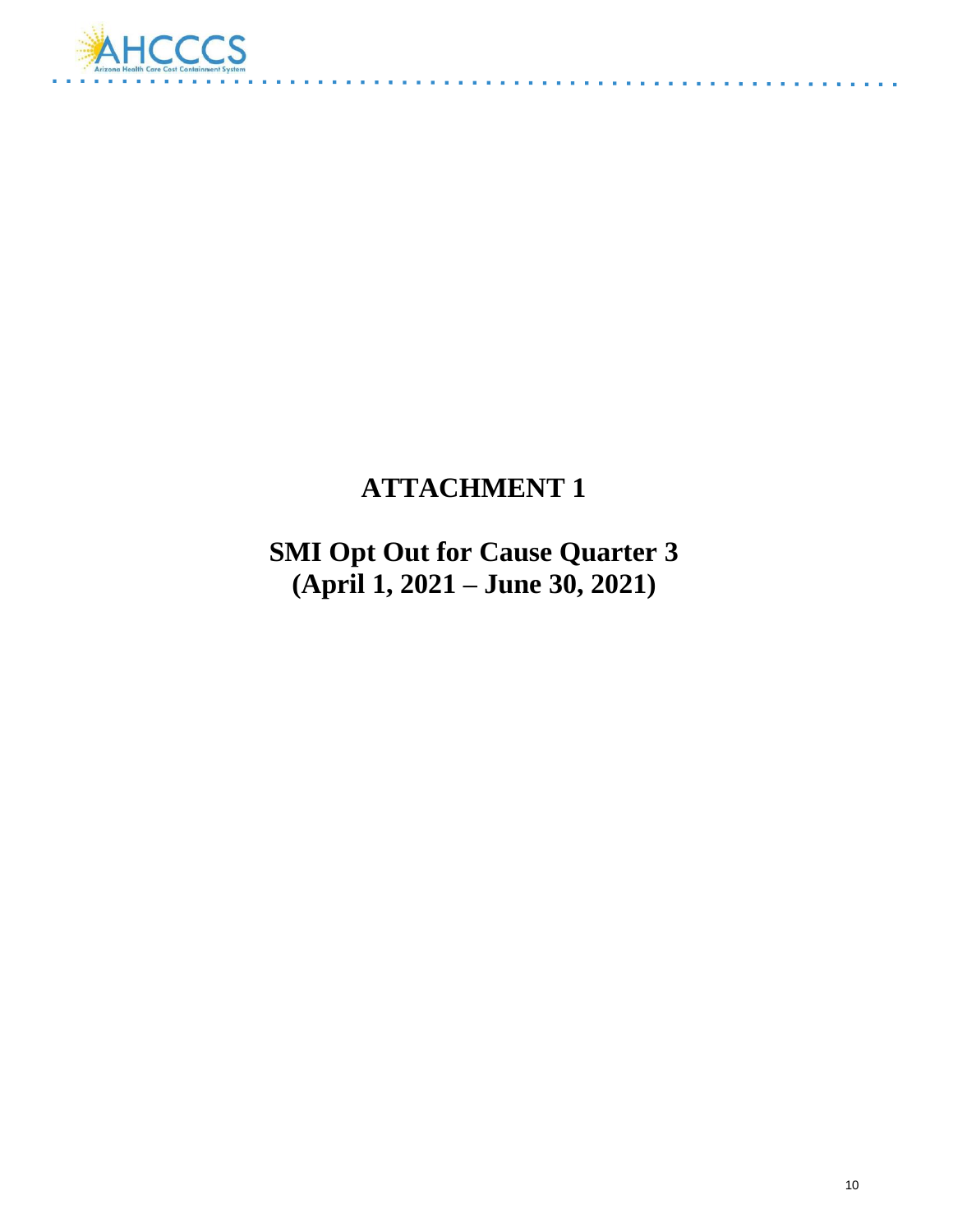



# **Opt Outs for Quarter 3 April – June 2021**

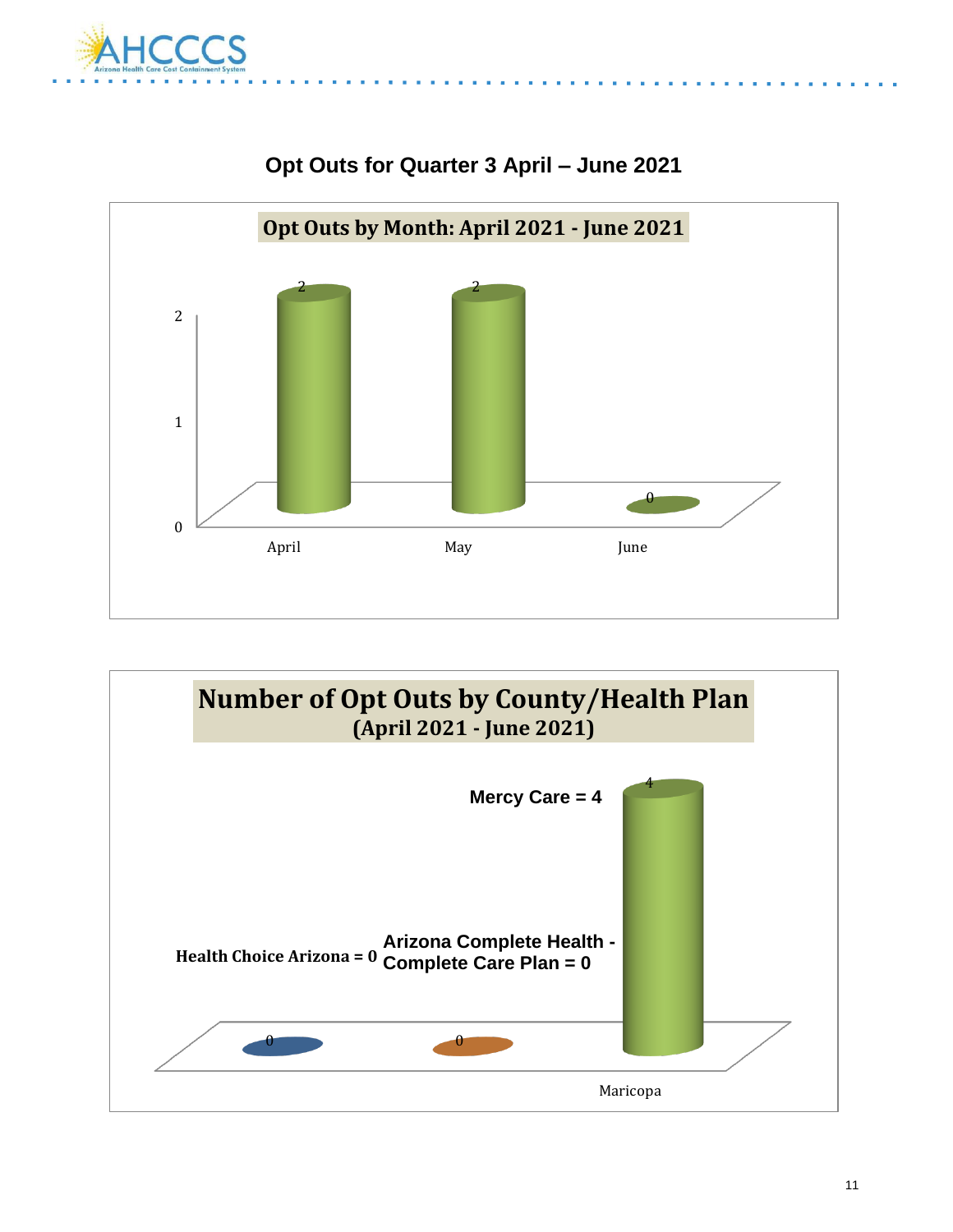





| Appeal Outcomes (April 2021 - June 2021)          |  |  |  |  |
|---------------------------------------------------|--|--|--|--|
| Withdrawn<br>Pending<br><b>Denied</b><br>Approved |  |  |  |  |
|                                                   |  |  |  |  |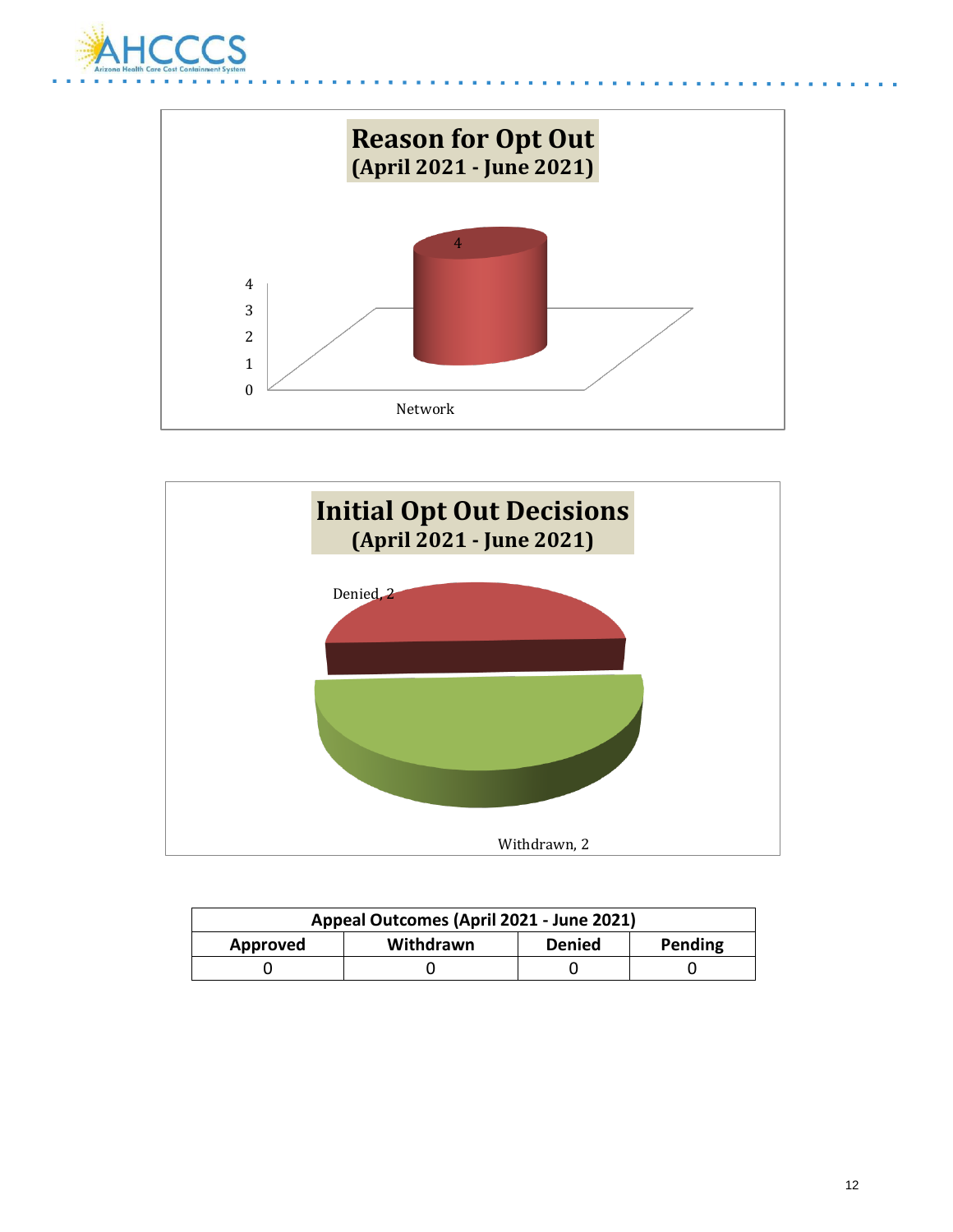

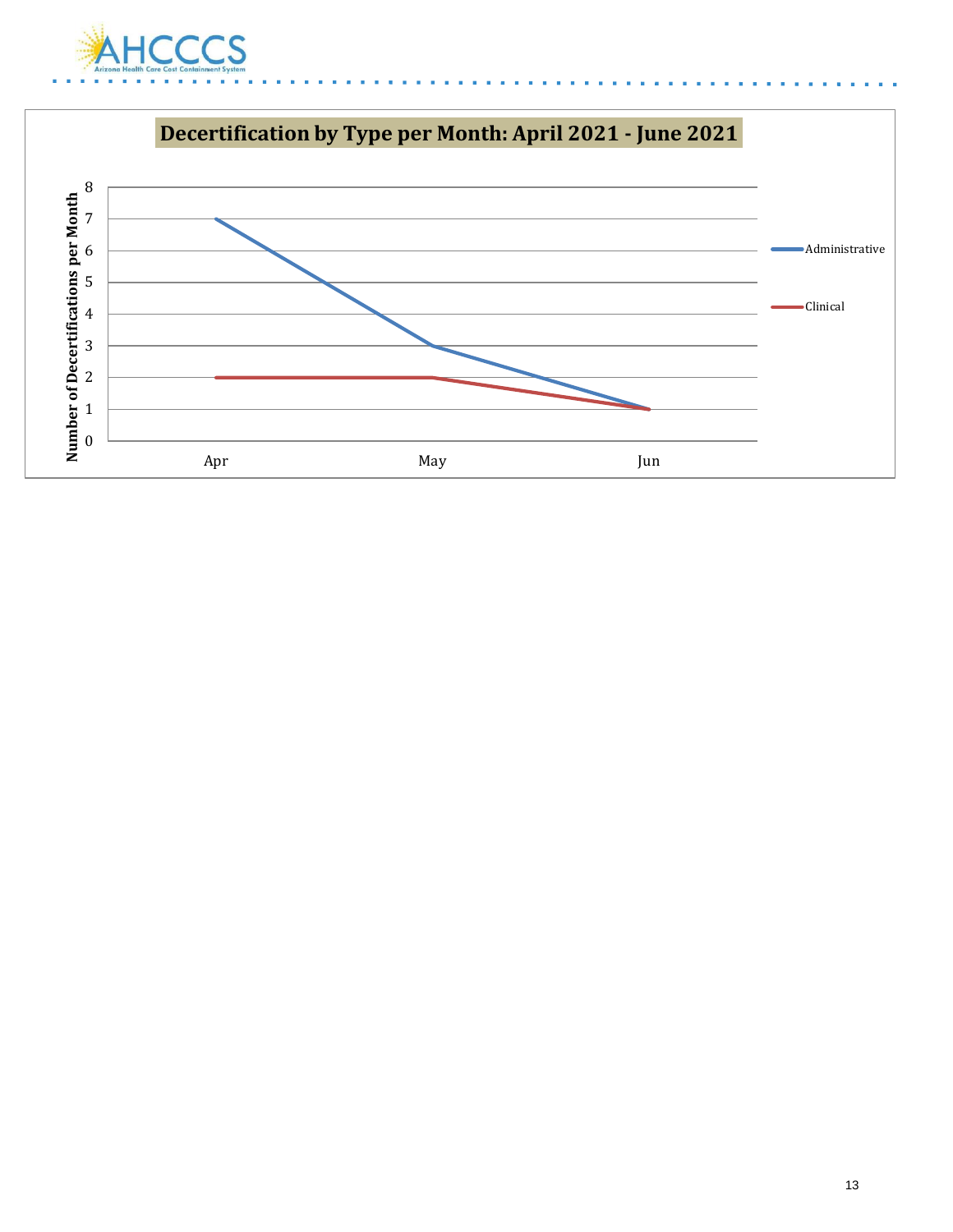

# **ATTACHMENT 2**

 **Quality Assurance/Monitoring Activity Quarter 3 (April 1, 2021 – June 30, 2021)**

. . . . . . . .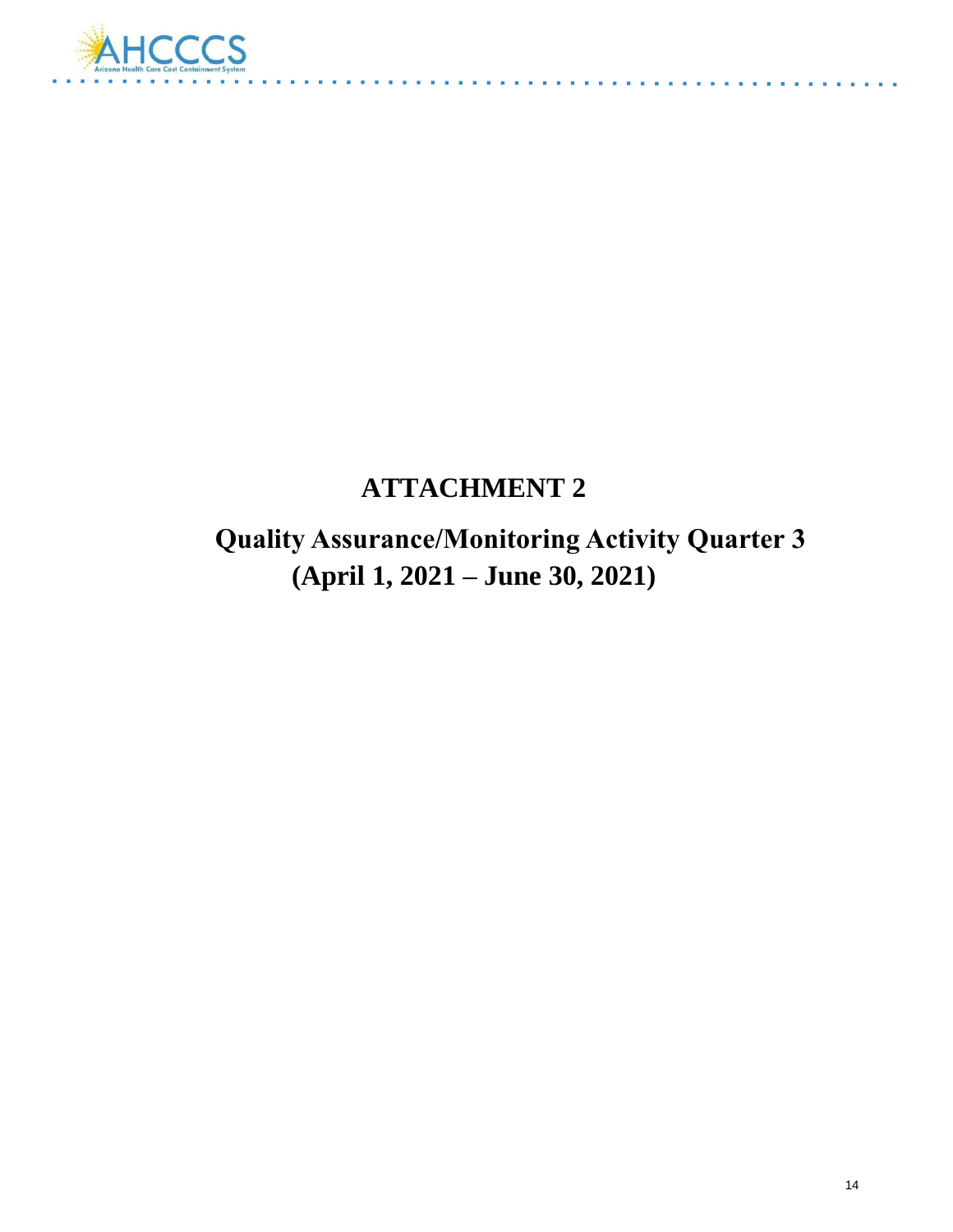

# **Introduction**

This report describes AHCCCS' quality assurance and monitoring activities that occurred during the third quarter of FFY 21, as required in STC 52 of the State's Section 1115 Waiver. This report also includes updates related to AHCCCS' Quality Assessment and Performance Improvement Strategy, in accordance with the Managed Care Act requirements. This report highlights activities and goals for the statewide care delivery model that occurred predominantly between April 1, 2021, and June 30, 2021, along with other activities related to ongoing quality and performance improvement during the quarter.

The reported activities were overseen by AHCCCS' Division of Health Care Management (DHCM), including Quality Management (QM), Performance Improvement (PI), Medical Management (MM), Maternal, Child Health/Early and Periodic Screening, Diagnostic and Treatment (MCH/EPSDT), System of Care, Workforce Development, and the Arizona Long Term Care System (ALTCS). Additional activities within other areas of AHCCCS, such as Office of the Director (OOD), Office of Individual and Family Affairs (OIFA), Division of Grants Management (DGA), and the Information Systems Division (ISD) will also be reported, given their impact on quality and performance.

# **AHCCCS Strengths – Innovation and Community Involvement**

AHCCCS is continually reviewing opportunities to improve the effectiveness and efficiency of Arizona's health care delivery system, as well as the methods utilized to promote optimal health for members. Throughout AHCCCS, various teams promote innovation and transparency for internal and external processes, as summarized below.

### **Innovative Practices and Delivery System Improvement**

#### **Ongoing COVID-19 Adaptations and Delivery System Improvements:**

Since March 2020, AHCCCS leadership has continued to address and ameliorate the effects of COVID-19 on the delivery system. AHCCCS acted as a conduit between the Governor's Office, the Arizona Department of Health Services (ADHS), the Managed Care Organizations (MCOs), and providers to ensure that the MCOs, community stakeholders, and AHCCCS members had the most up-to-date information possible regarding service delivery guidelines and changes.

COVID-19 Frequently Asked Questions (FAQs) were immediately added to the AHCCCS website at the outset of the COVID-19 public health emergency (PHE) and continue to be updated regularly. Topics include, but are not limited to:

- Clinical Delivery,
- General COVID-19 Questions and COVID-19 Vaccine,
- Health Plans & AHCCCS Fee-for-Service programs (AIHP, TRBHAs, and Tribal ALTCS) General Guidance, Health Plan Requirements and Deliverables,
- Telehealth Delivery & Billing, and
- Uninsured Testing.

Specific examples of AHCCCS COVID-19 activities pertinent to all MCOs: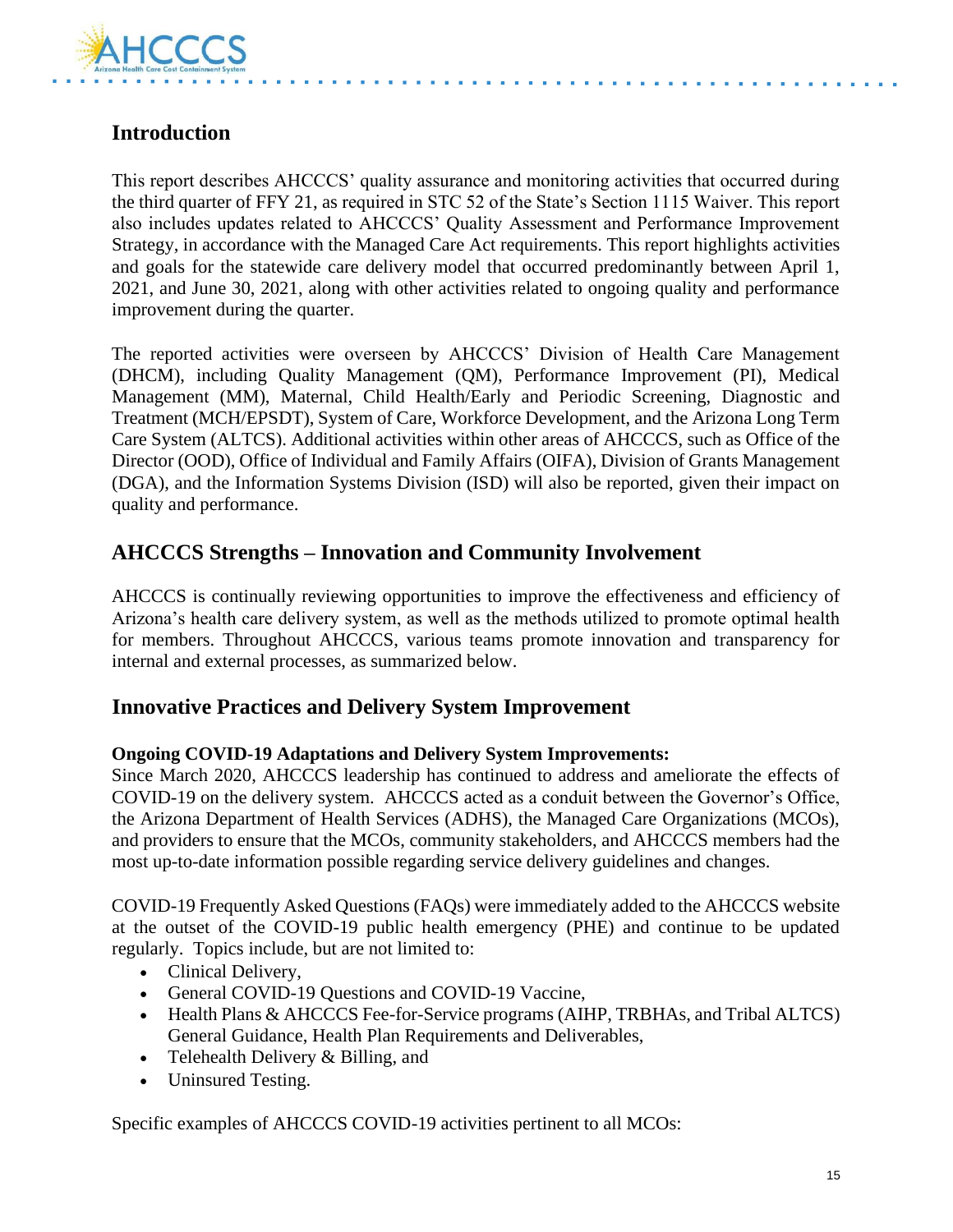

- AHCCCS changed the frequency of the weekly MCO meetings to monthly as the PHE continued. The focus continues to be dissemination and discussion of information, as well as any challenges or barriers experienced by the MCOs.
- AHCCCS has maintained its relaxation of requirements for onsite audits, unless there is a potential quality issue, but maintains requirements for several reports such as notification of Quality-of-Care Concerns, Incident/Accident/Death Reports, and Seclusion and Restraint Reports.

In addition to the above COVID-19 related activities, AHCCCS actively expanded the network of available providers who could administer the influenza vaccine during the PHE. This included commercial pharmacists as allowed within their scope of practice. AHCCCS also collaborated with the Governor's Office and MCOs to provide member incentives to obtain influenza vaccination.

# **AHCCCS Complete Care (ACC):**

The current focus with the integrated care contracts remains similar to that of the past quarter. Strategies are still ongoing to enhance evaluation of contract compliance, service delivery, care coordination, and use of evidence-based models. AHCCCS maintained an increased focus on network adequacy during the third quarter. The network analysis requirement, which was added to capture real-time availability for various specialty behavioral health residential treatment settings, formed the basis for enhanced collaboration and more timely utilization data.

Activities that began during the last reporting year have been carried over to the third quarter of FFY 21 (e.g., modification of existing policies to reflect integration and the adoption of behavioral health System of Care principles). The System of Care Model emphasizes a culturally competent, coordinated team approach to member care with timeliness and accessibility to evidence-based care at its core. To ensure that ACC plans incorporate additional integration approaches and System of Care Principles, efforts continue into the third quarter to address MCO adherence to these changes via education and further refinement of monitoring tools.

Currently, the ACC MCOs are being encouraged to participate in activities that have previously been under the purview of the Regional Behavioral Health Authorities (RBHAs). This has included justice reach-in processes and emphasis on special healthcare needs, particularly if there is a comorbid behavioral health condition.

# **ALTCS-DD:**

Following implementation of Department of Economic Security's Division of Developmental Disabilities' (DES/DDD) new subcontracted, integrated MCOs on October 1, 2019, AHCCCS continues to monitor DES/DDD and their oversight of the subcontractors through contract deliverables, quarterly meetings, and technical assistance. In March 2020, AHCCCS began working with DES/DDD on their augmentative and alternative communication device processes and procedures. As of January 1, 2021, the augmentative and alternative communication devices program was delegated to DES/DDD's subcontracted MCOs. AHCCCS was involved in the transition of this process by reviewing and approving transition activities, including but not limited to, review of policy requirements, approval of network requirements, review of member outreach,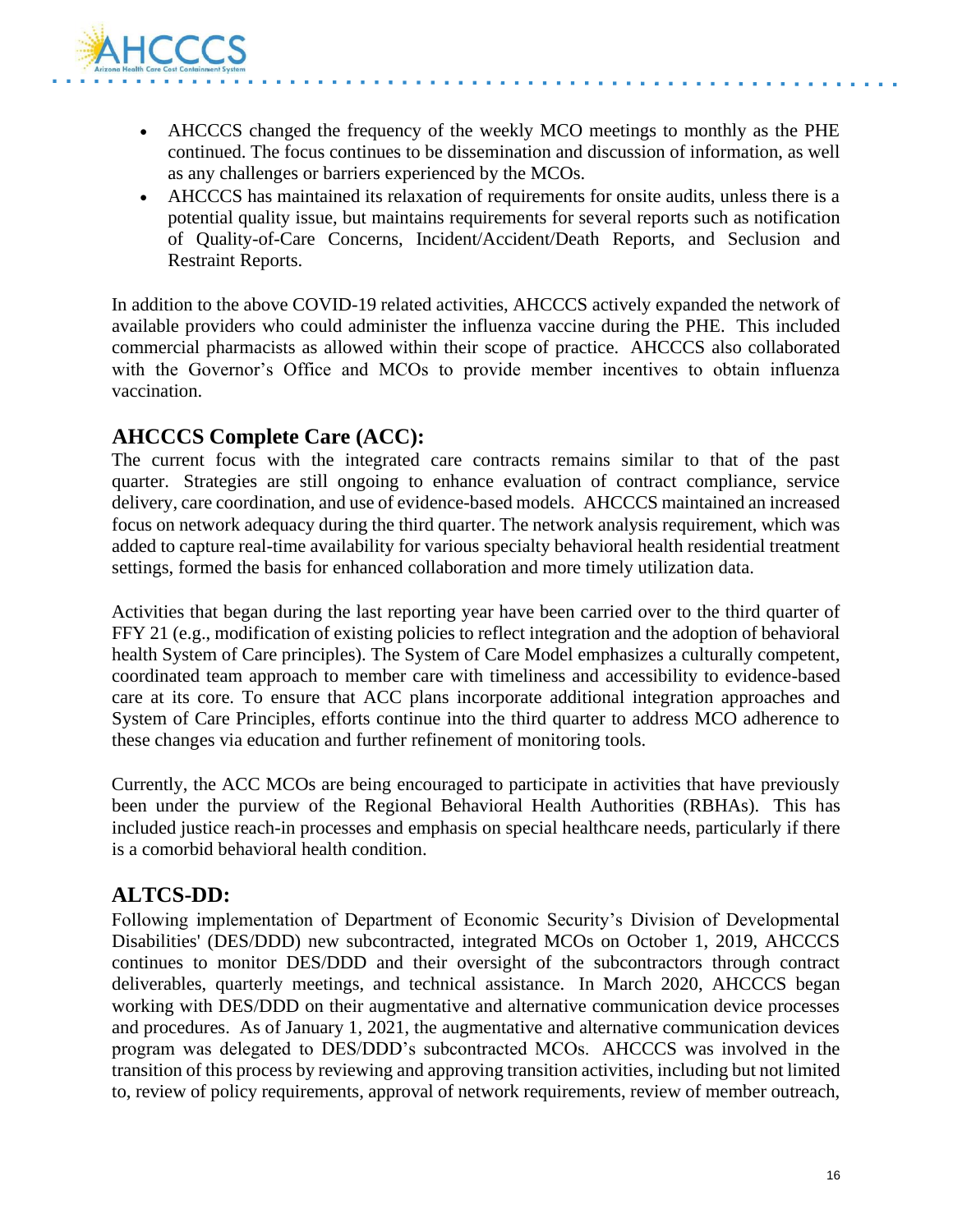

and participation in community forums. AHCCCS continues to be involved in post-transition activities and provides technical assistance as warranted.

Although the Direct Care Worker (DCW) Training Program has been in effect since 2013, due to COVID-19 concerns, AHCCCS has suspended the 90-day training requirement, thus allowing DCWs to provide care while simultaneously receiving training. During this time, AHCCCS encourages the agencies to utilize remote learning opportunities to support the DCWs, then evaluate in-person skills following the COVID-19 emergency.

# **ALTCS:**

AHCCCS has been working on a variety of activities to enhance compliance with CMS requirements and the Home and Community Based Services (HCBS) Rules that are applicable to both DD and EPD. These activities occur in conjunction with various member councils, the MCOs, 10 tribes, and members of the Sonoran University Center of Excellence for Developmental Disabilities (UCEDD). During the third quarter of FFY 21, specific activities included:

- Sonoran (UCEDD) completed an evaluation of the Person-Centered Service Plan (PCSP) Train the Trainer sessions,
- Post-Train the Trainer Evaluation Summary provided to AHCCCS PCSP team,
- PCSP Case Manager training conducted by the ALTCS-EPD contractors concluded on May 31, 2021,
- Implementation of the new AHCCCS PCSP Tool and process occurred on June 1, 2021, and
- Post-Implementation Monitoring activities were identified. First deliverable due September 2021.

AHCCCS has determined that it is going to take time for contractors and their case managers to develop the needed competencies around this new tool and process during this transition period. Thus, any auditing that may occur during this time will be for Technical Assistance (TA) purposes only. AHCCCS does not intend to audit for compliance for at least the first year of implementation. Instead, there will be a focus on TA and process improvement.

### **Stakeholder Involvement:**

The agency's ongoing success stems from its concentrated efforts to cultivate partnerships with other state agencies, its contracted MCOs, registered providers, and the community. This collaboration helps AHCCCS address common issues and maintain or improve the delivery of high-quality health care to Medicaid recipients and KidsCare members. AHCCCS makes specific efforts to include stakeholder and member feedback throughout its operations, including the Policy Committee, quarterly Quality Management meetings related to the adult/child systems of care, and separate quarterly meetings for Maternal Child Health/EPSDT and Medical Management requirements.

Ongoing advisory councils and specialty workgroups, such as the Behavioral Health Planning Council and the Office of Individual and Family Affairs (OIFA) Advisory Council work to ensure stakeholder involvement occurs on a regular basis.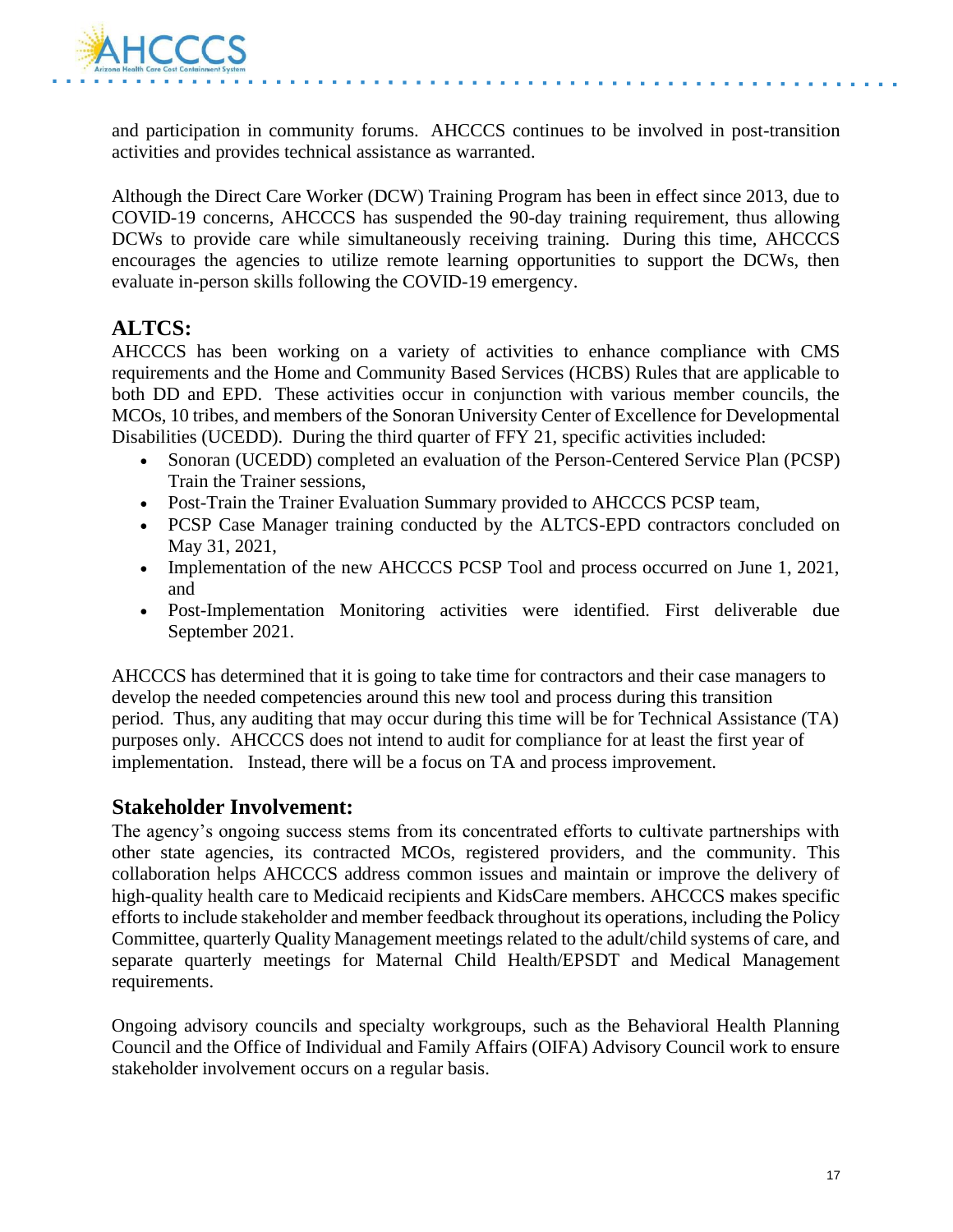

#### **Continuum of Care Stakeholder Workgroup:**

AHCCCS continues to foster a collaborative relationship with the Continuum of Care Stakeholder Workgroup that originated in 2019. AHCCCS engaged with more than 97 stakeholders in distinct subgroups that focused on three primary populations: (1) individuals with a serious mental illness designation (SMI), (2) children, and (3) adults with General Mental Health/Substance Use (GMHSU) concerns. AHCCCS and the Continuum of Care subgroups have reviewed policies, processes, and trends to engage in high-level themes, discussing recommendations for improvements and next steps. The Continuum of Care subgroups prompted and aided in the implementation and achievements of their priority goals. In collaboration with the AHCCCS MCOs, the following behavioral health services and recommendations included:

- Focus on network development and services to address the behavioral health needs of children from ages birth through five,
- Processes to identify individual behavioral health needs prior to release from a correctional setting; this includes specific steps for the assessment and referral process. Should authorizations be necessary for services or medications, they are procured prior to the individual's release,
- Processes to measure/assess current peer and family support services and outcomes. AHCCCS will also continue ongoing collaboration with community groups and Peer & Family Run Organizations (PFROs) to identify opportunities to improve family support services, and
- Current efforts are being undertaken to enhance the ability of primary care physicians (PCPs) and emergency departments (EDs) to bridge to medication-assisted treatment (MAT) when clinically appropriate.

AHCCCS and the subgroups reviewed policies in order to identify areas that needed improvement to support access to care and outcomes. The following policies were updated and sent out for public comment:

- AMPM 964 Credentialed Parent Family Support Requirements, and
- AMPM 320 Behavioral Health Assessment and Treatment Service Planning.

In addition to policy updates, the subgroups met with AHCCCS to review the regulations under the Arizona Administrative Code Title 9, Chapter 21, "Behavioral Health Services for Persons with Serious Mental Illness" to recommend amendments to the rule to improve access to services, incorporate person-centered language, and align Administrative Code content with current best practices and current contracting language.

The Continuum of Care subgroup's feedback inspired the creation of the following educational documents to benefit the community, posted on the AHCCCS OIFA web page under [Info At A](https://www.azahcccs.gov/AHCCCS/HealthcareAdvocacy/OIFA.html)  **[Glance](https://www.azahcccs.gov/AHCCCS/HealthcareAdvocacy/OIFA.html)** 

- Employment Services, and
- AHCCCS Housing Program

AHCCCS and the Continuum of Care workgroup are exploring opportunities for enhancing connectivity and information exchange between crisis providers, detoxification providers, and clinics. Coordination and engagement with the stakeholders will continue with a focus on the use of integrated care concepts to promote improved member outcomes.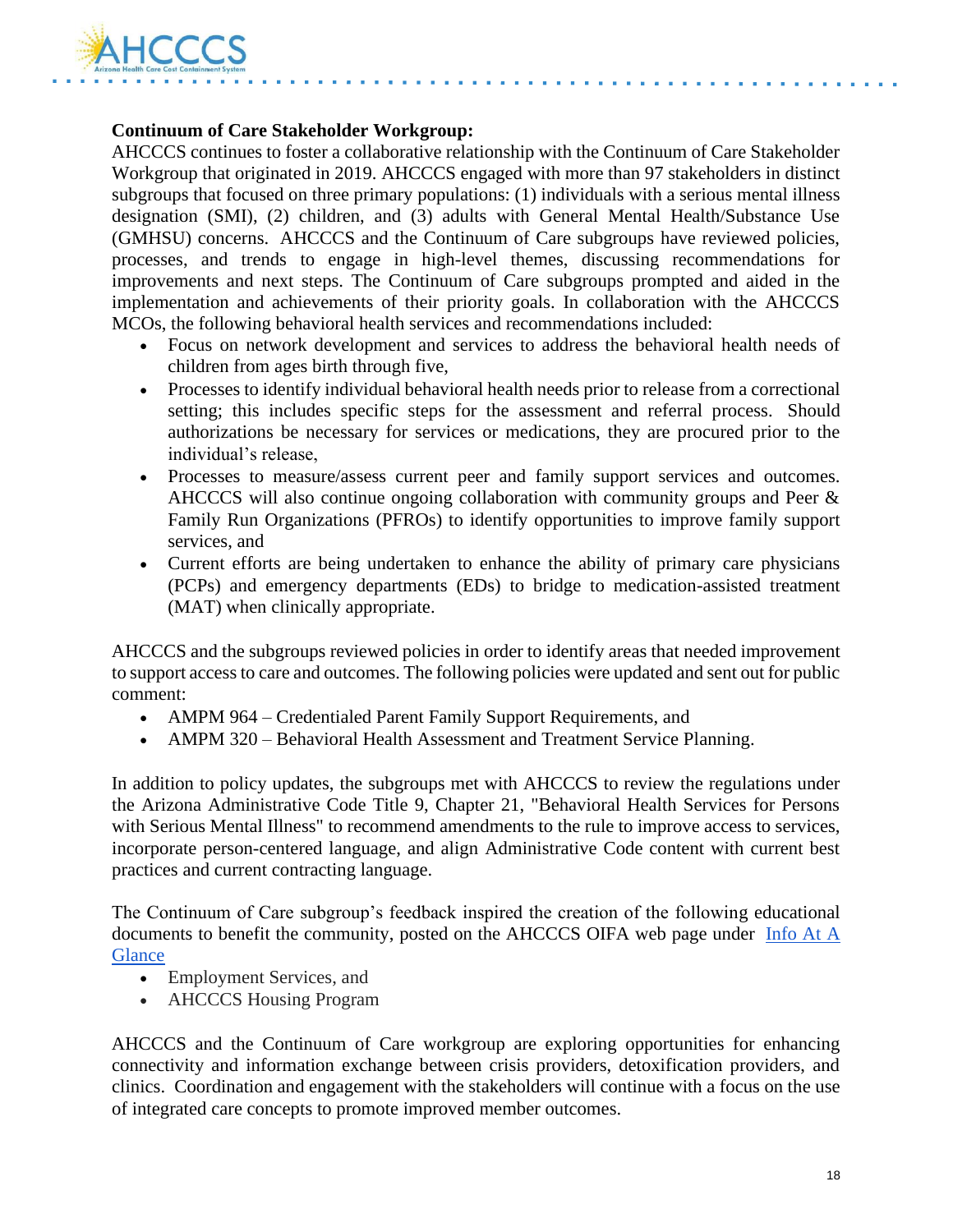

#### **Behavioral Health Planning Council:**

Each state is required to establish and maintain a behavioral health planning council to carry out the statutory functions as described in 42 U.S. Code 300x-3 for adults with an SMI designation, individuals with a substance use disorder (SUD), and children with Severe Emotional Disturbance (SED).

The mission of the Arizona Behavioral Health Planning Council is to advise the State in planning and implementing a comprehensive community-based system of behavioral and mental health services. The majority (51 percent or more) of a state's planning council should be composed of members and family members. During this quarter, the Council voted in a new member from a provider agency. There are 21 members, and all required positions are filled at this time. This Council is mandated to perform the following duties:

- To review plans provided to the Council by the State of Arizona and to submit to the State any recommendations of the Council for modifications to the plans,
- To serve as an advocate for adults with an SMI designation, children with SED, and other individuals with mental illnesses or emotional problems,
- To ensure collaboration among key state agencies and facilitate member input into the State's mental health services and activities, and
- To monitor, review, and evaluate not less than once each year for the allocation and adequacy of mental health services within the state.

#### **Office of Individual and Family Affairs (OIFA):**

In alignment with its mission to bring in the community's voice, OIFA has maintained an advisory council with representation from all stakeholders since 2010. During the COVID-19 pandemic, the Director of AHCCCS and Assistant Director of the Division of Community Advocacy and Intergovernmental Relations (DCAIR) attended the advisory council to hear from and share information directly with the community.

OIFA continued to use their weekly newsletters to communicate with stakeholders as a means to both gather and disseminate critical information. OIFA's Friday newsletter performs above the typical industry average of "click" rates (the percentage of those who open the newsletter and click on any item or link), indicating a readership appreciation of relevant content.

OIFA regularly hosts statewide community Forums to engage with members, family members, and stakeholders to provide information on AHCCCS initiatives and gather feedback. During the third quarter, OIFA restructured Community Forums to spotlight AHCCCS' future system updates, making them more accessible by using a 30 minute "Hot Topic" design. In addition to the community forums, OIFA hosted:

- Community Conversations The PHE impacted the typical member and family member engagement level. In order to continue connection with the community, particularly during this challenging time, the OIFA department at AHCCCS partnered with the OIFAs at the MCOs to launch a series of events called, "OIFA Community Conversations." These events create opportunities to gather input, discuss issues, identify challenges and barriers, problem-solve, and share information. Two events have been held during the third quarter:
	- Trauma Informed Care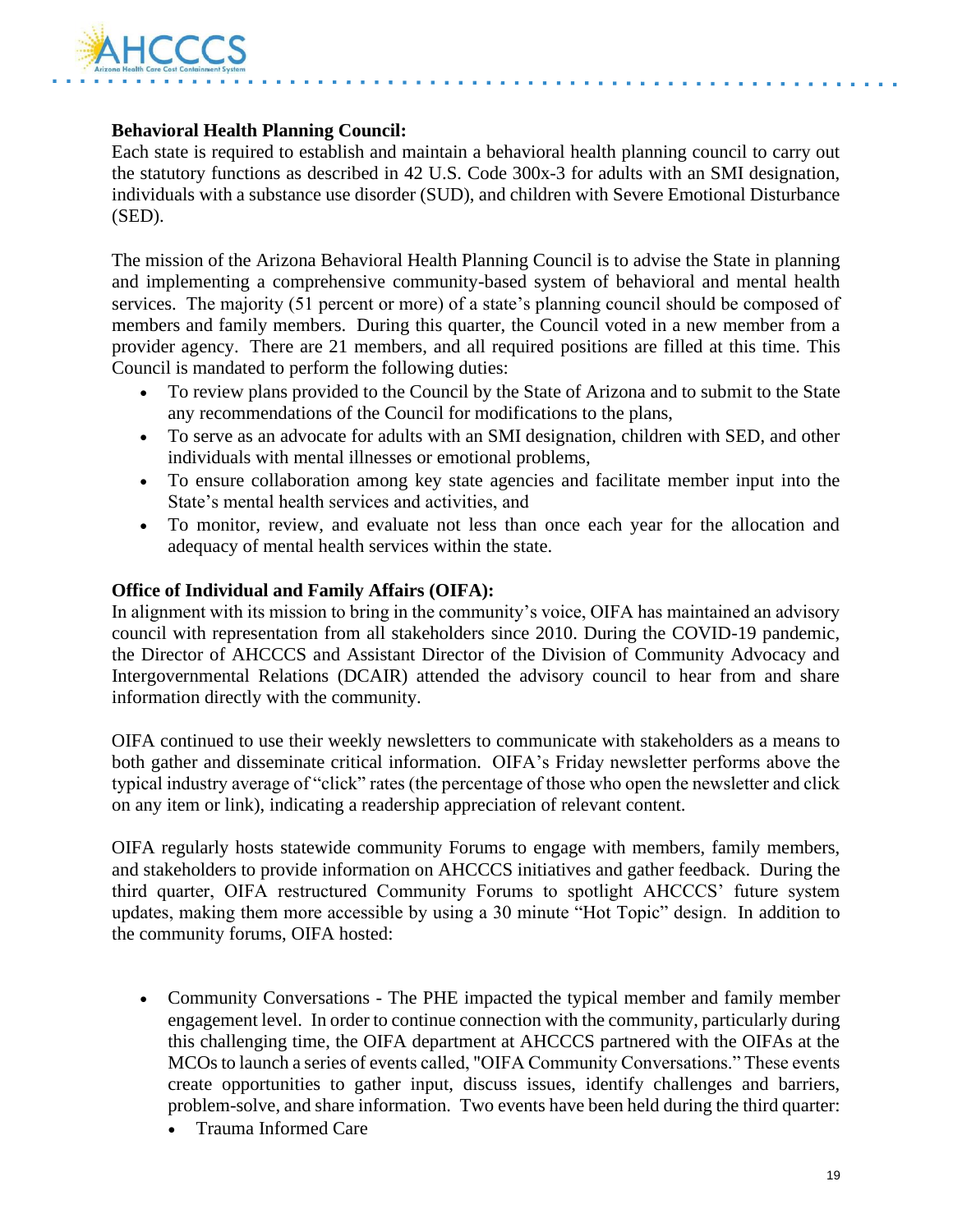

- Youth Involvement in the System
- The OIFA web page was regularly updated to include easy access to view community engagement calendar events.

To inspire recovery and wellness as part of professional development, OIFA through its contractor, has created and supported the Peer and Family Career Academy (PFCA) since 2014. Collaborative efforts between the Academy and community allowed for advanced training and ongoing learning to Peer Recovery Support Specialists (PRSS) and Parent/Family support Specialists (FSS). From the inception of the PFCA, the goal was to base the Academy in the community as a self-sustaining entity. On June 30, 2021, this vision was achieved when the Academy was relaunched as an independent and self-sustaining institution, operated by peers and family members. OIFA anticipates the Academy will play a pivotal role in the future of peer and family support within Arizona.

Through a partnership between AHCCCS and ADHS, AHCCCS has contracted with the PFCA to provide a Peer-to-Peer support program for PRSS and FSS delivering services during the pandemic, at no cost to those utilizing these services. The purpose of this program is to prevent burnout, compassion fatigue and other emotional distress common to healthcare workers delivering services during the pandemic

#### **OIFA's One-Page Empowerment Tools:**

Based on community conversations and feedback, OIFA continues to develop one-page empowerment tools, which are documents that provide information to help members overcome barriers to care. The one-pagers are available on OIFA's web page. To continue the success of this initiative, OIFA:

- Created a portal on the web page for stakeholders to suggest topics for future one-pagers,
- Translated all one-pagers into Spanish, and
- Maintained a monthly system navigation meeting to empower members, family members, and stakeholders. The meetings provide education on how to use the one-pagers to overcome barriers to care and access services. Topics included:
	- AHCCCS Housing Programs
	- Foster Care Rights and Protections

#### **Arizona Stakeholders and AHCCCS MCH/EPSDT:**

AHCCCS continued its work with other state partners to prepare for the flu vaccination season by encouraging all providers to re-enroll with the Vaccine for Children's (VFC) Program. AHCCCS partners with the local chapter of the American Academy of Pediatrics to increase awareness of providers being available for EPSDT well-child visits. In-person visits had declined, necessitating an expanded member outreach campaign to re-establish the importance of routine well-childcare.

Table 6 profiles continuing activities for the MCH Department and demonstrates continued community involvement with the Governor's Goal Council on Strategic Initiatives. Many of the activities within this table relate to ongoing grant performance for opioid and substance use treatment that is currently under AHCCCS purview.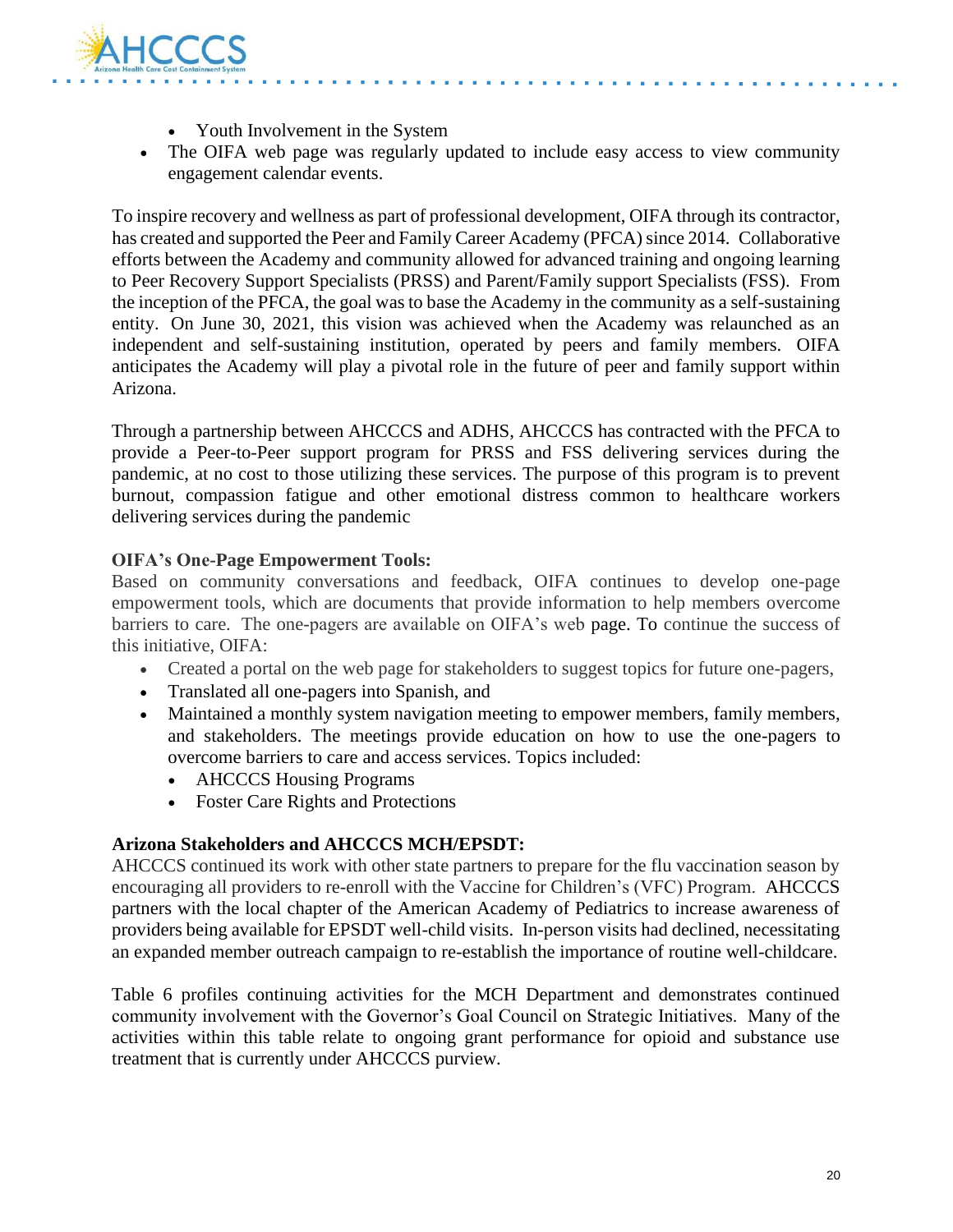

#### **Table 6**

| <b>INITIATIVE</b>                                                                                                  | <b>LEAD</b><br><b>AGENCY</b>              | <b>AHCCCS INVOLVEMENT</b>                         |
|--------------------------------------------------------------------------------------------------------------------|-------------------------------------------|---------------------------------------------------|
| <b>Maternal Mortality Review</b><br>Committee<br>ARS 36-3501 (Component of Child<br><b>Fatality Review)</b>        | <b>ADHS</b>                               | Representation/Participation                      |
| <b>Maternal Health Task Force</b>                                                                                  | <b>ADHS</b>                               | Representation/Participation                      |
| <b>Maternal Mortality Breakthrough</b><br><b>Action Plan</b>                                                       | Governor<br><b>Health Goal</b><br>Council | Representation/Participation                      |
| SB 1040 Advisory Committee On<br><b>Maternal Fatalities and Morbidity</b>                                          | Arizona<br>Legislature                    | Representation/Participation                      |
| Maternal Health Innovation Grant<br>(\$2.1M / year over five (5) years)                                            | <b>HHS</b>                                | Letter of Support<br>Representation/Participation |
| <b>Maternal Mortality Grant</b><br>(\$450K/year over five (5) years)                                               | <b>CDC</b>                                | Letter of Support<br>Representation/Participation |
| <b>Task Force on Preventing Prenatal</b><br>Exposure to Alcohol and Other<br>Drugs                                 | <b>ADHS</b>                               | Representation/Participation                      |
| <b>SUD Block Grant</b>                                                                                             | <b>AHCCCS</b>                             | Lead                                              |
| SB 1290 (established to recommend<br>improvements for screening and treatment<br>maternal mental health disorders) | <b>AHCCCS</b>                             | Lead/Chair of Committee                           |

During the third quarter, the MCH/EPSDT department continued efforts to revise pertinent policies and resume activities that had been set aside during the pandemic. Policy revisions were completed for maternity care, family planning services and well women's care. Operational reviews were resumed for the RBHAs and DES/DDD.

#### **Arizona Stakeholders and ALTCS Case Management Unit:**

The AHCCCS ALTCS Case Management Unit also partners with a large number of community stakeholders:

- Statewide Independent Living Council
- Long Term Care Ombudsman
- Regional Center for Border Health
- ARC of Arizona
- Rehabilitation Services Administration
- Raising Special Kids
- UCP of Southern Arizona
- Arizona Association for Providers for People with Disabilities
- Aging and Disability Resource Center
- DES/DDD Employment Specialists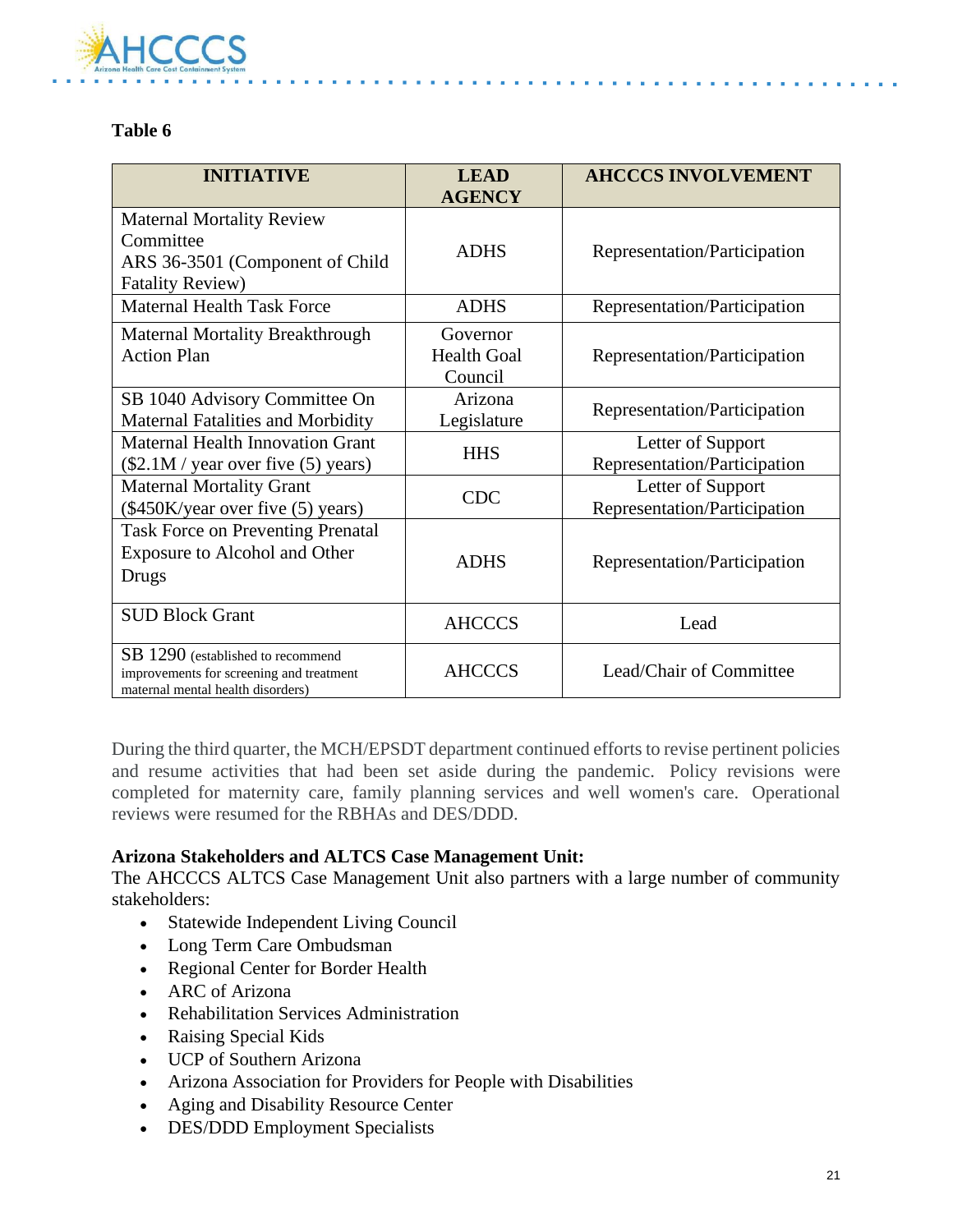

- Governor's Advisory Council on Aging
- AARP
- Easter Seals Blake Foundation
- Arizona Health Care Association
- Governor's Office on Aging
- Sonoran University Center on Excellence in Developmental Disabilities
- Arizona Autism Coalition
- Office of Children with Special Health Care Needs

# **Identifying Priority Areas for Improvement**

AHCCCS has established an objective, systematic process for identifying priority areas for improvement. This process involves a review of data from both internal and external sources. Two considerations continue to drive decisions for the identification of priority areas: (1) the focused initiative has actionable elements, and (2) the potential for enhanced quality improvement, member satisfaction, and system efficiencies, especially as they relate to the pandemic (e.g., increased telemedicine options, allowing for verbal consent for services). MCO input is sought as part of the identification process when prioritizing areas for improvement.

AHCCCS utilizes its Quality Management Portal to conduct data mining to track and trend quality issues at both the macro (systemic) and micro (case by case) levels. These data analytic activities will allow AHCCCS to compare and contrast MCO quality performance, analyze outcomes, and facilitate improved MCO and agency performance.

Throughout the process of identifying meaningful improvements, additional criteria include: (1) prevalence of a particular condition and the population affected, and (2) resources required by both AHCCCS and its MCOs to conduct studies and shape improvement. Additionally, AHCCCS evaluates whether focus areas are current priorities of CMS or the State of Arizona leadership and the feasibility of combining CMS priorities with current initiatives.

During the latter half of FFY 20, AHCCCS implemented a Health Equity Committee to identify and address health care disparities. The committee's goal is to make recommendations that are data-driven and inclusive of Arizona communities. With the advent of COVID, efforts were realigned to address healthcare disparities associated with the pandemic.

The Health Equity Committee has recently developed a Communications subcommittee that will be tasked with several activities including:

- Reviewing design changes to AHCCCS web pages,
- Assisting in development of a communications plan for both internal and external dissemination of information,
- Stakeholder outreach and public presentations, and
- Coordinate with other state agencies on health equity initiatives.

Going forward, AHCCCS will form a workgroup with its contractors to determine shared goals and objectives for future health equity initiatives. Other health equity activities and needs will be identified through development of a strategic plan.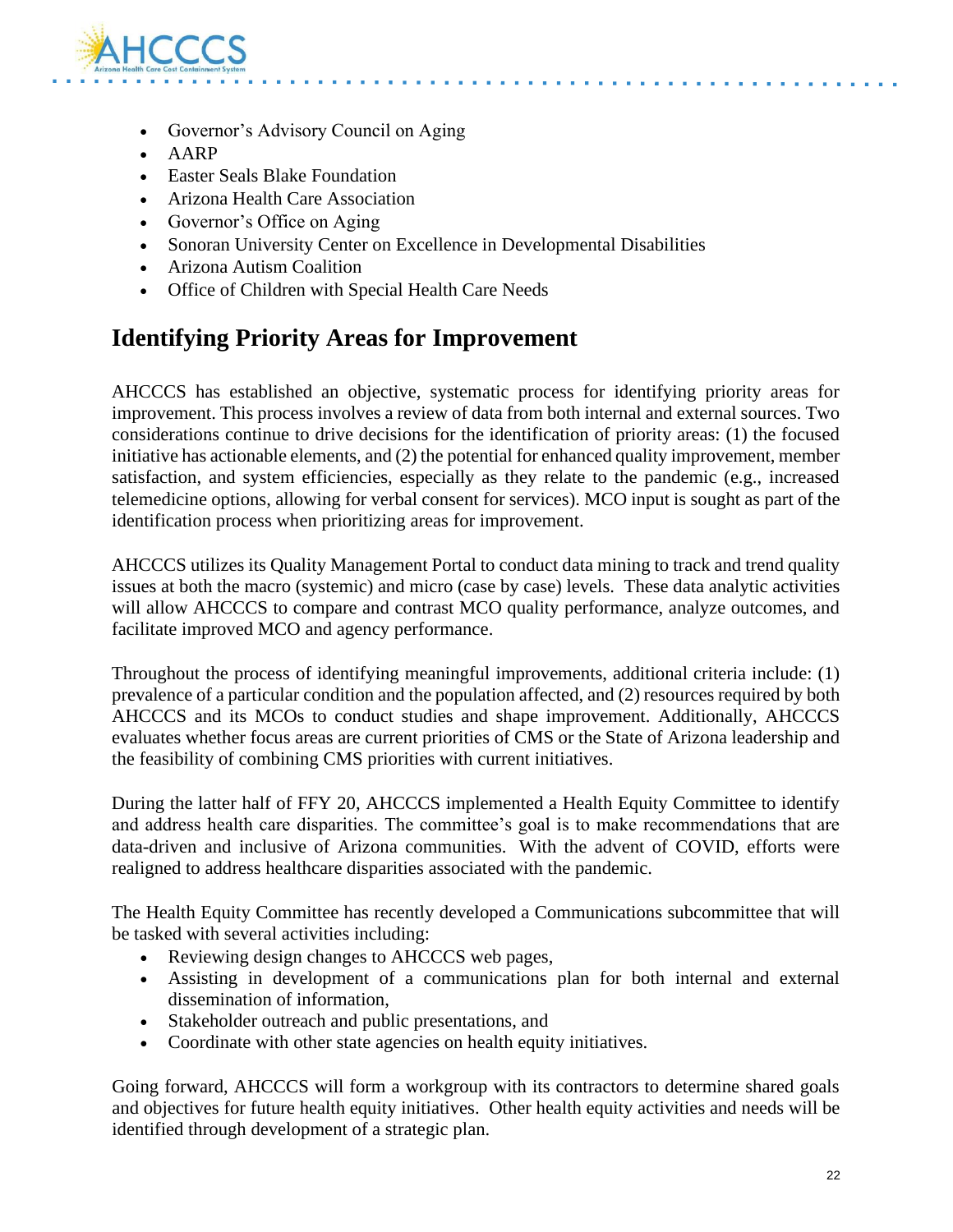

# **Ongoing Initiatives:**

#### **Collaboration with the Arizona Department of Child Safety:**

AHCCCS has sustained its efforts to improve physical and behavioral health care for children in the foster care system who are served under Comprehensive Medical and Dental Program (CMDP), Arizona's Medicaid plan for children in Arizona's foster care system. However, the model with which these efforts have been orchestrated, changed as of April 1, 2021. Historically, CMDP has followed a traditional model of bifurcated service delivery with physical health being provided through CMDP and behavioral health services being provided via Arizona's RBHA system. As of April 1, CMDP became fully integrated, with a formal name change to Comprehensive Health Plan (CHP). CHP is contracted with Mercy Care to provide the full range of behavioral and physical health services as of this date. CHP will provide oversight of Mercy Care as the subcontractor for the integrated service delivery model.

During FFY 20 and continuing into the third quarter of FFY 21, AHCCCS engaged in readiness efforts to finalize upcoming contract requirements for integration of behavioral and physical health services with CMDP/CHP.

With the advent of an integrated care model, AHCCCS and CHP will be better able to continue efforts in these areas:

- Ongoing oversight to ensure regular collaboration with the Arizona Department of Child Safety (DCS),
- Reduction of DCS shelter placements for foster children (e.g., number of days in shelter, number of different shelter placements),
- Reduction of placement disruptions with completion of quarterly reviews for children with high number of placements,
- Strengthening of the policy covering the "72-hour Rapid Response" process, which requires that a behavioral health service provider be dispatched within 72 hours to assess a child's immediate behavioral health needs. Referrals are completed to obtain additional services through the behavioral health system, and
- Strengthen AHCCCS policies related to timely and appropriate delivery of services to both foster and adoptive children with AHCCCS Contractor Operations Manual (ACOM) 449.

AHCCCS will continue to monitor and report outcomes within the quarterly Clinical Oversight meeting and on the AHCCCS website, through the transition and beyond, for children enrolled in CMDP/CHP. Specific metrics include, but are not limited to:

- CHP enrollment (i.e., out-of-home placements) and shelter placement rates,
- Enrolled/served rates,
- Utilization of crisis and respite services, and
- Service timeliness and communication volume (as required in policy).

AHCCCS continued to adjust policies, to address the unique needs of children served by Arizona's foster care system. During the third quarter, AHCCCS continued to update and convert existing Behavioral Health System Guidance Tools for inclusion as a dedicated set of policies under the AMPM. These tools have been stand-alone best practice guides for system principles and service provision for children within the foster care system for over a decade and they cover the following: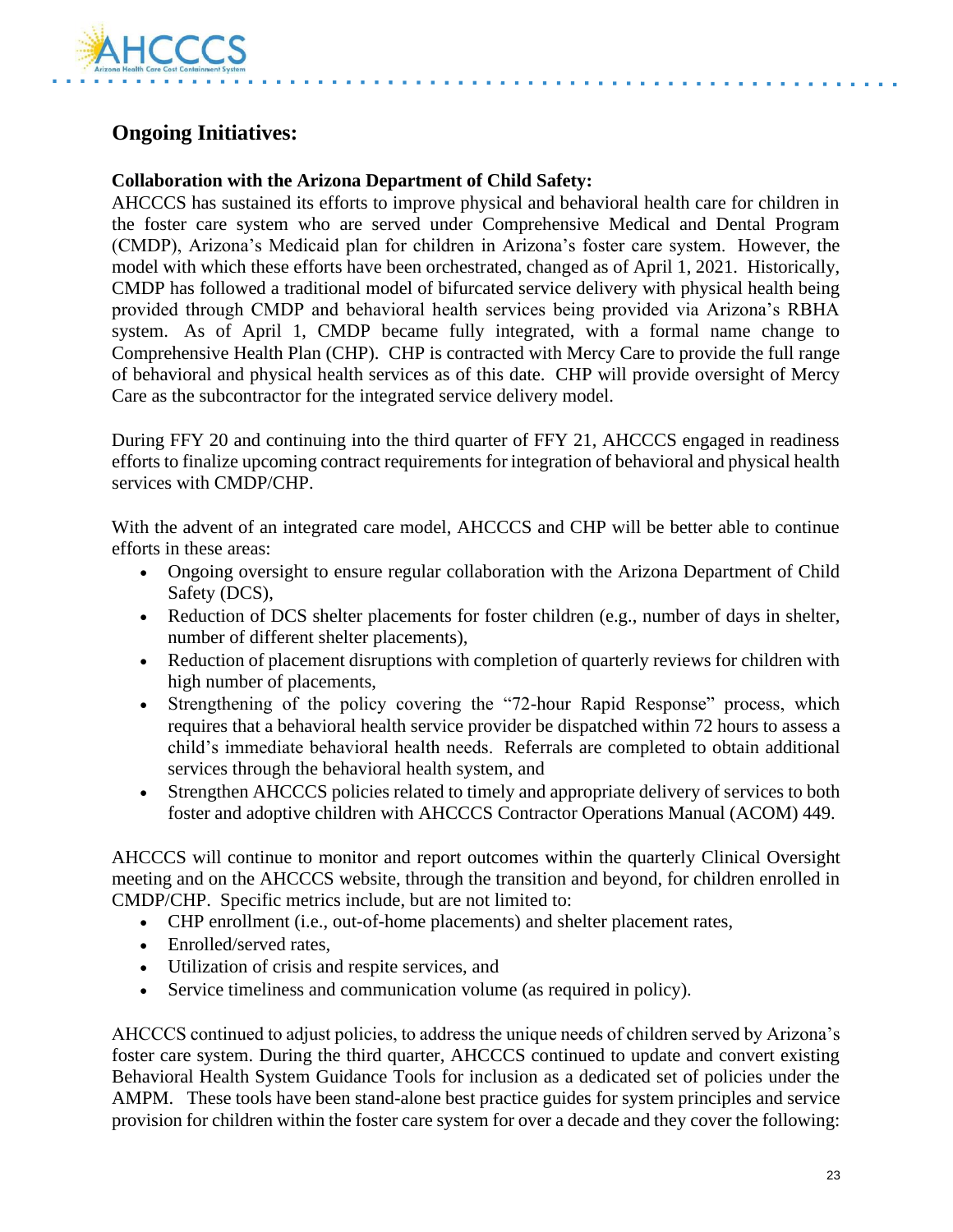

- Child and Family Team Practice,
- Children's Out of Home Services,
- Family and Youth Involvement in the Children's Behavioral Health System,
- Psychiatric and Psychotherapeutic Best Practices for Children: Birth Through Five Years of Age,
- Support and Rehabilitation Services for Children, Adolescents, and Young Adults,
- Transition to Adulthood,
- Unique Behavioral Health Services for Needs of Children, Youth and Families Involved with Department of Child Safety,
- Working with the Birth Through Five Population, and
- Youth Involvement in the Children's Behavioral Health System.

#### **Behavioral Health Audit Tool:**

As reported previously, AHCCCS developed a statewide behavioral health audit tool, which was implemented on October 1, 2019. Providers were expected to provide the first round of results for the audits on April 15, 2020. The third-round audit results were due October 15, 2020, but the process was suspended due to the COVID-19 pandemic.

AHCCCS' decision to suspend reporting requirements provided an opportunity to make significant changes to the audit tool. Historically, the audit process has focused on required and detailed processes for intake, assessment, and service planning within the Arizona Medicaid system. A decision was made to refocus audit efforts on outcomes as opposed to process-oriented requirements. During the third quarter, a redesigned audit was presented to MCO staff and various AHCCCS staff with the OIFA, to provide feedback. As appropriate, the initial feedback will be incorporated, and the tool will then be shared with community stakeholders and providers for their perspective. Initial feedback on the suggested tool revisions has been positive, with acknowledgement that the tool is more focused on member outcomes and improved ease of administration.

Work on the tool will continue throughout the remainder of FFY 2021 to ensure that the audit tool is appropriately focused on member outcomes and fidelity to the Arizona System of Care models for adults and children. Ultimately, all elements will be designed for response sets based on the below subpopulations:

- ALTCS (EPD and DD):
	- Adults with an SMI designation,
	- Adults who do not have an SMI designation, and
	- Children with or without a serious emotional disturbance (SED).
- Acute (ACC and RBHA):
	- Adults who are categorized as General Mental Health and/or Substance Use, and
	- Children who are categorized as General Mental Health.
- Adults with an SMI designation.
- Children being served through DCS/CHP.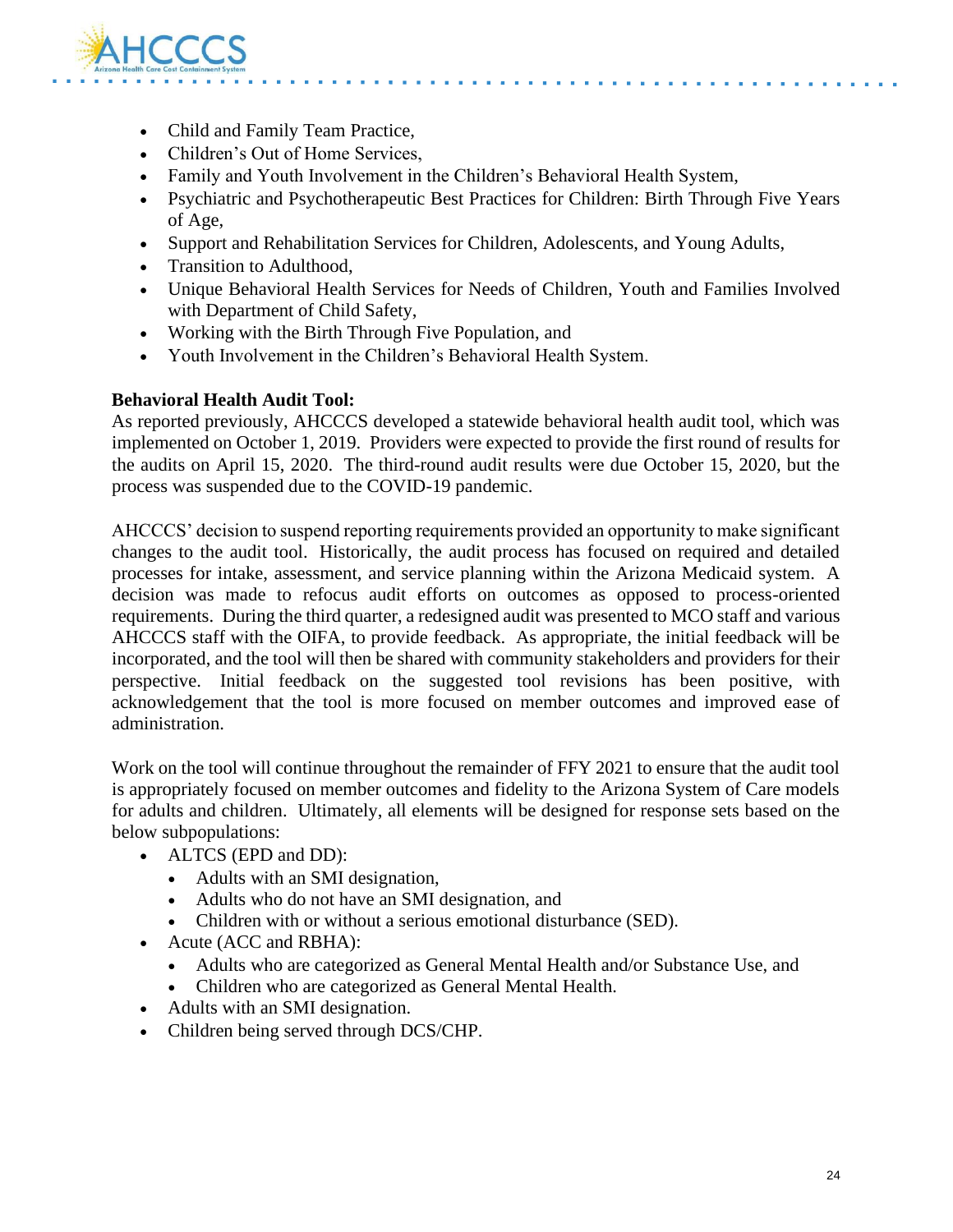

#### **Workforce Development (WFD):**

In 2016, AHCCCS established the Office of Healthcare Workforce Development (WFD) to monitor, assess, forecast, and plan for both current and future workforce development requirements. Since that time AHCCCS has required that ACC, ALTCS, and RBHA health plans maintain Workforce Development Operations led by a WFD Administrator to monitor, assess, and plan for current workforce needs of their respective networks, as well as to collaborate with AHCCCS in forecasting and planning for future workforce needs.

In addition, the health plan WFD Operations units are expected to provide technical assistance directly to providers to help them with recruitment, selection, training, deployment, and retention issues, as needed. Workforce Development contributes to AHCCCS' quality improvement goals by assisting provider organizations to acquire, develop, and retain a clinically, culturally, and technically capable healthcare workforce. The AHCCCS Office of Healthcare Workforce Development oversees the workforce development efforts of all ACC, RBHA, and ALTCS MCOs and, in 2021, effective with its integration effort, CMDP. Throughout FFY 20 and continuing through the third quarter of FFY 21, the WFD teams have addressed multiple projects.

During the reporting period, the AHCCCS Workforce Development unit continues to shape Workforce Development activities for FFY 21 and beyond. In the area of workforce policy there were several important developments in Q3.

- The Department of Child Safety, the health plan responsible for the Children's Health Program, became the most recent health plan to hire a Workforce Development Administrator and implement a workforce development operation.
- Per ACOM Policy 407, health plans are working to improve the integration and collaboration between the MCO's Workforce Development, Network Development, and Quality Management departments. This internal collaboration between Workforce Development, Networks and Quality Management will result in increased accuracy in the assessment of capacity and capability needs of the network's workforce and more substantive planning of workforce development interventions.
- ACOM 407 also incorporates a Workforce Data collection requirement. The Workforce Development Administrators from all health plans are collaboratively creating a single data collection system to minimize the administrative burden caused to providers and increase the ease of collecting and analyzing workforce data.
- Health plan Workforce Development teams continued helping to enact recommendations from Governor Ducey's Taskforce on the Prevention of Abuse and Neglect of Vulnerable Populations by creating scenario-based staff training designed to sharpen the discrimination and communication skills essential for recognizing and preventing abuse and neglect.
- Development of supervisory support strategies that help to maintain an organizational culture of respect and compassion that is inherently inhospitable to abusive and neglectful behavior.
- Facilitate the provision of resources and staff support to reduce the burnout for residential or in-home staff, as well as paid and non-paid family-member caregivers.

The Workforce Development Operations of the MCOs continued the long-term project of transforming Arizona's training system structure by making a number of significant strides.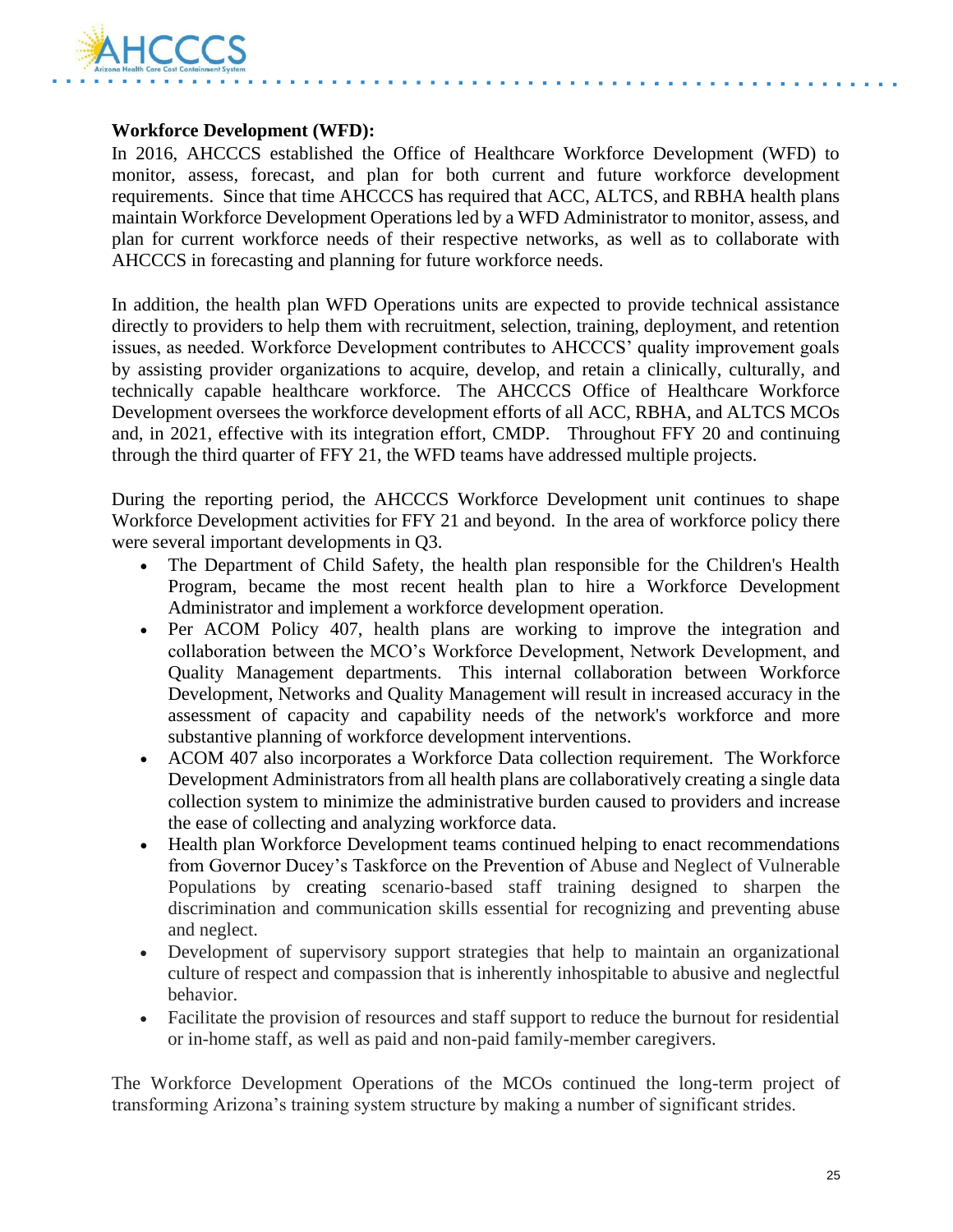

- Completion of the Child and Family Team (CFT) Facilitator training and development process. This effort included a competency-based evaluation, training, and on-the-job coaching and development for CFT facilitators. The next step is for the revised CFT curriculum to be presented as pilot training as soon as the restrictions on in-person training are lifted.
- Development of an orientation level staff education course describing the various Court Ordered Evaluation (COE) and Court Ordered Treatment (COT) processes required by individual counties across the state of Arizona. This online course will be located in the RELIAS learning management system and available to behavioral health professionals across the state who need to understand the COE/COT process required by different counties.
- Development of the competency evaluation process required for all behavioral health staff by ACOM 447, the Employment Service Policy. In addition, the curriculum for instructing supervisors in how to conduct the competency evaluation process was completed.

The ALTCS-EPD and DD Health Plan Alliance continue to work in partnership with providers and industry leaders to address the impending shortages of direct care/direct support workers. For the current reporting period, activities included:

- The ALTCS Workforce Development Alliance and leaders from the assisted living and inhome care industries continue to monitor and support the impact of legislation intended to increase reciprocity in training and testing between in-home care and assisted living caregivers.
- With the support of AHCCCS and the ALTCS Workforce Development Advisory Committee, the ALTCS Workforce Develop Alliance continues to expand partnerships with secondary and community college education sectors to bring newly graduated students into the long-term care workforce, as direct care workers.
- In April, *Insights from the Frontline: Results of a Statewide Survey of Paid Caregivers in Arizona*. was completed. The report, produced by PHI National, is the result of a unique collaboration by the Workforce Development departments of four ALTCS health plans: the Division of Developmental Disabilities, Banner University Family Health Plan, Mercy Care and UnitedHealthcare. PHI surveyed approximately 4,500 (25 percent) of the Direct Care Workers (DCW) workforce. DCW's provide HCBS services to seniors and individuals with developmental and physical disabilities. The survey had two goals: 1) describe the reasons that caregivers both stay and leave their jobs, and (2) assist leaders of long-term care service agencies to develop personalized strategies to improve recruitment and retention. Results from the survey were presented to the leadership teams of Banner University Family Health Plan, DES/DDD, Mercy Care, and UnitedHealthcare as well as AHCCCS. Additional presentations were made to the Long-Term Care Workforce Advisory Committee as well as all provider agencies having five or more staff participating in the survey. The next step in the process will be to incorporate the results into the network and statewide workforce development plans.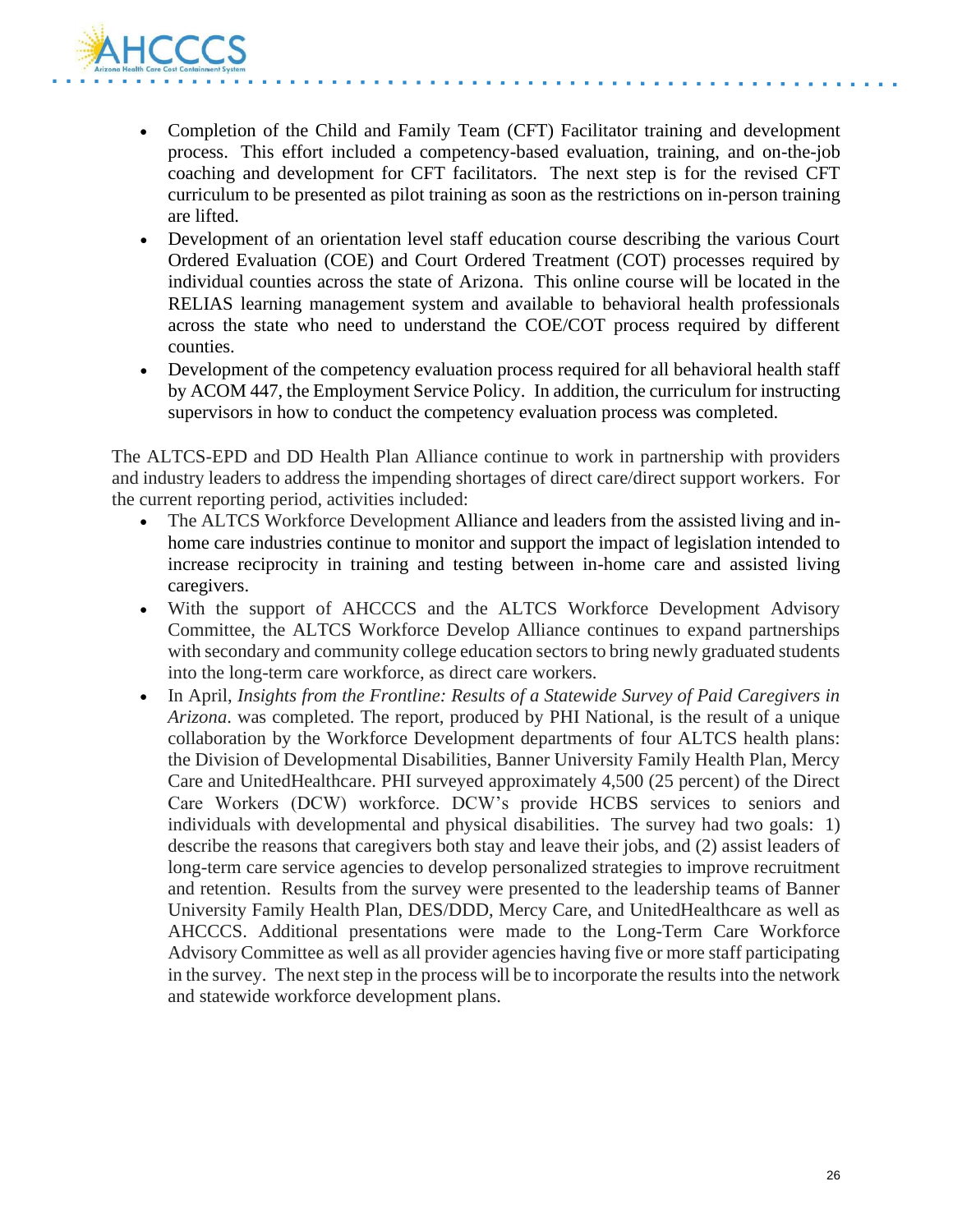

# **Community Initiatives:**

#### **Behavioral Health in Schools:**

AHCCCS collaborates with the Arizona Department of Education (ADE) and the Arizona Department of Health Services (ADHS) on innovative projects that bring together behavioral health and education.

The SAMHSA-funded Project AWARE (Advancing Wellness and Resiliency in Education), which began in 2018, is a five-year grant to increase access to behavioral health providers and suicide prevention resources in public and charter schools. Three school districts receive targeted support: Baboquivari, Sunnyside, and Glendale Elementary. Further, new tools have been developed for all schools, including a statewide behavioral health resource guide for schools that includes suicide prevention protocols. A second round of Project AWARE funding for a new cohort is pending grant approval.

AHCCCS has incentivized providers to join with schools to provide behavioral health services on campus. This has resulted in a 300 percent increase in these services, with more than 16,000 of Arizona's students receiving services on a school campus in FFY 20.

During the pandemic, AHCCCS leadership was encouraged to see that many behavioral health providers found innovative ways to continue this work given the volume of school closures. Providers met students in locations meeting the best needs of the students. Services were provided via telehealth, in the home, and in clinics. AHCCCS staff continues to work with education leaders statewide to encourage additional partnerships between districts and providers.

In the Spring of 2021, AHCCCS partnered with the ADHS and ADE to fund and launch a peer program that resulted in 18 teachers and administrators being trained to provide peer counseling via telephone. The program began in April 2021 and there is interest in expanding it to a second group of trained peers.

The Arizona Legislature passed Children's Behavioral Health Services Fund in late 2020 funds behavioral health services for uninsured and underinsured children who are referred through an educational institution. Funding is authorized for services provided through June 2022. Schools that meet the requirements of the law are able to refer students for behavioral health services, regardless of a student's Medicaid eligibility. This legislation requires AHCCCS to conduct a survey of services provided through this funding source. Input from multiple sources, which included ADE and the RHBAs, occurred to create this required survey during this quarter.

#### **AHCCCS Opioid Initiative:**

The overarching goal of this initiative is to reduce the prevalence of Opioid Use Disorders (OUD) and opioid-related overdose deaths. The initiative approach includes advancing and supporting state, regional, and local level collaborations, service enhancements, and development and implementation of best practices to address the full continuum of care related to opioid misuse, abuse, and dependency. Strategies include:

• Increasing access to Naloxone through community-based education and distribution, as well as a co-prescribing campaign for individuals receiving opioid prescriptions in excess of 90 morphine equivalent daily doses and combinations of opioids and benzodiazepines,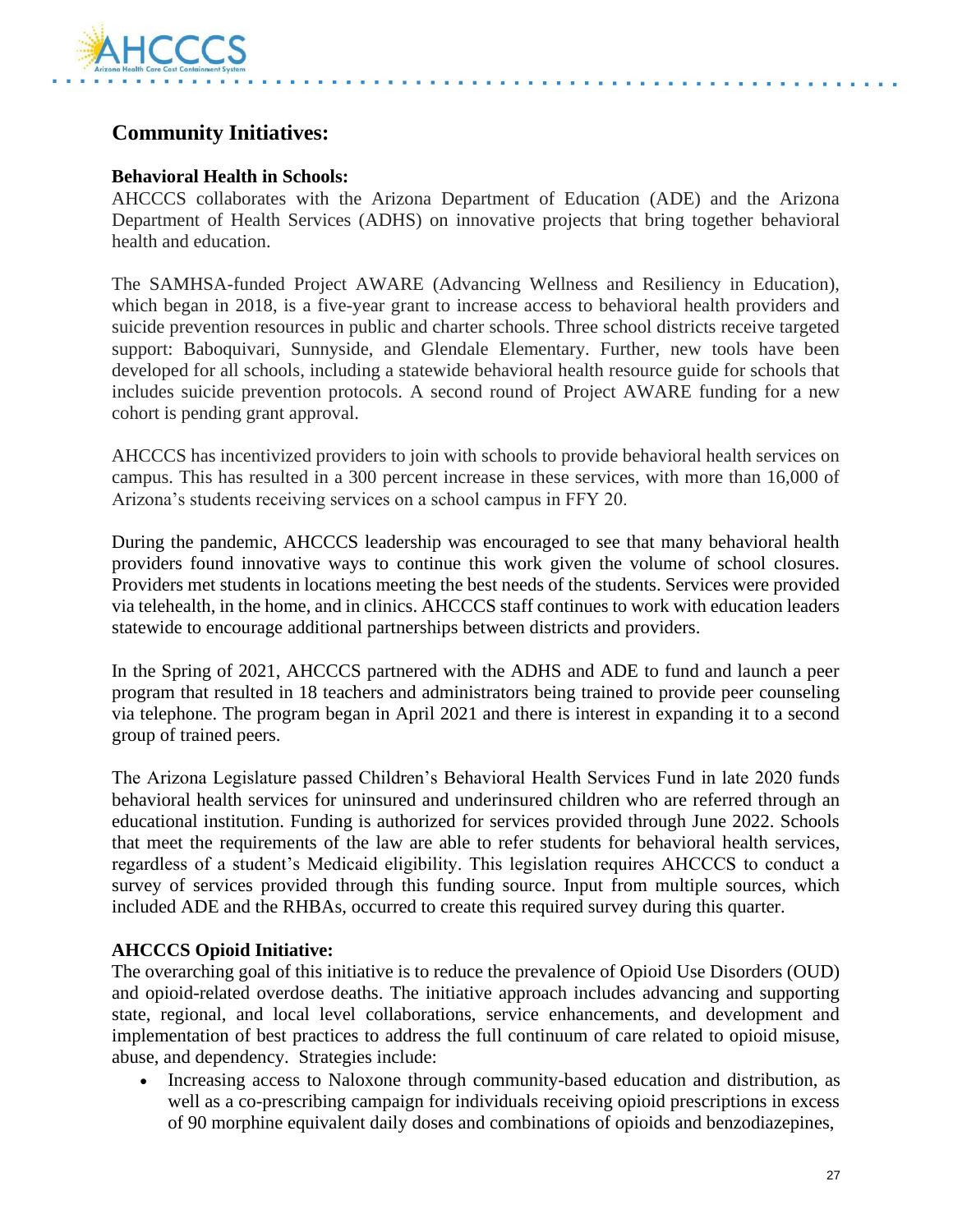

- Increasing access to participation and retention in Medication Assisted Treatment,
- Increasing access to recovery support services,
- Reducing the number of opioid-naïve members unnecessarily started on prescription opioid pain management, and
- Promoting best practices and improving care process models for chronic pain and highrisk members.

AHCCCS continues to revise policies as changes are dictated by current contracts, state regulation, grant requirements, and best practices.

The State Opioid Response (SOR) grant and State Opioid Response II (SOR II) grant were awarded to AHCCCS in September 2018 and September 2020, respectively. These grants are designed to sustain and enhance community-based prevention, treatment, and recovery, including 24/7 access to treatment sites in "hotspot" areas through Arizona. Additional Opioid Treatment Programs (OTPs) have extended hours, thereby increasing the availability of peer support, access to additional care coordination efforts among high risk and priority populations, and additional recovery support for housing and employment.

Arizona opened four 24/7 access points for opioid treatment. The 24/7 access point is an Opioid Treatment Program in a designated "hotspot" that is always open for intakes and warm handoff navigation on a post-intake basis. As of June 30, 2021, 41,552 individuals have been connected to OUD treatment through the SOR and SOR II grants.

AHCCCS sustained and enhanced a concentrated effort through the SOR and SOR II grants to increase peer support utilization for individuals with Opioid Use Disorder. Through the SOR and SOR II grants, additional peer support navigators were hired in identified hotspots in Arizona, and increased efforts to include peer support navigation in the 24/7 OTPs, jails, and emergency departments. First responder scenes in the hotspot areas have been increased. As of June 30, 2021, 37,109 individuals have received peer support and recovery services through the SOR and SOR II grants. Special populations served by SOR and SOR II include justice-involved individuals, pregnant and parenting women, tribal populations, veterans, service members, military families, and individuals with brain and/or spinal cord injuries.

The SOR and SOR II funded OUT treatment and recovery support services are provided in Table 7.

#### **Table 7**

| <b>SOR</b>                          |                                     |                                     | <b>SORII</b>                        |                                   |
|-------------------------------------|-------------------------------------|-------------------------------------|-------------------------------------|-----------------------------------|
| Year 1<br>09/30/2018-<br>09/29/2019 | Year 2<br>09/30/2019-<br>09/29/2020 | Year 3<br>09/30/2020-<br>05/31/2021 | Year 1<br>09/30/2020-<br>05/31/2021 | <b>Cumulative</b><br><b>Total</b> |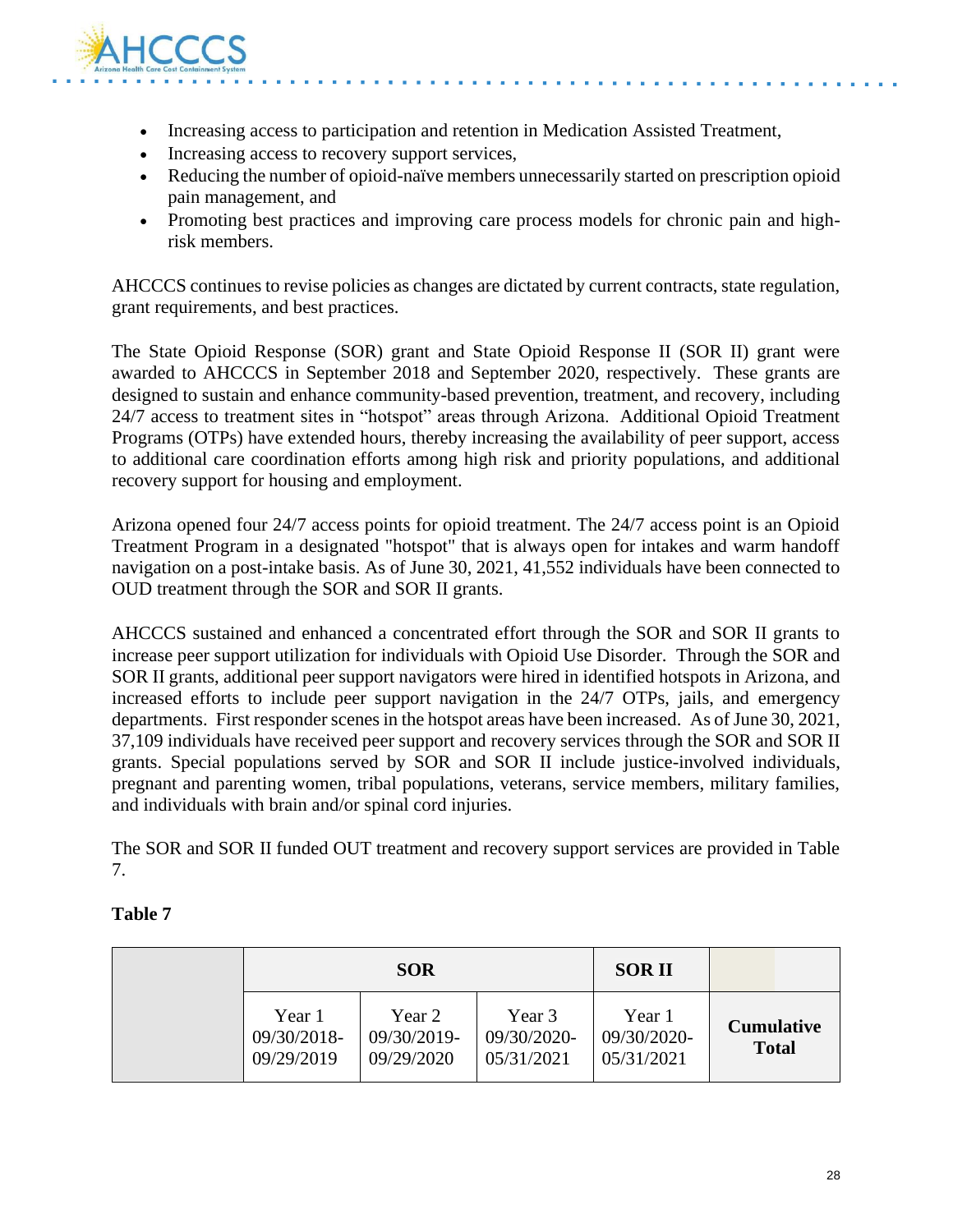

| <b>Treatment</b><br><b>Services</b> | 10,156 | 17,800 | 6,170 | 7,426  | 41,552 |
|-------------------------------------|--------|--------|-------|--------|--------|
| <b>Recovery</b><br><b>Services</b>  | 4,576  | 10,924 | 4,745 | 16,864 | 37,109 |

#### **Use of Evidence Based Practice:**

Additional AHCCCS efforts to combat the opioid epidemic:

#### • **Oxford House:**

Each RBHA is contracted with Oxford House, Inc. utilizing SAMHSA Substance Abuse Block Grant (SABG) and State Opioid Response (SOR) funds. Oxford House is a worldwide network of over 2,500 sober living houses. Arizona was the 47th state to adopt the Oxford House model. The Oxford House model provides support to individuals with a SUD diagnosis or a co-occurring disorder (SUD and mental health issues), who would benefit from practicing the Social Model of Recovery, which allows individuals a residential setting, peer support, and the time they need to bring about behavior change that promotes permanent sobriety and recovery. This is an initial step in assisting individuals with behavioral health needs who also have needs related to Social Determinants of Health (SDOH). Oxford House Inc. will assist in addressing housing, employment, income, and social connectedness. This resource can be part of a continuum of services addressing SDOH, in addition to the clinical and recovery services currently available within Arizona's RBHA system. Currently, Arizona has forty-nine Oxford houses.

#### • **Medication Assisted Treatment (MAT):**

Medication-assisted treatment (MAT) is the use of medications in combination with counseling and behavioral therapies for the treatment of substance use disorders. For those with an opioid use disorder (OUD), medication addresses the physical difficulties that individuals experience when they stop taking opioids. MAT can help to reestablish normal brain function, reduce substance cravings, and prevent relapse. The longer individuals are in treatment, the more they will be able to manage their dependency and move toward recovery. Arizona has 66 OTPs throughout the state that are certified through SAMHSA.

#### • **Harm Reduction:**

Harm reduction models use a variety of strategies to reduce the harmful consequences associated with substance misuse. Harm reduction [st](https://www.ncbi.nlm.nih.gov/pmc/articles/PMC2528824/)rategies seek to reduce morbidity and mortality associated with substance misuse for those whose abstinence is not an immediate and/or feasible goal. The goal of harm reduction models is to reduce at-risk, moderate, and high-risk behaviors often associated with substance use disorders.

#### • **Naloxone Expansion Program:**

Through a direct contract supported by the Substance Abuse Block Grant from January 1, 2021 - March 31, 2021, 8,173 individuals have been served through training and outreach. Additionally, during the reporting period 43,316 Naloxone doses (3x doses per kit - approximately 14,439 kits) were distributed, 1,097 reported reversals and 92 people were connected to treatment.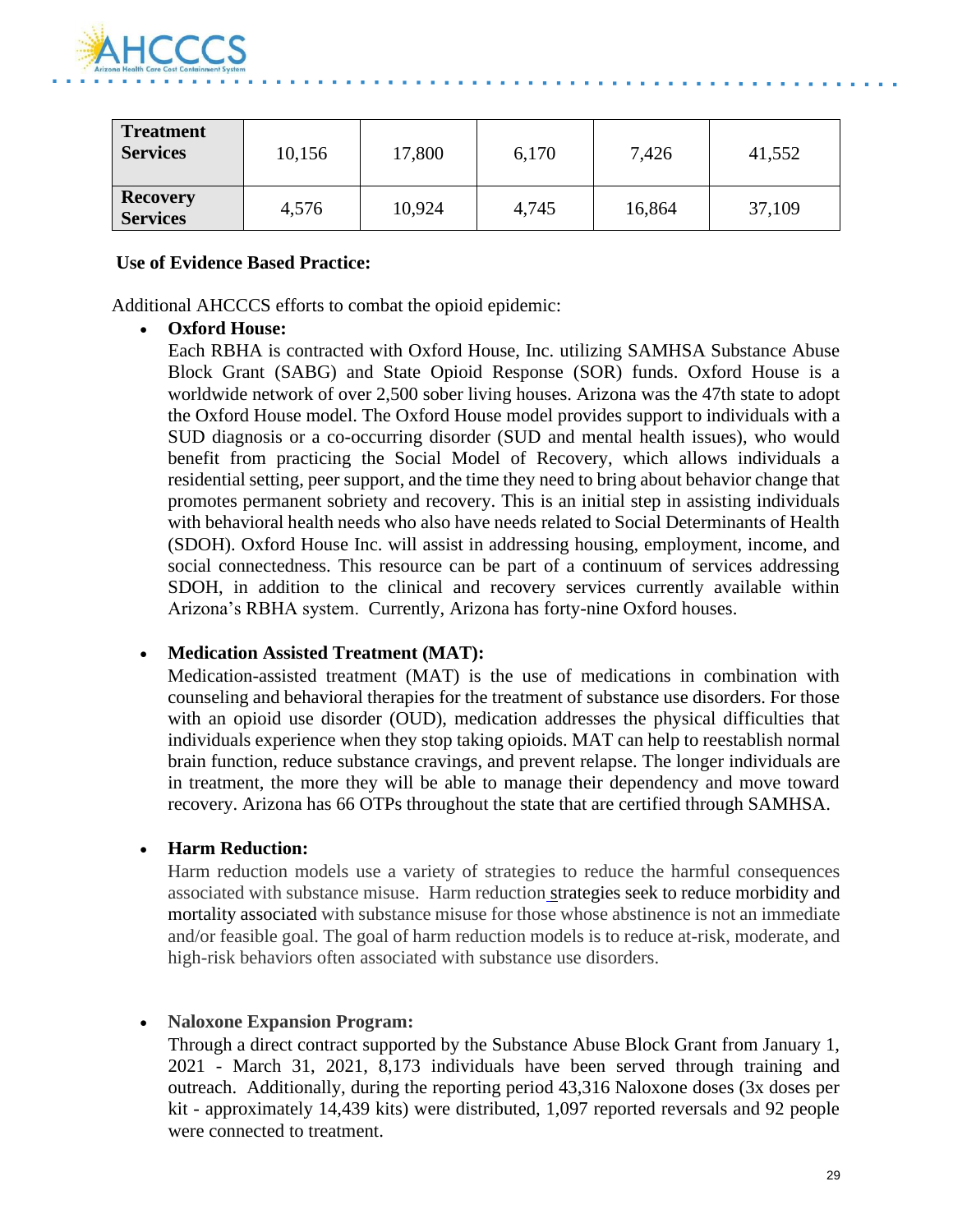

#### **Secured Behavioral Health Residential (BHRF) Settings**

In November 2020, AHCCCS began overseeing a new grant awarded on September 23, 2020. The focus of the grant funds (provided under the Arizona Housing Trust Fund) is to implement one or more secured behavioral health residential settings for individuals with an SMI designation and under formal court order for mental health treatment, provided they meet criteria under Arizona State law (A.R.S.§36-540; A.R.S. §36-550.09).

Under auspices of the grant funding, up to two facilities will be developed to provide supportive mental health treatment at a community-based facility with a home-like atmosphere. As of the third quarter of FFY 21, the awardees continued work to secure properties for development. The grant period for site procurement, construction, and program development is expected to extend through the 2021 calendar year.

### **New Initiatives:**

#### **Whole Person Care Initiative:**

The AHCCCS Whole Person Care Initiative was designed to build upon the integrated service delivery model and to further the agency's efforts to address the social risk factors that may contribute more to a person's wellbeing than their access to health care. Integrated, whole person health care is not only a cost-efficient approach to health care delivery, but also the best opportunity to improve members' health outcomes. AHCCCS demonstrates its ongoing commitment to this initiative by the specific efforts we have made during the PHE to address exacerbated social risk factors, and by exploring options to expand whole person care while bending the cost curve in accordance with AHCCCS' strategic plan. AHCCCS has addressed these complex issues through efforts to provide housing, employment, coordination with the criminal justice system, non-emergency transportation, and home/community-based services for members using Medicaid covered services. The programmatic details are in development and the initiative will focus on the following risk factors:

- Housing,
- Employment,
- Criminal justice initiatives, and
- Reducing social isolation for individuals who receive services through ALTCS.

Additionally, Arizona's Health Information Exchange (HIE), Health Current, and AHCCCS are collaborating to implement a single, statewide Closed-Loop Referral System, a technology platform which will facilitate and encourage providers to screen for social risk factors, seamlessly refer individuals to highly matched community resources, and serve as a platform for tracking social service fulfillment. Having selected a technology vendor for the platform, NowPow, Health Current has begun engaging participants to test the platform as "early adopters" of the technology in Summer 2021 and intends to fully launch the platform in Fall 2021.

#### **Whole Person Care and COVID-19:**

Following the onset of the PHE, AHCCCS requested federal flexibilities in order to address social risk factors where possible. The agency hosted weekly meetings with MCOs to ensure that members experiencing homelessness had access to the resources they needed during the pandemic. The Rehabilitation Services Administration/Vocational Rehabilitation program provided virtual services for clients, including the ability to sign vocational rehabilitation applications and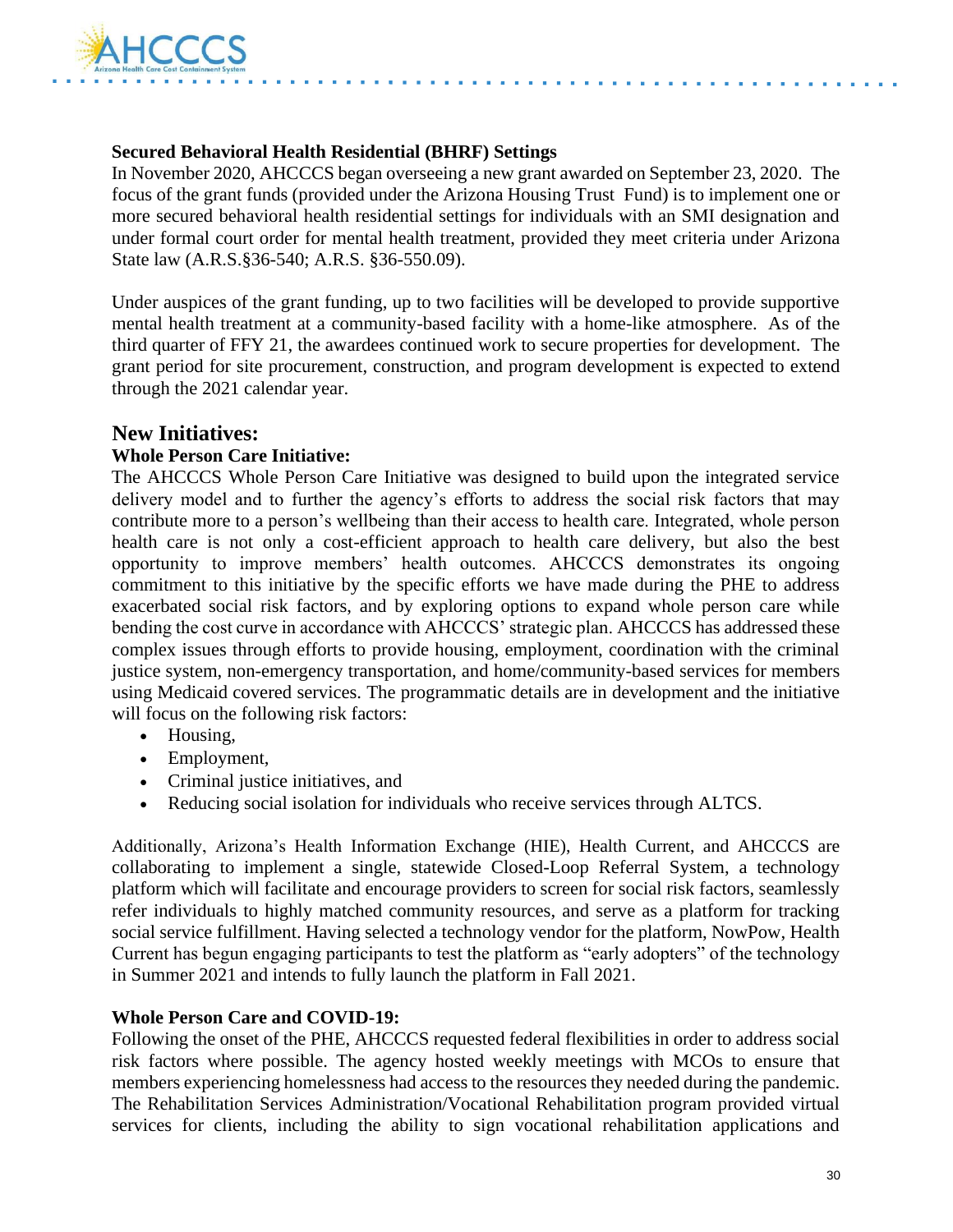

Individualized Plans for Employment electronically. Medicaid providers were afforded the opportunity to provide services telephonically and bill for pre- and post-employment services. For individuals transitioning from the criminal justice system, AHCCCS provided educational resources to help members find available transportation to and from shelters and hospitals.

Recognizing the critical role that available transportation plays in determining health outcomes, AHCCCS established a fleet of non-emergency transportation (NEMT) providers willing to transport COVID-19 positive and presumptive positive members, allowing them to access ongoing treatment for conditions such as kidney failure and cancer. In recognizing NEMT providers as COVID-19 fleet partners, interested providers were required to submit proposals to AHCCCS regarding safety precautions including, but not limited to, driver training, personal protective equipment, and comprehensive disinfection strategies. Upon approving their participation in the COVID-19 fleet, AHCCCS established an add-on rate in recognition of these increased costs. AHCCCS' Whole Person Care Initiative will remain agile over the coming months to ensure our members receive the care they need during the pandemic.

#### **Improving Oversight of HCBS Rules:**

As a new initiative, AHCCCS has begun to focus on improving the oversight of adherence to HCBS Rules. As of the first quarter and continuing into the third quarter of FFY 21, the following has been completed:

- Specific HCBS settings workgroups, consisting of AHCCCS, MCO, providers, and members were established to provide feedback on the HCBS assessment tool suites while AHCCCS works on finalizing the tools internally. AHCCCS, the workgroups, and CMS have worked to create a desk audit in place of on-site assessments in order to move forward with the HCBS assessments during the COVID-19 public health emergency.
- The tool suite that will be used by the Quality Management units at each MCO, to assess for provider HCBS compliance has been finalized. The tool suite consists of a provider self-assessment, member file review, member interviews, and observations plus community interviews.
- Interface continued with the MCO Quality Management teams to develop a collaborative HCBS assessment process. A pilot program was deployed in October 2020 among a small group of HCBS providers, to begin using the desk audit created during the COVID-19 emergency. These providers were selected because they were identified as needing more immediate technical assistance to comply with the HCBS Rules. The pilot was finalized at the end of March 2021. Full assessments of all HCBS settings have begun as of April 2021. Every HCBS setting will have at least one full assessment completed by March 31, 2022.
- To prepare and re-engage providers for the HCBS assessment process, AHCCCS held a series of four setting-specific tracks. Each type represented unique setting types that utilized a peer-to-peer, provider-to-provider approach to share and discuss specific personcentered practices that align with the HCBS Rules. These sessions were held in March 2021 and were recorded and posted to our website for ongoing reference.
- AHCCCS has ongoing meetings with MCO Workforce Development Officers to define and offer the provider training sessions that will be offered throughout 2021.

#### **Revised Policy Language to Promote Improved Outcomes:**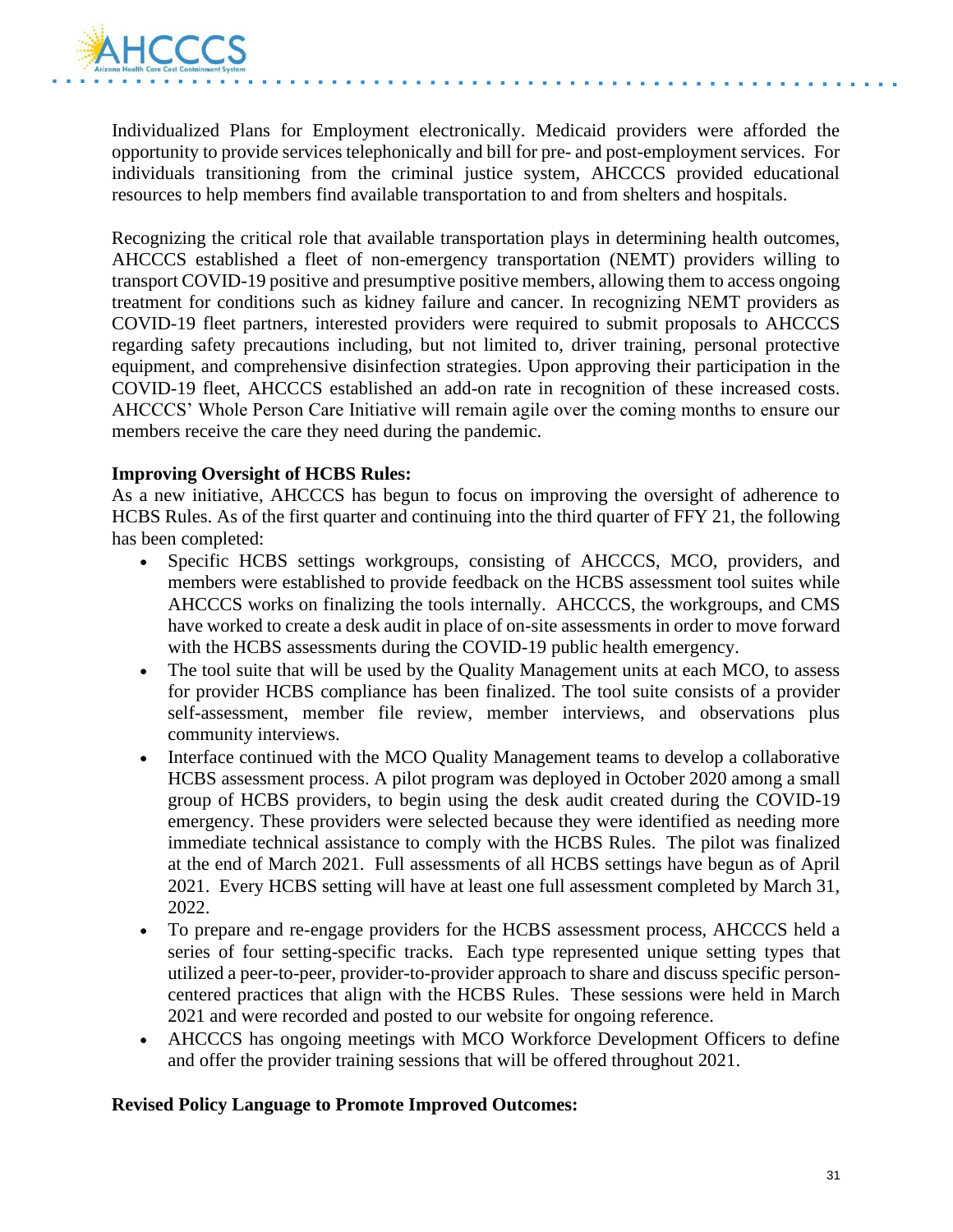

AMPM policies related to quality management were recently revised to clarify and enhance Quality Improvement-related requirements. During the third quarter, policy revisions were finalized to address medical and behavioral health records maintenance and oversight required by the MCOs for their provider networks. The policy added requirements that focused on alignment and integration of behavioral and physical health record components, when possible and clinically appropriate, including but not limited to the following:

- Family history,
- Past medical and behavioral health history, and
- Referral tracking and documentation of coordination of care activities.

Further enhancements to the new crisis policy, which began during the third quarter of FFY 19, are continuing into the third quarter of FFY 21. As stated in prior reports, these will outline specific requirements for mobile crisis response teams, as well as the crisis call centers that are available to Arizona communities. The policy will also address cross-system coordination standards, engagement with first responders, and requirements for development of at-risk crisis planning for members at increased clinical risk for crisis events. AHCCCS is seeking feedback from MCOs regarding what guidelines would be most helpful to ensure crisis planning and services meet the needs of the individuals they serve.

AHCCCS created a new policy to address case management requirements for behavioral health providers. This policy summarizes numerous case management activities, roles and responsibilities such as development and assistance with service planning and development, coordination of care across systems involved in the member's care, post crisis outreach and followup, plus member and family education, and support regarding the individual's diagnosis and treatment. Additional guidelines within this policy establish case management ratios based on the child's or adults needs and acuity levels. A newly developed report has also been added as part of the case management policy. This report will require MCOs to complete an annual Case Management Plan that describes how case management standards and ratios will be implemented and monitored.

#### **System of Care Enhancements:**

Historically, System of Care policies and guidelines have addressed requirements, functions, and processes within the children's behavioral health system. Discussions have expanded to identify ways in which the System of Care Model can incorporate adults and focus more on physical health, as part of the overall AHCCCS System of Care. Existing MCO deliverables are also being reevaluated to accommodate potential changes currently under discussion.

The System of Care team that was created within DHCM to address specific System of Care improvements continues to expand its efforts. The focus to identify potential duplication of effort across clinical measurement tools, while also enhancing integrated requirements, is being realized through significant changes to the Behavioral Health Audit Tool (as identified in an earlier section of this document). An additional plan is to formalize the Adult System of Care requirements into policy and contract, so that the Adult System of Care incorporates written guidance and best practice models similar to what has been immortalized as part of the children's System of Care. This undertaking will be guided by those principles that translate clinically and practically to the Adult System of Care. The Behavioral Health Audit Tool is being revised to accommodate this plan.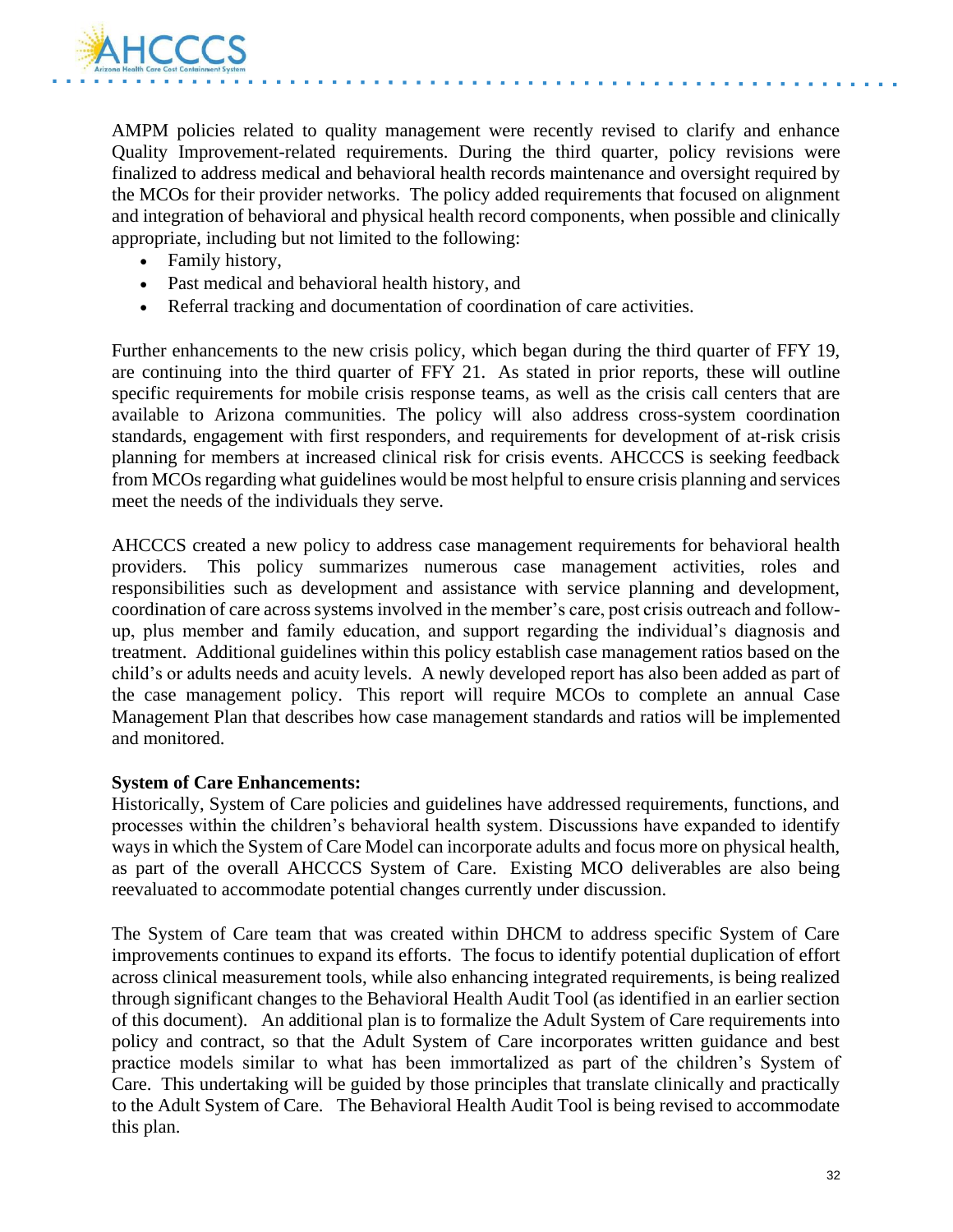

A key component of enhancing System of Care requirements during the third quarter of FFY 21 has been to continue finalizing steps toward adoption of CALOCUS (Child and Adolescent Level of Care Utilization System), which is a nationally recognized assessment tool for children ages birth to 18 years of age. AHCCCS is considering use of the LOCUS (Level of Care Utilization System), a companion assessment tool for adults 18 years of age and older. The combination of these tools will allow AHCCCS to standardize assessments based on nationally recognized clinical indicators of member needs. The focus of both tools is to identify the needs of the member, and the supportive services required, whether within a home setting or an out-of-home setting.

Another component of enhancing the System of Care requirements has been the development of a network analysis tool that is designed to assess several factors related to residential and home and community-based settings. This project was in development for most of FFY 20 but came to fruition at the beginning of FFY 21. The tool will allow for identification of numerous descriptive aspects for each setting, including but not limited to:

- Type of setting (e.g., therapeutic foster care, assisted living, skilled nursing facility, behavioral health residential setting, group home for developmental disabilities, subacute, or residential treatment),
- Existing network capacity by provider type,
- Current and total bed capacity,
- Any MCO with which the provider holds a contract, and
- Provider specializations (e.g., autism, significant behavioral needs, complex medical needs, substance use, etc.).

In addition to assessing barriers to treatment that may reside within the state, development of a member tracking system was started with focus on the children's system of care and will include the adult system of care in the future. This member tracking system will start to trend the system of care issues that have been identified and work to assist health plans to rectify barriers that may exist for members to access healthcare treatment options.

# **Regular Monitoring and Evaluation of MCO Compliance**

AHCCCS monitors and evaluates access to care, organizational structure and operations, clinical and non-clinical quality measurement, and performance improvement outcomes through several methods outlined below.

#### **On-site Operational Reviews:**

AHCCCS conducts Operational Reviews (ORs) to evaluate MCO compliance related to access/availability and quality of services, including implementation of policies, procedures, and progress toward plans of correction to improve quality of care and service for members. A complete OR is conducted every three years, which includes a combination of onsite and desk reviews.

#### **Clinical Oversight Committee:**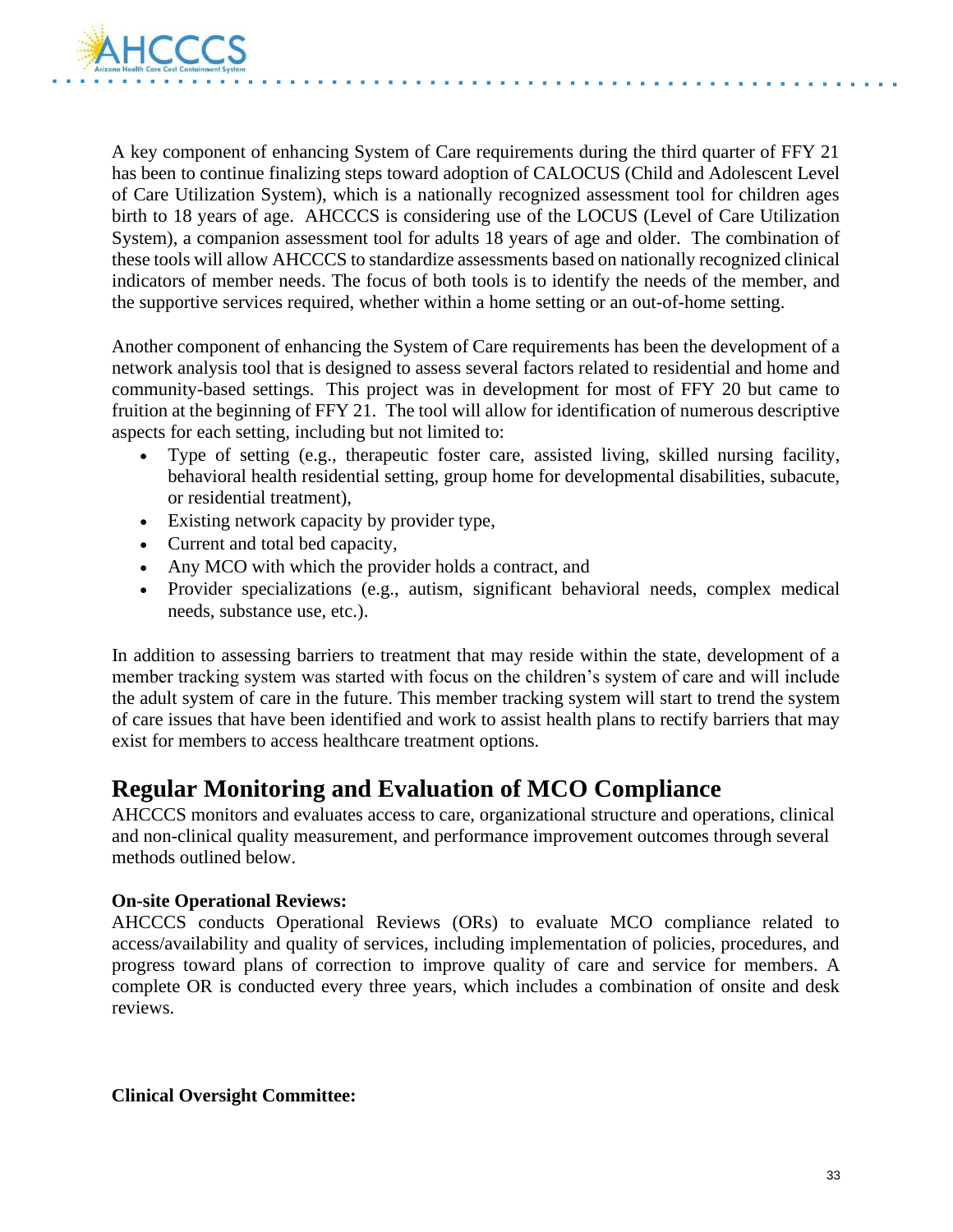

The Clinical Oversight Committee meets on a quarterly basis and is designed to ensure the enactment of two key requirements:

- Transparent and frequent communication across all levels of AHCCCS, including the community of stakeholders and AHCCCS members regarding quality initiatives, activities, and outcomes, and
- Development of a reporting mechanism for review by the Governor, the President of the Senate, the Speaker of the House of Representatives, and other key legislative members.

During the third quarter of FFY 21, the Clinical Oversight meeting was held May 7, 2021. Per the meeting agenda, the following topics were addressed:

- Behavioral Health Service Delivery: Updates on the Behavioral Health Audit, crisis system, SMI eligibility, suicide prevention programming, and CALOCUS implementation, and
- Physical Health Service Delivery: Low Birth Rates, American Academy of Pediatrics COVID-19 Report, and Vaccines for Children Program.

#### **Performance Measure Dashboards:**

AHCCCS has developed a Quality Dashboard inclusive of a selected set of performance measures that are reported based on the lines of business. The dashboard compares the line of business aggregate rate with the associated CMS Medicaid median and quartile data. AHCCCS intends to expand the list of selected performance measures, as well as enhance the dashboard as additional years of performance measure data become available and stakeholder feedback is received.

#### **Review and Analysis of Periodic Reports:**

A number of contract deliverables are used to monitor and evaluate MCO compliance and performance. AHCCCS reviews, provides feedback, and approves these reports as appropriate. Quarterly reports are reviewed during the quarter that follows the reporting quarter.

For FFY 21, the submission deadlines for the Annual Quality Management/Performance Improvement (QM/PI) Plan deliverables were modified. For the contract cycle beginning October 1, 2020, the submission deadlines were realigned to comport with performance measure periods and specifications. As such, QM/PI plans will now be submitted on July 30, for the ACC, ALTCS-EPD, and RBHA plans. For DES/DDD and CMDP/CHP, the due dates will be August 15, to accommodate their need to receive and review the plan submissions from the subcontractors.

#### **Fidelity to Service Delivery for Individuals with Serious Mental Illness:**

AHCCCS contractor reviews continue to be administered virtually by the Western Interstate Commission of Higher Education (WICHE) as a result of the PHE. In addition to the annual fidelity reviews for 2021, WICHE provided training sessions on each of the four evidence-based practices: Assertive Community Treatment, peer support, supported employment, and supportive housing. Each training topic was offered in a two-part series. The first session was a high-level overview of the evidence-based practice, designed to provide an orientation to the basic principles of the programs to refresh experienced staff on the specific requirements or for anyone else who wanted to learn more about each practice. Participants were then invited to submit questions through an online survey, which was utilized to inform a second training session; the questions were answered by a subject matter expert from WICHE. All sessions were recorded and have been made available on the AHCCCS website.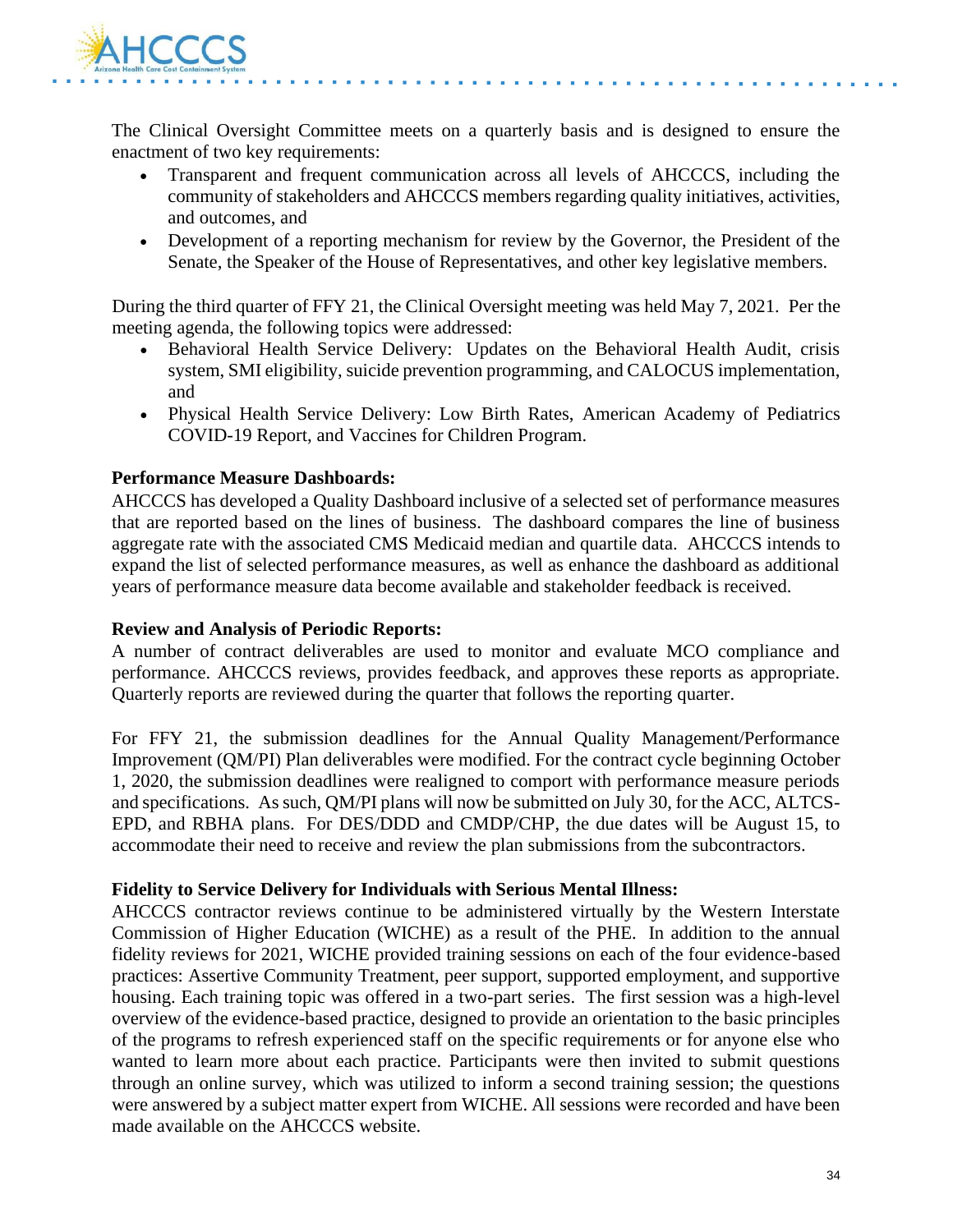

#### **Quarterly EPSDT/Adult Monitoring Report:**

Historically, AHCCCS has required all MCOs to submit quarterly EPSDT and Adult Monitoring Reports. These reports track ongoing efforts of the MCOs to engage specific populations in preventive care as well as track progress towards annual performance metrics. These reports have been suspended due to the pandemic; however, the time is being used to revise the tools and evaluate internal data efficiencies to enhance ongoing monitoring efforts related to these topics.

#### **Performance Measures:**

AHCCCS transitioned from utilizing External Quality Review Organization (EQRO) calculated rates to measure and report MCO level data to utilizing MCO-calculated performance measure rates that have undergone EQRO validation starting with its 2020 performance measures. Beginning with its CYE 2021 contract amendments, AHCCCS transitioned from its use of internally established Minimum Performance Standards (MPS) to the use of national benchmark data (i.e., CMS Medicaid median and NCQA HEDIS® Medicaid mean) to evaluate MCO performance. AHCCCS also intends to utilize historical performance data to evaluate MCO, line of business, and agency performance.

#### **Performance Measure Monitoring Report:**

AHCCCS requires all contractors to submit quarterly Performance Measure Monitoring Reports. AHCCCS worked with its contractors to update and streamline the reporting template so it can be utilized for both the quarterly performance measure monitoring and the annual Quality Management/Performance Improvement Work Plan Evaluation reporting. Contractors are to resume reporting, utilizing the updated reporting template, in July 2021.

#### **Review and analysis of Program-Specific Performance Improvement Projects:**

AHCCCS considers a Performance Improvement Project (PIP) as a planned process of data gathering, evaluation, and analysis to determine interventions or activities that are anticipated to have a positive outcome. PIPs are designed to improve the quality of care and service delivery and usually last at least four years. While contractors are required to select and implement internal PIPs to address self-identified opportunities, AHCCCS mandates other program-wide PIPs in which contractors must participate, and monitors performance until each contractor meets requirements for demonstrable and sustained improvement.

- **Back to Basics:** The Back-to-Basics PIP has been selected for ACC/KidsCare, CMDP, and DES/DDD contractors with a baseline measurement year of CYE 2019. The purpose of this PIP is to increase the number of children and adolescent well-child/well-care visits, and to increase the number of children and adolescents receiving annual dental visits.
- **Breast Cancer Screening:** The Breast Cancer Screening PIP has been selected for ALTCS-EPD contractors with a baseline measurement year of CYE 2019. The purpose of this PIP is to increase the number and percent of breast cancer screenings.
- **Preventive Screening:** The Preventive Screening PIP has been selected for RBHA SMI contractors with a baseline measurement year of CYE 2019. The purpose of this PIP is to increase the number and percent of breast cancer and cervical cancer screenings.

AHCCCS is currently working to validate and finalize its CYE 2019 Performance Measure Rates; as a result, baseline PIP indicator data is anticipated to be available in late summer 2021.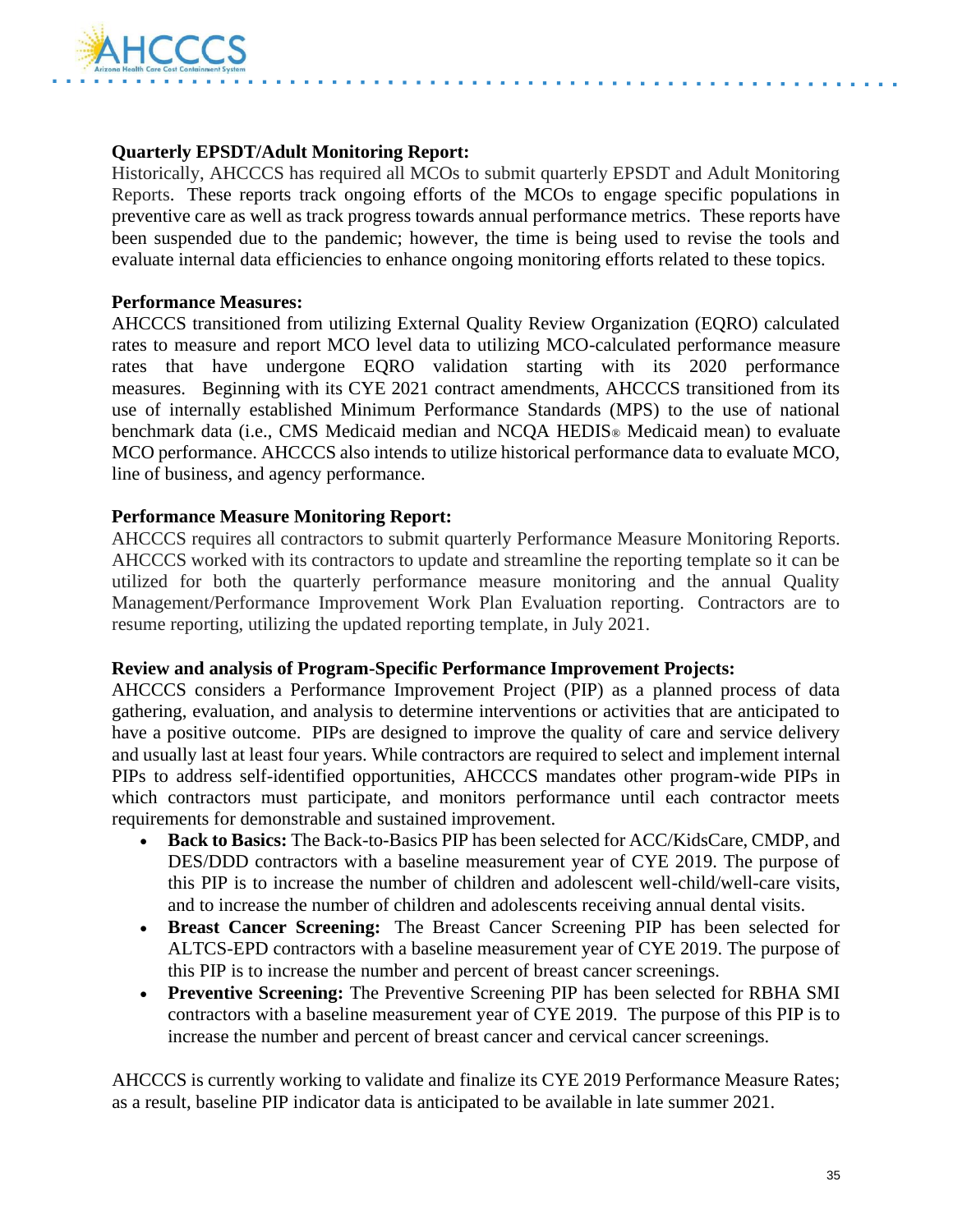

# **Maintaining an Information System that Supports Initial and Ongoing Operations**

### **Identifying, Collecting and Assessing Relevant Data:**

AHCCCS maintains a robust information system — the Prepaid Medical Management Information System (PMMIS)—that documents all members, their claims and encounter data, and many other data points. PMMIS data feeds into the AHCCCS Data Warehouse, which is the centralized system used for data analytics. The Data Integrity Warehouse team supports the maintenance of valid, accurate, and reliable data for reporting and data transactions. This team is made up of system experts and data users from across AHCCCS. The team meets at least quarterly to discuss any issues or opportunities around the data and systems. AHCCCS has focused on building data expertise within every division of the agency, promoting data analytics as the cornerstone of operations and monitoring/oversight activities. AHCCCS has created a centralized Office of Data Analytics (AODA), which is charged with evaluation and documentation of data. More specifically, AODA is focused on understanding/using data to provide a clear picture of the agency's past, present, and future. AODA is responsible for:

- Participation and provision of project management for agency technical/data related projects and initiatives,
- Providing AHCCCS processing systems insights and suggestions,
- Provision of agency technical/data interfaces to AHCCCS' contracted MCOs,
- Report generation, including operational, grant, and ad hoc reports,
- Dashboard development and maintenance,
- Data analytics training and technical support for questions, including best practices use of the Data Warehouse,
- Data mining and focused analysis,
- Agency data stewardship oversight and coordination,
- Data domain projects,
- Development and oversight of agency data-related documentation,
- Preparation of data-related deliverables,
- Support for report and data extract development, and
- Technical support for data validation.

Some notable recent achievements of AODA:

- Development of a Performance Measure Data Dashboard (CYE 2016-2018),
- Extensive, ongoing analysis of telehealth utilization during the PHE,
- Implementation of a monthly telehealth tracking mechanism,
- Enhancement of a monthly report of statewide crisis response calls,
- Numerous analytics and operational reports distributed to multiple areas of the agency, and
- Continuous improvement of agency, data stewardship oversight, and coordination.

# **Establishing Realistic Outcome-Based Performance Measures**

#### **Payment Reform Efforts:**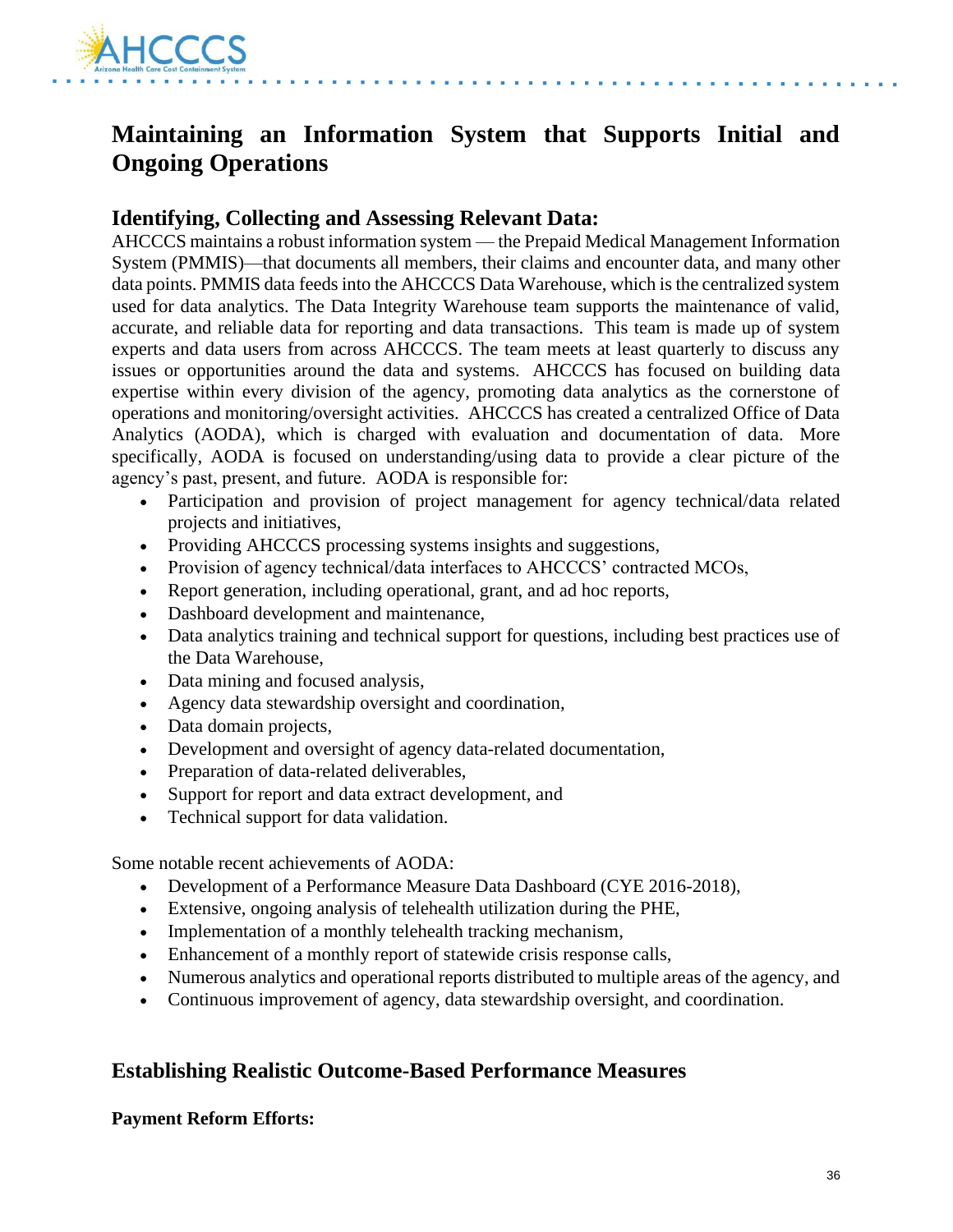

During previous reports, AHCCCS reported implementation of a payment reform initiative (PRI) for the Acute Care, Children's Rehabilitative Services (CRS), and ALTCS populations. CRS and Acute Care are no longer contracted lines of business (they have been rolled into the ACC line of business) and thus are not reported separately.

AHCCCS has implemented an updated Value Based Purchasing (VBP) Alternative Payment Model (APM) for the ACC, ALTCS-EPD, ALTCS-DD, and RBHA populations. Effective April 1, 2021, the Comprehensive Health Plan (CHP), formerly known as CMDP, is also included in the VBP APM. The APM is designed to encourage MCO quality improvement activities, particularly those initiatives that are conducive to improved health outcomes and cost savings, and those related to child and adolescent health. This VBP APM process is performed annually on a calendar year basis. Each year MCOs execute contracts with health care providers, governed by APM arrangements, with the VBP APM minimum value percentages according to Table 8.

|                  | <b>VBP APM MINIMUM VALUE PERCENTAGES</b> |                            |                                         |                                      |                           |                                                                       |             |  |
|------------------|------------------------------------------|----------------------------|-----------------------------------------|--------------------------------------|---------------------------|-----------------------------------------------------------------------|-------------|--|
|                  |                                          | <b>ALTCS</b><br><b>EPD</b> | <b>CHP SUB-</b>                         |                                      | <b>RBHA</b>               | <b>DDD</b>                                                            |             |  |
| <b>CYE</b>       | AC<br>$\mathbf C$                        | (EPD/<br>MA-<br>DSNP)      | <b>CONTRACTED</b><br><b>HEALTH PLAN</b> | SMI-<br><b>INTEGRA</b><br><b>TED</b> | NON-<br><b>INTEGRATED</b> | SUB-<br><b>CONTRACT</b><br><b>ED</b><br><b>HEALTH</b><br><b>PLANS</b> | <b>LTSS</b> |  |
| <b>CYE</b><br>20 | 60%                                      | 60%                        | N/A                                     | 50%                                  | 25%                       | 50%                                                                   | 20%         |  |
| <b>CYE</b><br>21 | 65%                                      | 65%                        | N/A                                     | 55%                                  | 30%                       | 55%                                                                   | 25%         |  |
| <b>CYE</b><br>22 | 70%                                      | 70%                        | 25%                                     | 60%                                  | 35%                       | 60%                                                                   | 30%         |  |
| <b>CYE</b><br>23 | 75%                                      | 75%                        | 35%                                     | 65%                                  | 40%                       | 65%                                                                   | 35%         |  |

### **Table 8**

# **Reviewing and Revising the Quality Strategy**

AHCCCS enhanced its Quality Strategy by reevaluating its structure, content, and data analysis. Part of the approach was to incorporate synchronized reporting processes to ensure alignment across various AHCCCS reports that relate to quality (e.g., Strategic Plan, Quality Strategy, and External Quality Review Organization report). The AHCCCS Quality Strategy is a coordinated, comprehensive, and proactive approach to drive improved health outcomes by utilizing creative initiatives, ongoing assessment and monitoring, and result-based performance improvement. Members, the general public, and stakeholders provided input and recommendations regarding the content and direction of the Quality Strategy through stakeholder presentations and public comments.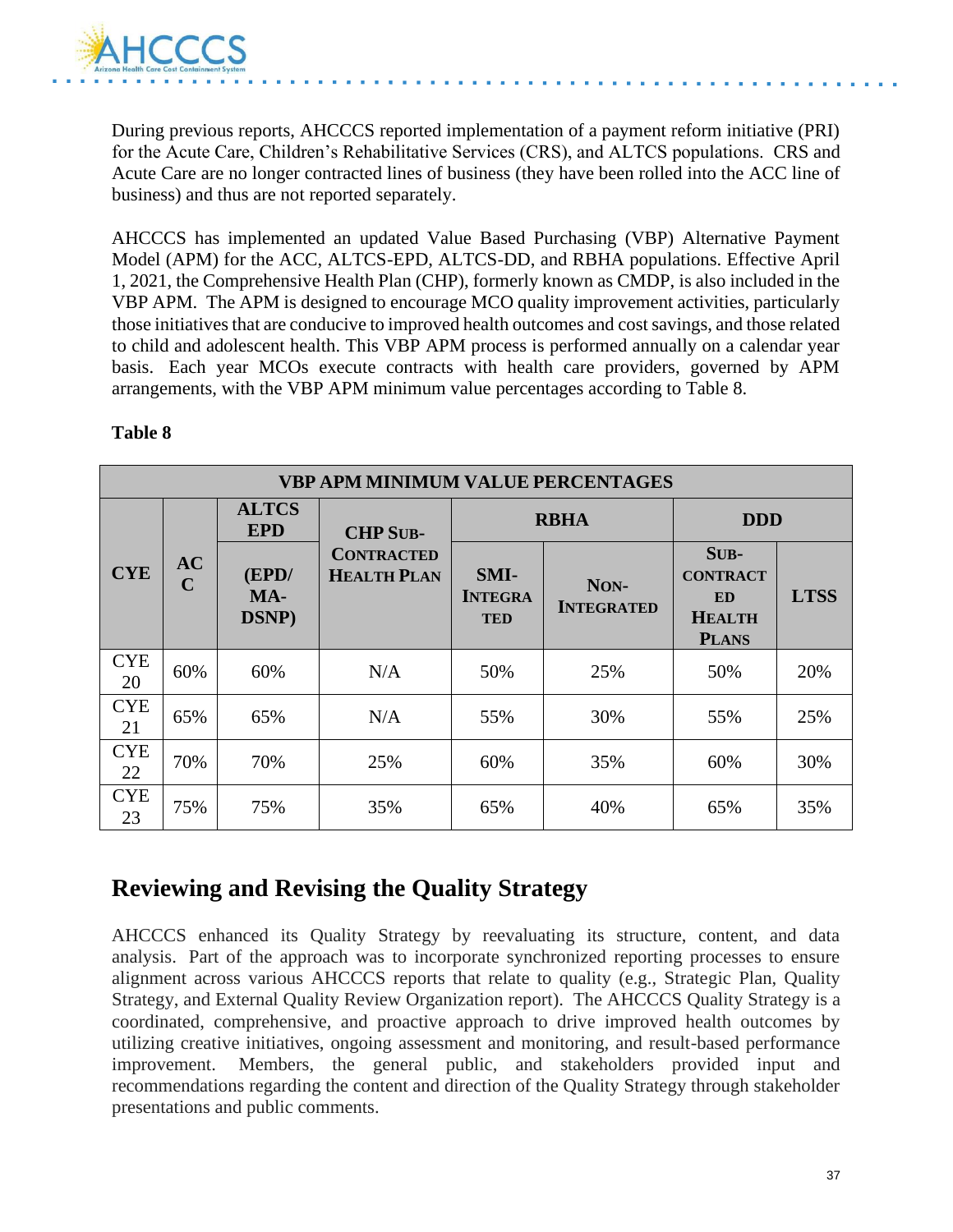

In June 2020, AHCCCS began efforts to update its Quality Strategy to reflect changes within the Arizona Medicaid delivery system as well as incorporate the feedback received from CMS, in alignment with required elements outlined in 42 CFR 438.340. AHCCCS anticipates its Quality Strategy updates to be posted to the agency's website and submitted to CMS in July 2021.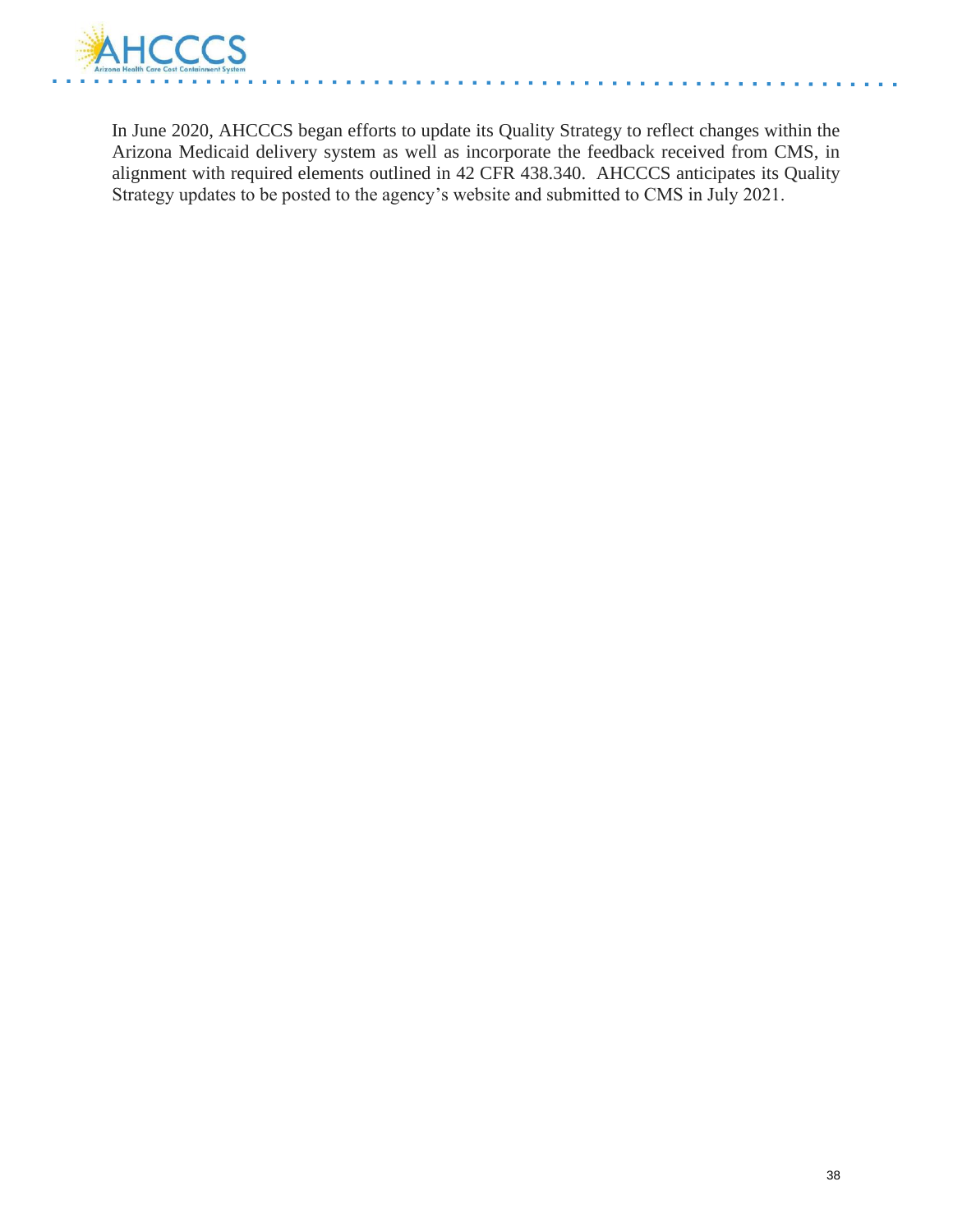

# **ATTACHMENT 3**

# **Quarterly Random Moment Time Study Report Quarter 3 (April 1, 2021 – June 30, 2021)**

Arizona Health Care Cost Containment System (AHCCCS) Quarterly Random Moment Time Study Report April 2021-June 2021